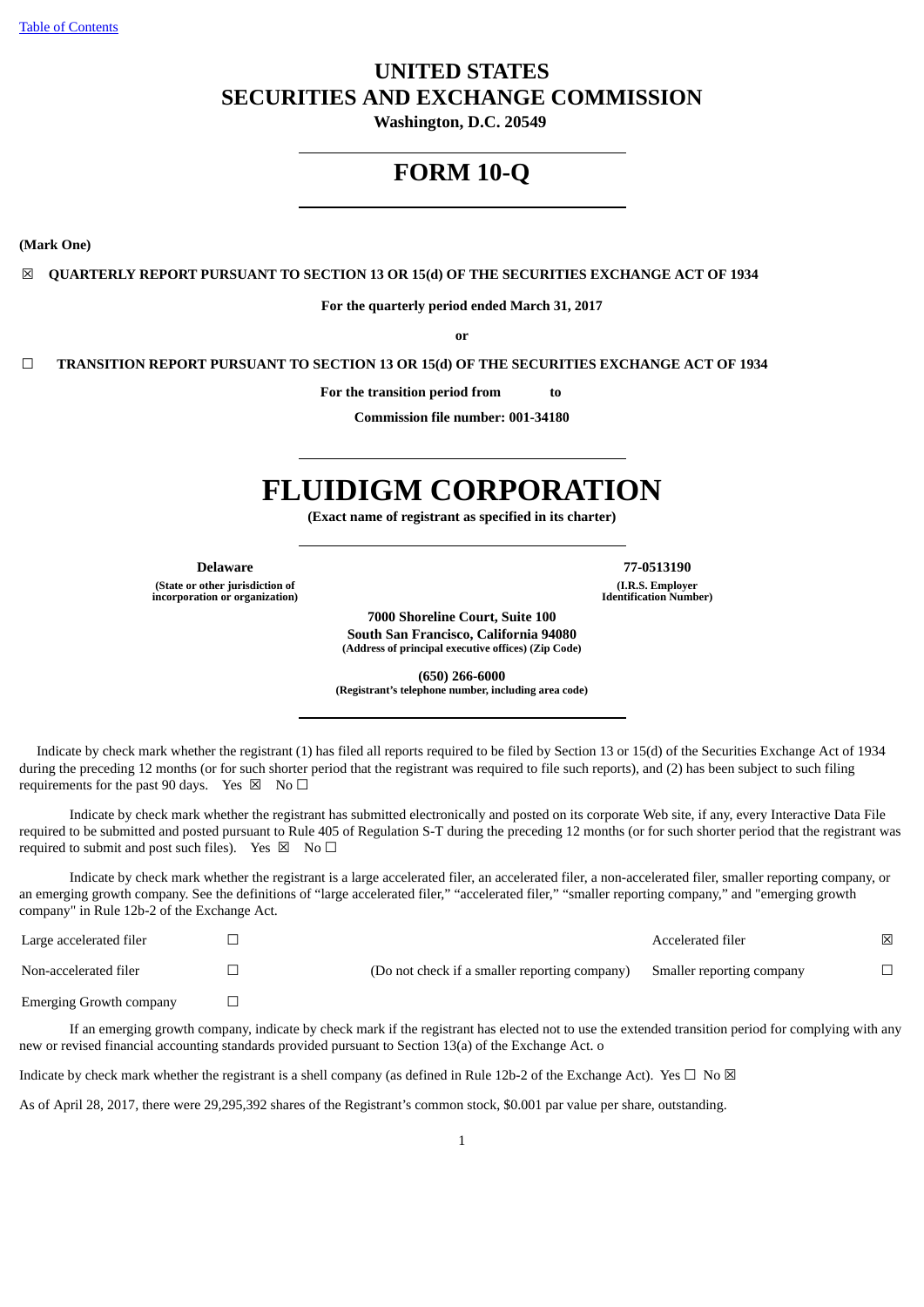# **FLUIDIGM CORPORATION**

# **TABLE OF CONTENTS**

<span id="page-1-0"></span>

|                     |                                                                                                            | Page             |
|---------------------|------------------------------------------------------------------------------------------------------------|------------------|
| PART I.             | <b>FINANCIAL INFORMATION</b>                                                                               |                  |
| Item 1.             | <b>Financial Statements (Unaudited)</b>                                                                    | $\overline{3}$   |
|                     | Condensed Consolidated Balance Sheets - March 31, 2017 and December 31, 2016                               | $\overline{3}$   |
|                     | Condensed Consolidated Statements of Operations for the three months ended March 31, 2017 and 2016         | $\overline{4}$   |
|                     | Condensed Consolidated Statements of Comprehensive Loss for the three months ended March 31, 2017 and 2016 | $\overline{4}$   |
|                     | Condensed Consolidated Statements of Cash Flows for the three months ended March 31, 2017 and 2016         | $6\overline{6}$  |
|                     | <b>Notes to Condensed Consolidated Financial Statements</b>                                                | $\overline{2}$   |
| Item 2.             | Management's Discussion and Analysis of Financial Condition and Results of Operations                      | <u>16</u>        |
| Item 3.             | <b>Quantitative and Qualitative Disclosures About Market Risk</b>                                          | 24               |
| Item 4.             | <b>Controls and Procedures</b>                                                                             | 25               |
| PART II.            | <b>OTHER INFORMATION</b>                                                                                   |                  |
| Item 1.             | <b>Legal Proceedings</b>                                                                                   | $\underline{26}$ |
| Item 1A.            | <b>Risk Factors</b>                                                                                        | 26               |
| Item 5.             | <b>Other Information</b>                                                                                   | 53               |
| Item 6.             | <b>Exhibits</b>                                                                                            | 53               |
|                     |                                                                                                            |                  |
| <b>SIGNATURES</b>   |                                                                                                            | 54               |
| <b>EXHIBIT LIST</b> |                                                                                                            | 55               |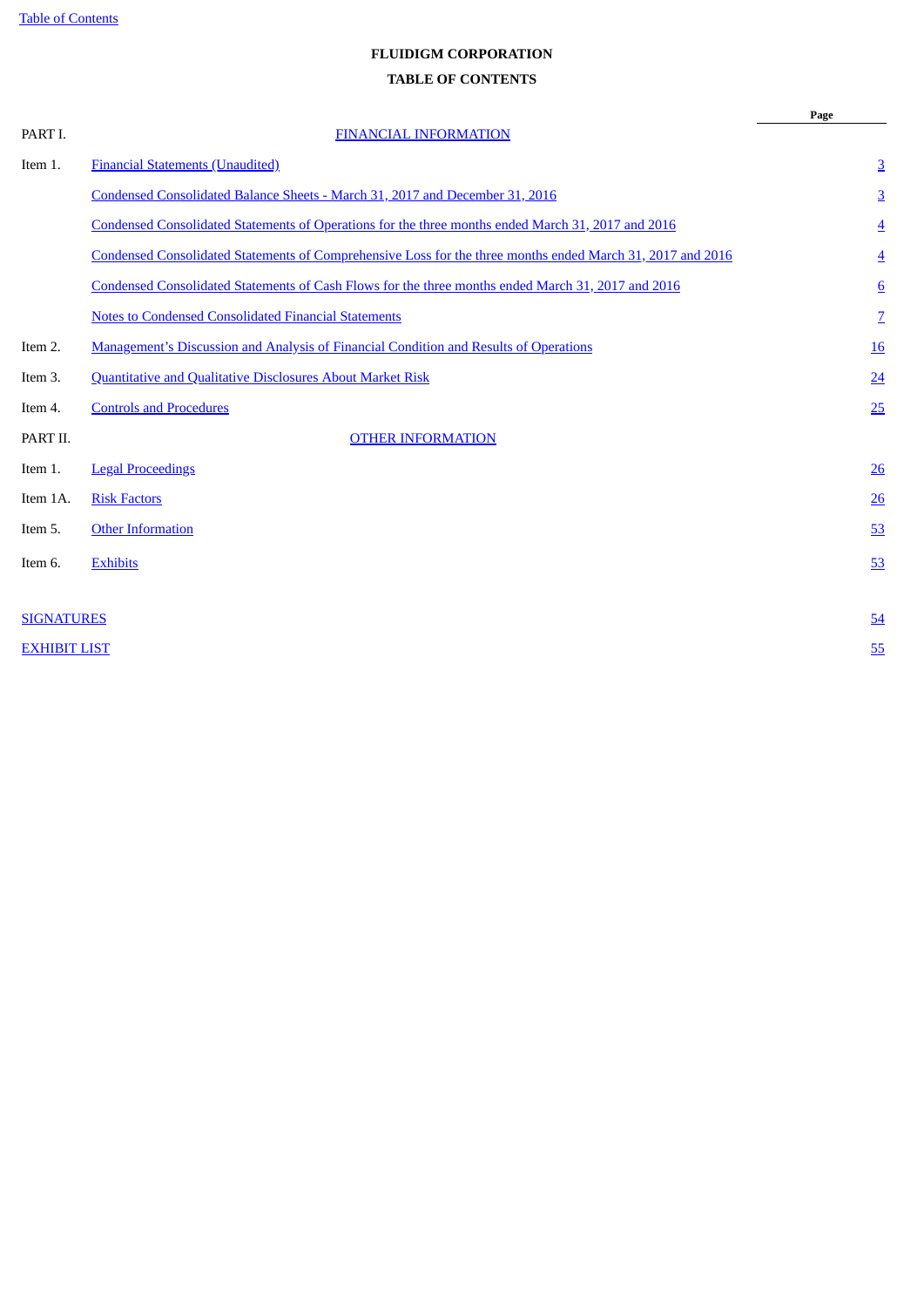### **PART I. FINANCIAL INFORMATION**

<span id="page-2-1"></span><span id="page-2-0"></span>**Item 1. Financial Statements**

#### **FLUIDIGM CORPORATION CONDENSED CONSOLIDATED BALANCE SHEETS**

*(In thousands, except per share amounts) (Unaudited)*

**March 31, 2017 December 31, 2016 (Note 2) ASSETS** Current assets: Cash and cash equivalents  $\frac{1}{2}$  35,045 Short-term investments 6,183 24,385 Accounts receivable (net of allowances of \$391 at March 31, 2017 and \$502 at December 31, 2016) 14,391 14,610  $I$ nventories  $19,715$  20,114 Prepaid expenses and other current assets 1,726 2,517 Total current assets 86,112 96,671 Property and equipment, net 15,258 16,525 16,525 16,525 16,525 16,525 16,525 16,525 16,525 16,525 16,525 16,525 16,525 16,525 16,525 16,525 16,525 16,525 16,525 16,525 16,525 16,525 16,525 16,525 16,525 16,525 16,525 16,52 Other non-current assets 80,990 9,291 Developed technology, net 77,000 79,800 Goodwill 104,108 104,108 104,108 104,108 104,108 104,108 104,108 104,108 104,108 104,108 104,108 104,108 104,108 Total assets \$ 292,468 \$ 306,395 **LIABILITIES AND STOCKHOLDERS' EQUITY** Current liabilities: Accounts payable 3,967 3,967 3,967 3,967 3,967 3,967 3,967 3,967 3,967 3,967 3,967 3,967 3,967 3,967 3,967 3,967 3,967 3,967 3,967 3,967 3,967 3,967 3,967 3,967 3,967 3,967 3,967 3,967 3,967 3,967 3,967 3,967 3,967 3,967 3 Accrued compensation and related benefits **7,735** 3,996 Other accrued liabilities **9,923** 12,374 Deferred revenue, current 9,900 9,163 Total current liabilities 29,500 Convertible notes, net 195,022 194,951 Deferred tax liability, net 20,137 21,140 Deferred revenue, non-current 4,394 4,315 Other non-current liabilities 3,256 Total liabilities 253,965 253,162 Commitments and contingencies (see Note 7) Stockholders' equity:

Preferred stock, \$0.001 par value, 10,000 shares authorized, no shares issued and outstanding at March 31, 2017 and December 31, 2016

| Common stock, \$0.001 par value, 200,000 shares authorized at March 31, 2017 and December 31, 2016;      |            |            |
|----------------------------------------------------------------------------------------------------------|------------|------------|
| 29,292 and 29,208 shares issued and outstanding as of March 31, 2017 and December 31, 2016, respectively | 29         | 29         |
| Additional paid-in capital                                                                               | 496.061    | 493,441    |
| Accumulated other comprehensive loss                                                                     | (725)      | (760)      |
| Accumulated deficit                                                                                      | (456, 862) | (439, 477) |
| Total stockholders' equity                                                                               | 38,503     | 53,233     |
| Total liabilities and stockholders' equity                                                               | 292,468    | 306.395    |
|                                                                                                          |            |            |

See accompanying notes.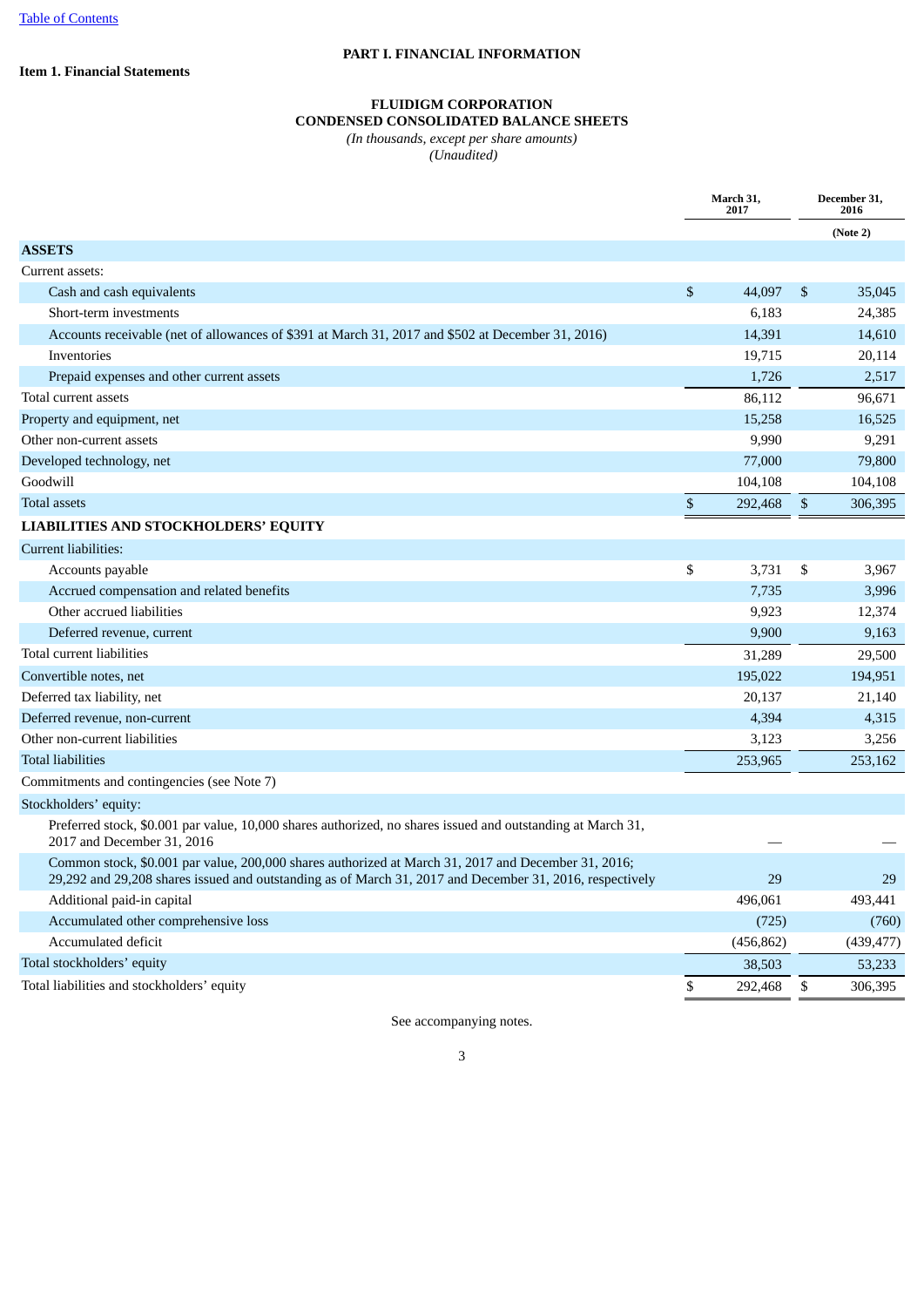# **FLUIDIGM CORPORATION CONDENSED CONSOLIDATED STATEMENTS OF OPERATIONS** *(In thousands, except per share amounts)*

*(Unaudited)*

<span id="page-3-0"></span>

|                                                                | Three Months Ended March 31, |           |    |           |
|----------------------------------------------------------------|------------------------------|-----------|----|-----------|
|                                                                |                              | 2017      |    | 2016      |
| Revenue:                                                       |                              |           |    |           |
| Product revenue                                                | \$                           | 21,307    | S  | 25,370    |
| Service revenue                                                |                              | 4,167     |    | 3,544     |
| License revenue                                                |                              | 59        |    | 89        |
| Total revenue                                                  |                              | 25,533    |    | 29,003    |
| Costs and expenses:                                            |                              |           |    |           |
| Cost of product revenue                                        |                              | 10,851    |    | 10,787    |
| Cost of service revenue                                        |                              | 1,118     |    | 1,198     |
| Research and development                                       |                              | 8,524     |    | 10,412    |
| Selling, general and administrative                            |                              | 22,576    |    | 25,475    |
| Total costs and expenses                                       |                              | 43,069    |    | 47,872    |
| Loss from operations                                           |                              | (17, 536) |    | (18, 869) |
| Interest expense                                               |                              | (1,455)   |    | (1, 453)  |
| Other income (expense), net                                    |                              | 9         |    | (324)     |
| Loss before income taxes                                       |                              | (18,982)  |    | (20, 646) |
| Benefit from income taxes                                      |                              | 1,780     |    | 762       |
| Net loss                                                       | \$                           | (17,202)  | \$ | (19, 884) |
| Net loss per share, basic and diluted                          | \$                           | (0.59)    | \$ | (0.69)    |
| Shares used in computing net loss per share, basic and diluted |                              | 29,239    |    | 28,863    |

See accompanying notes.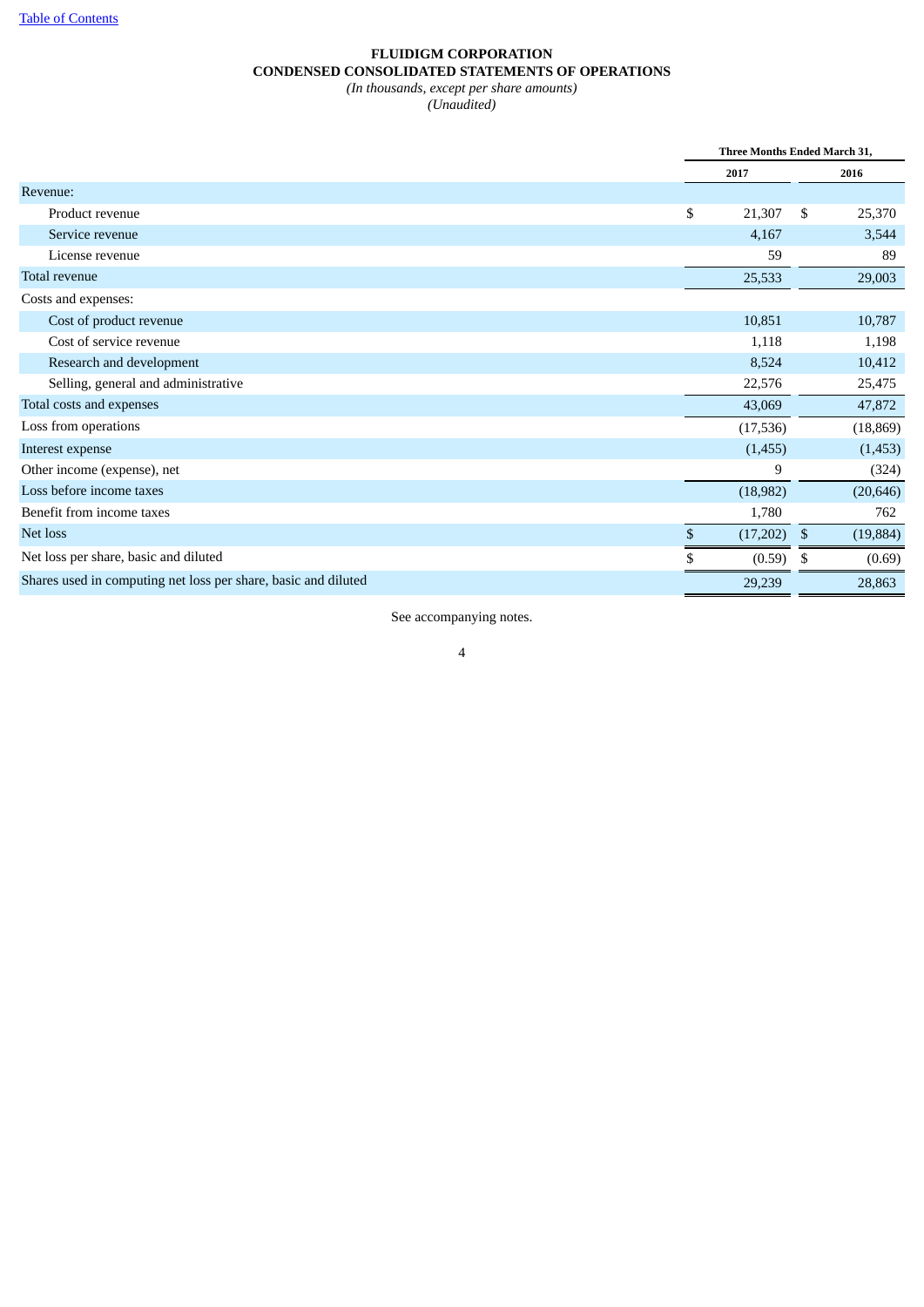# **FLUIDIGM CORPORATION CONDENSED CONSOLIDATED STATEMENTS OF COMPREHENSIVE LOSS** *(In thousands) (Unaudited)*

|                                              | Three Months Ended March 31, |               |  |           |
|----------------------------------------------|------------------------------|---------------|--|-----------|
|                                              |                              | 2017          |  | 2016      |
| Net loss                                     |                              | $(17,202)$ \$ |  | (19, 884) |
| Other comprehensive income, net of tax:      |                              |               |  |           |
| Foreign currency translation adjustment      |                              | 34            |  | 178       |
| Net change in unrealized gain on investments |                              |               |  | 81        |
| Other comprehensive income, net of tax       |                              | 35            |  | 259       |
| Comprehensive loss                           |                              | $(17,167)$ \$ |  | (19,625)  |
|                                              |                              |               |  |           |

See accompanying notes.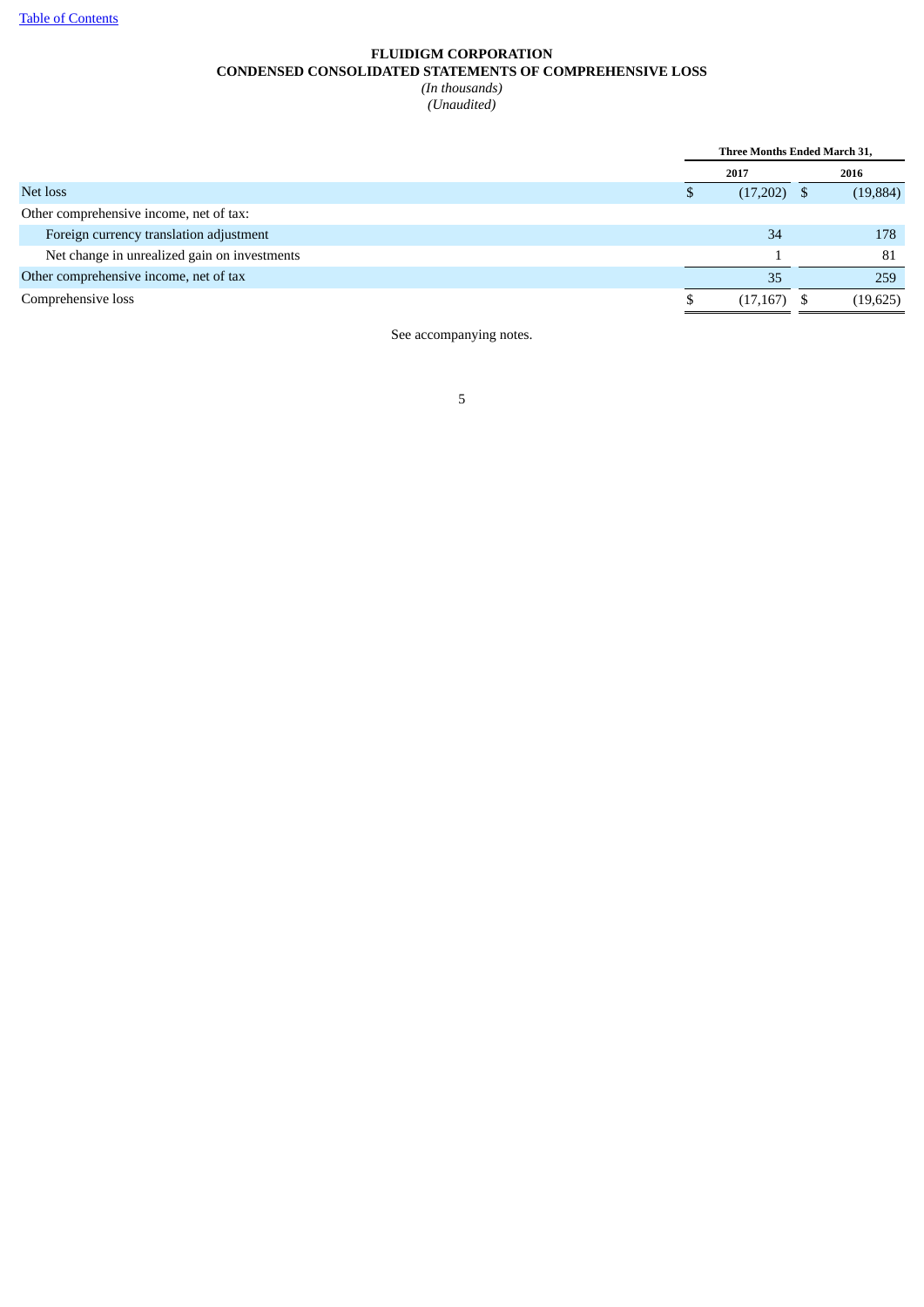## **FLUIDIGM CORPORATION CONDENSED CONSOLIDATED STATEMENTS OF CASH FLOWS** *(In thousands) (Unaudited)*

<span id="page-5-0"></span>

|                                                                             | Three Months Ended March 31, |    |           |
|-----------------------------------------------------------------------------|------------------------------|----|-----------|
|                                                                             | 2017                         |    | 2016      |
| <b>Operating activities</b>                                                 |                              |    |           |
| Net loss                                                                    | \$<br>(17,202)               | \$ | (19, 884) |
| Adjustments to reconcile net loss to net cash used in operating activities: |                              |    |           |
| Depreciation and amortization                                               | 1,951                        |    | 1,565     |
| Stock-based compensation expense                                            | 2,446                        |    | 3,717     |
| Amortization of developed technology                                        | 2,800                        |    | 2,800     |
| Other non-cash items                                                        | (126)                        |    | 227       |
| Changes in assets and liabilities:                                          |                              |    |           |
| Accounts receivable, net                                                    | 231                          |    | 5,532     |
| Inventories                                                                 | 436                          |    | (1,822)   |
| Prepaid expenses and other current assets                                   | 789                          |    | 21        |
| Other non-current assets                                                    | (996)                        |    | (127)     |
| Accounts payable                                                            | 162                          |    | (1,601)   |
| Deferred revenue                                                            | 792                          |    | 505       |
| Other current liabilities                                                   | 1,272                        |    | 2,332     |
| Other non-current liabilities                                               | (1,043)                      |    | (1,057)   |
| Net cash used in operating activities                                       | (8,488)                      |    | (7, 792)  |
| <b>Investing activities</b>                                                 |                              |    |           |
| Purchases of investments                                                    | (1, 183)                     |    | (8,514)   |
| Proceeds from sales and maturities of investments                           | 19,375                       |    | 28,532    |
| Proceeds from sale of investment in Verinata                                |                              |    | 2,330     |
| Purchases of property and equipment                                         | (692)                        |    | (1, 144)  |
| Net cash provided by investing activities                                   | 17,500                       |    | 21,204    |
| <b>Financing activities</b>                                                 |                              |    |           |
| Proceeds from exercise of stock options, net of taxes paid                  | 3                            |    | 5         |
| Net cash provided by financing activities                                   | 3                            |    | 5         |
| Effect of foreign exchange rate fluctuations on cash and cash equivalents   | 37                           |    | 320       |
| Net increase in cash and cash equivalents                                   | 9,052                        |    | 13,737    |
| Cash and cash equivalents at beginning of period                            | 35,045                       |    | 29,117    |
| Cash and cash equivalents at end of period                                  | \$<br>44,097                 | \$ | 42,854    |

See accompanying notes.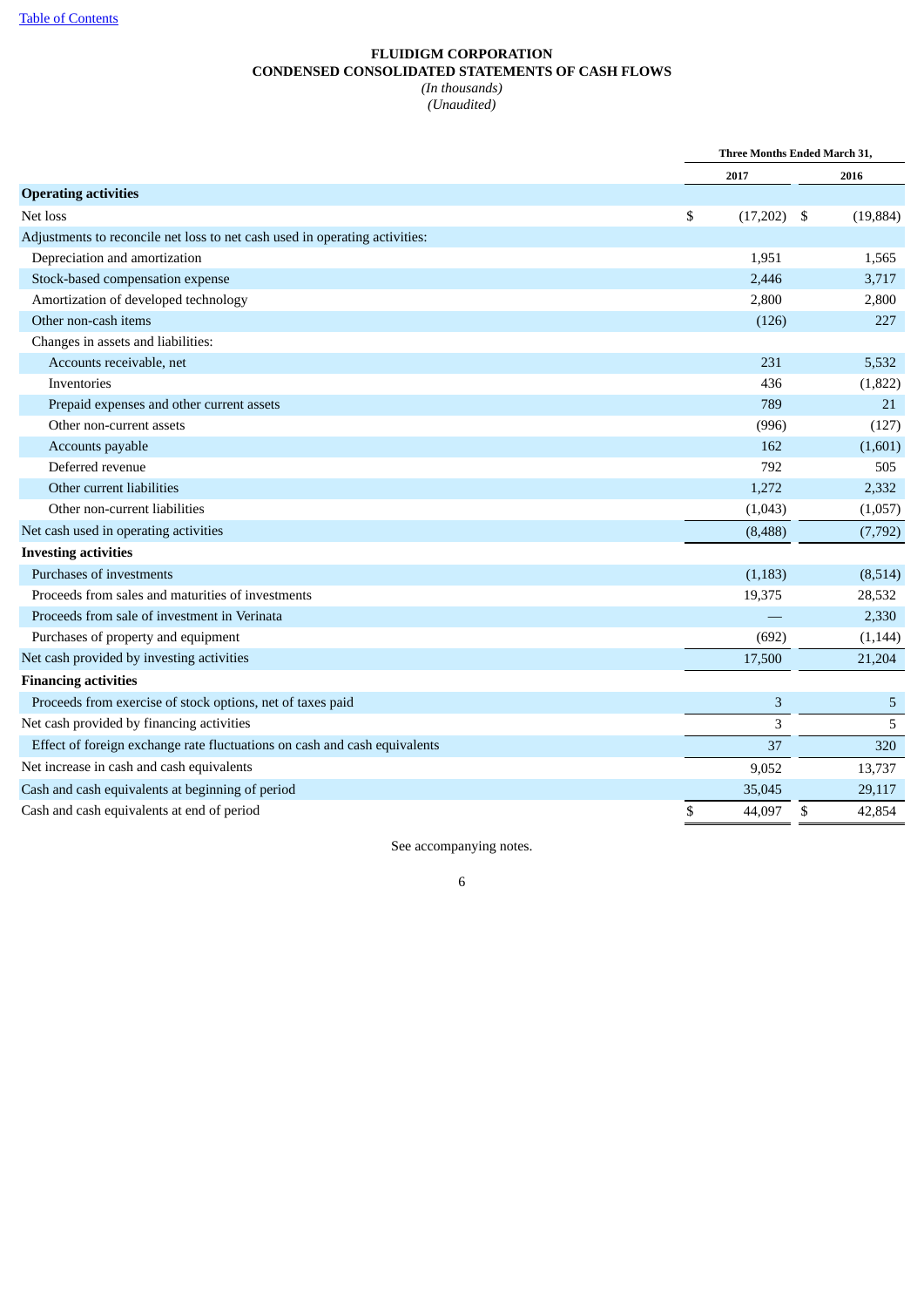# <span id="page-6-0"></span>**1. Description of Business**

Fluidigm Corporation (we, our, or us) was incorporated in the State of California in May 1999 to commercialize microfluidic technology initially developed at the California Institute of Technology. In July 2007, we were reincorporated in Delaware. Our headquarters are located in South San Francisco, California.

We create, manufacture, and market innovative technologies and tools for life sciences research. We sell instruments and consumables, including integrated fluidic circuits, or IFCs, assays and reagents, to academic institutions, clinical research laboratories, and biopharmaceutical, biotechnology, and agricultural biotechnology, or Ag-Bio, companies and contract research organizations, or CROs. Our technologies and tools are directed at the analysis of deoxyribonucleic acid, or DNA, ribonucleic acid, or RNA, and proteins in a variety of different sample types, from individual cells to bulk tissue.

# **2. Summary of Significant Accounting Policies**

# **Basis of Presentation**

The accompanying unaudited condensed consolidated financial statements have been prepared in accordance with U.S. generally accepted accounting principles (U.S. GAAP) and following the requirements of the Securities and Exchange Commission (SEC) for interim reporting. As permitted under those rules, certain footnotes or other financial information that are normally required by U.S. GAAP have been condensed or omitted, and accordingly the balance sheet as of December 31, 2016 has been derived from audited consolidated financial statements at that date but does not include all of the information required by U.S. GAAP for complete financial statements. These financial statements have been prepared on the same basis as our annual financial statements and, in the opinion of management, reflect all adjustments (consisting only of normal recurring adjustments) that are necessary for a fair statement of our financial information. The results of operations for the three months ended March 31, 2017 are not necessarily indicative of the results to be expected for the year ending December 31, 2017 or for any other interim period or for any other future year. All intercompany accounts and transactions have been eliminated upon consolidation.

The preparation of these condensed consolidated financial statements requires us to make estimates and judgments that affect the reported amounts of assets, liabilities, revenue, expenses, and related disclosures. On an ongoing basis, we evaluate our estimates, including critical accounting policies or estimates related to revenue recognition, income tax provisions, stock-based compensation, inventory valuation, allowances for doubtful accounts, and useful lives of long-lived assets. We base our estimates on historical experience and on various relevant assumptions that we believe to be reasonable under the circumstances, the results of which form the basis for making judgments about the carrying values of assets and liabilities that are not readily apparent from other sources. Actual results may differ significantly from these estimates.

The accompanying condensed consolidated financial statements and related financial information should be read in conjunction with the audited consolidated financial statements and the accompanying notes in Item 8 of Part II, "Financial Statements and Supplementary Data," for the year ended December 31, 2016 included in our Annual Report on Form 10-K.

## **Net Loss per Share**

Our basic and diluted net loss per share is calculated by dividing net loss by the weighted-average number of shares of common stock outstanding for the period. Restricted stock units and options to purchase common stock are considered to be potentially dilutive common shares but have been excluded from the calculation of diluted net loss per share as their effect is anti-dilutive for all periods presented.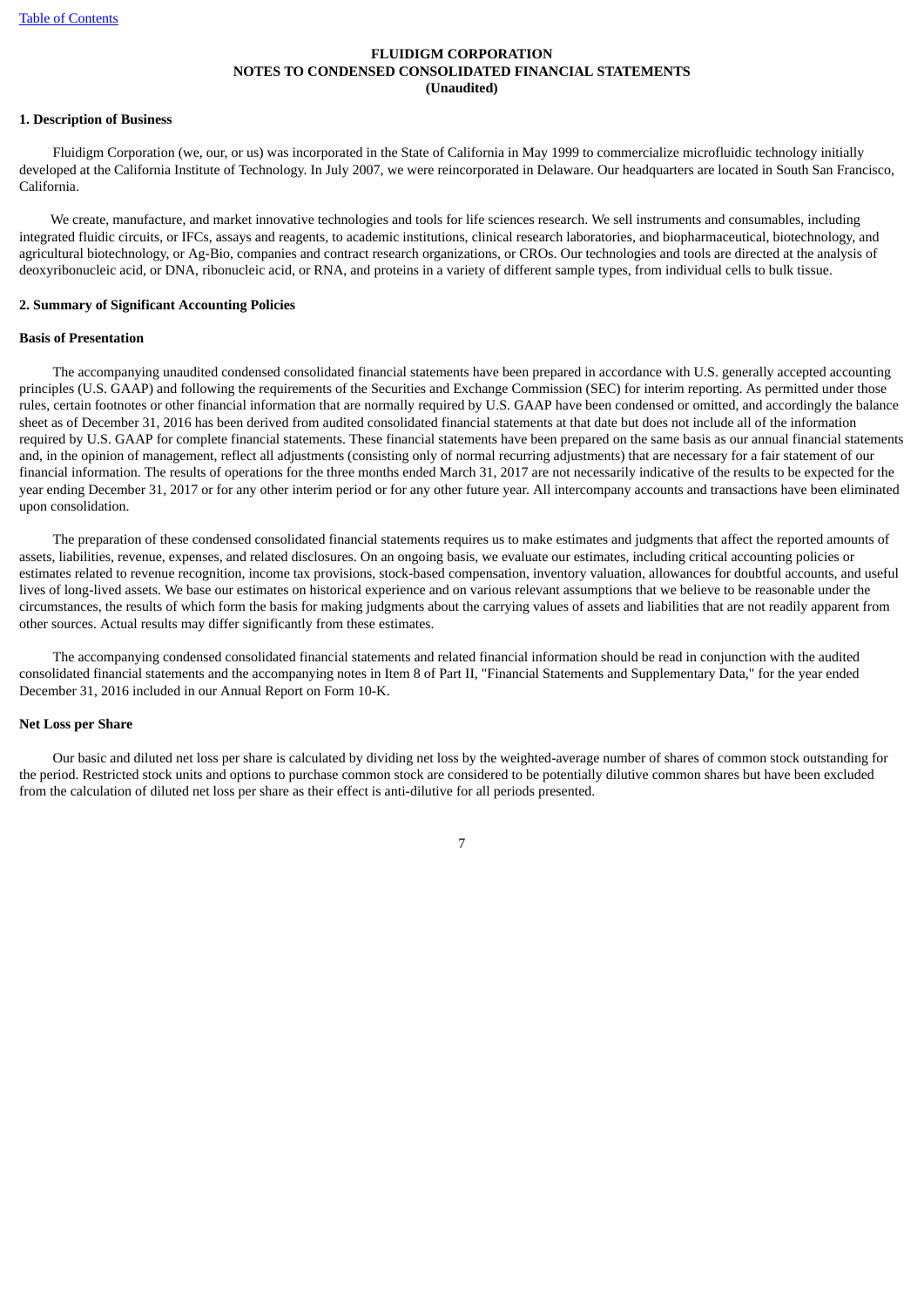The following potentially dilutive common shares were excluded from the computation of diluted net loss per share for the interim periods presented because they would have been anti-dilutive (in thousands):

|                                                              | Three Months Ended March 31, |       |
|--------------------------------------------------------------|------------------------------|-------|
|                                                              | 2017                         | 2016  |
| Stock options, restricted stock units and performance awards | 5,085                        | 4,911 |
| Convertible notes                                            | 3,598                        | 3,598 |
| Total                                                        | 8,683                        | 8,509 |

#### **Accumulated Other Comprehensive Loss**

The components of accumulated other comprehensive loss, net of tax, for the three months ended March 31, 2017 are summarized as follows (in thousands):

|                              | <b>Foreign Currency</b><br><b>Translation Adiustment</b> | Net Unrealized Gain<br>(Loss) on Securities | <b>Accumulated Other</b><br>Comprehensive Loss |       |  |
|------------------------------|----------------------------------------------------------|---------------------------------------------|------------------------------------------------|-------|--|
| Balance at December 31, 2016 | (758).                                                   | (2)                                         |                                                | (760) |  |
| Other comprehensive income   | 34                                                       |                                             |                                                | 35    |  |
| Balance at March 31, 2017    | (724)                                                    |                                             |                                                | (725) |  |

De minimus amounts of unrealized gains and losses have been reclassified into the condensed consolidated statement of operations for the three months ended March 31, 2017. The tax effect of each component of other comprehensive income was immaterial for the three month ended March 31, 2017.

#### **Investment, at cost**

In February 2013, Illumina, Inc. acquired Verinata Health, Inc. (Verinata), a privately-held company, for \$350 million in cash and up to an additional \$100 million in milestone payments through December 2015. In March 2013, we received cash proceeds of \$3.1 million in exchange for our ownership interest in Verinata resulting in a gain of \$1.8 million. During the third quarter of 2014, we received cash proceeds of \$0.3 million from the escrow account related to the acquisition. We recorded these amounts as "Gain from sale of investment in Verinata" in the consolidated statements of operations for the year ended December 31, 2014. The final milestones related to the sale of Verinata to Illumina were met in December 2015 and, accordingly, we recorded our share of these milestone payment obligations in the amount of \$2.3 million in Gain from sale of investment in Verinata in the consolidated statement of operations for the year ended December 31, 2015. In January 2016, we received the payment of \$2.3 million and it was recorded in net cash provided by investing activities in the condensed consolidated statement of cash flows.

#### **Long-lived Assets, including Goodwill**

Goodwill and intangible assets with indefinite lives are not subject to amortization, but are tested for impairment on an annual basis during the fourth quarter or whenever events or changes in circumstances indicate the carrying amount of these assets may not be recoverable. We first conduct an assessment of qualitative factors to determine whether it is more likely than not that the fair value of our reporting unit is less than its carrying amount. If we determine that it is more likely than not that the fair value of our reporting unit is less than its carrying amount, we then conduct a two-step test for impairment of goodwill. In the first step, we compare the fair value of our reporting unit to its carrying value. If the fair value of our reporting unit exceeds its carrying value, goodwill is not considered impaired and no further analysis is required. If the carrying value of the reporting unit exceeds its fair value, then the second step of the impairment test must be performed in order to determine the implied fair value of the goodwill. If the carrying value of the goodwill exceeds its implied fair value, then an impairment loss equal to the difference would be recorded.

We evaluate our finite lived intangible assets for indicators of possible impairment when events or changes in circumstances indicate the carrying amount of an asset may not be recoverable. If any indicator of impairment exists, we assess the recoverability of the affected intangible assets by determining whether the carrying value of the asset can be recovered

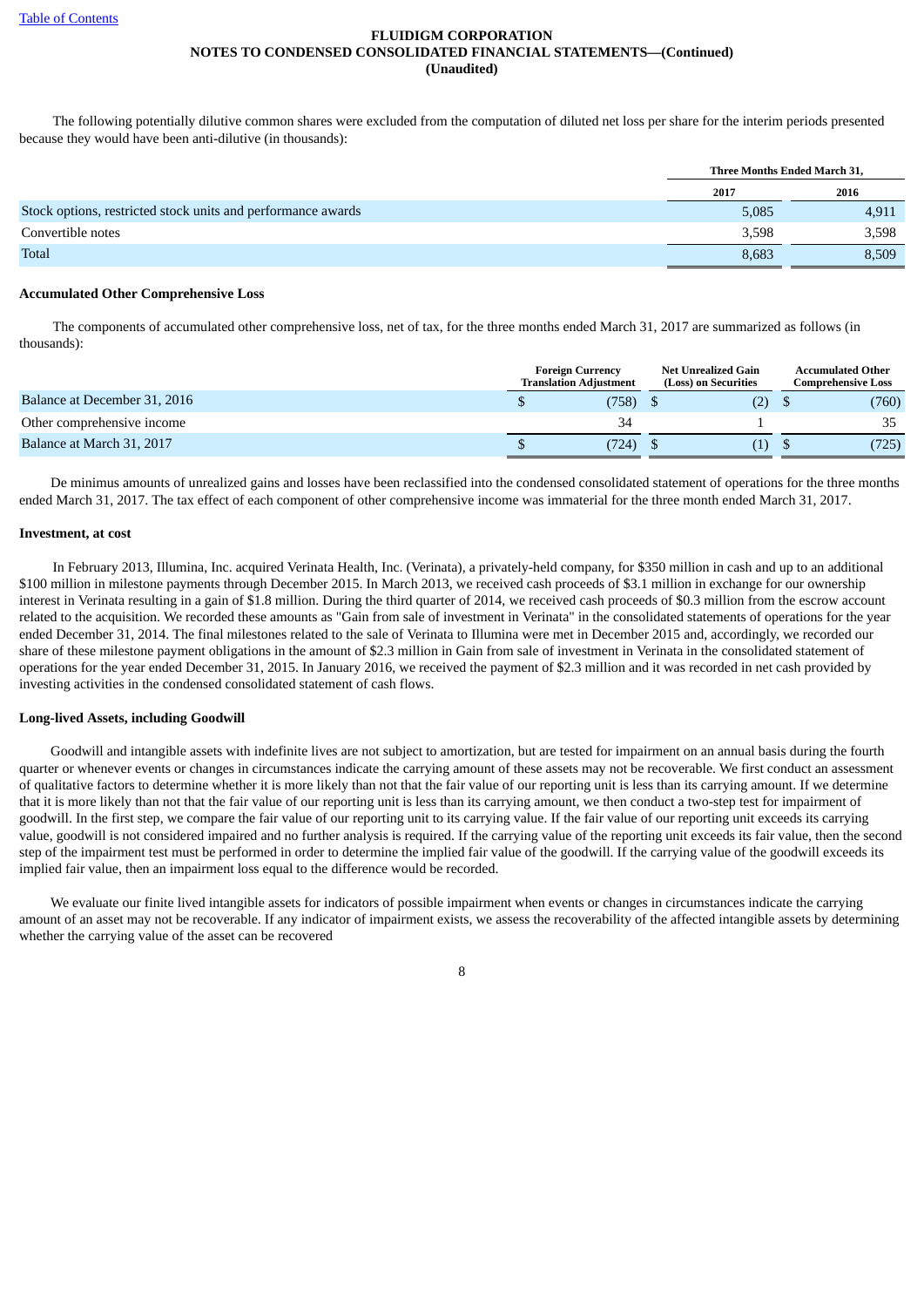through undiscounted future operating cash flows. If impairment is indicated, we estimate the asset's fair value using future discounted cash flows associated with the use of the asset, and adjust the carrying value of the asset accordingly.

#### **Recent Accounting Changes and Accounting Pronouncements**

#### *Adoption of New Accounting Guidance*

In July 2015, the FASB issued ASU 2015-11 Inventory (Topic 330): Simplifying the Measurement of Inventory, which changes the measurement principle for inventory from the lower of cost or market to the lower of cost or net realizable value. ASU 2015-11 defines net realizable value as estimated selling prices in the ordinary course of business, less reasonably predictable costs of completion, disposal, and transportation. We adopted this standard in the first quarter of 2017. The adoption of this ASU did not have a material impact on our consolidated financial statements.

In March 2016, the FASB issued ASU 2016-09 Compensation - Stock Compensation (Topic 718): Improvements to Employee Share-Based Payment Accounting. This ASU simplifies several aspects of the accounting for share-based payments, including changing the threshold to qualify for equity classification up to the employees' maximum statutory tax rates, allowing an entity-wide accounting policy election to either estimate the number of awards that are expected to vest or account for forfeitures as they occur, and clarifying the classification on the statement of cash flows of employee taxes paid when an employer withholds shares for tax-withholding purposes. We adopted this standard in the first quarter of 2017 by recording the cumulative impact of applying this guidance to retained earnings. We also elected to account for forfeitures as they occur, as permitted by ASU 2016-09. The adoption of this ASU did not have a material impact on our consolidated financial statements. See Note 9 for the impact on deferred tax assets.

#### *Recent Accounting Pronouncements*

In May 2014, the Financial Accounting Standards Board (FASB) issued Accounting Standard Update (ASU) 2014-09 regarding ASC (Topic 606) Revenue from Contracts with Customers. ASU 2014-09 provides principles for recognizing revenue to depict the transfer of promised goods or services to customers in an amount that reflects the consideration to which the entity expects to be entitled in exchange for those goods or services. ASU 2016-12 provides narrow scope improvements and practical expedients related to ASU 2014-09. The improvements address completed contracts and contract modifications at transition, non-cash consideration, the presentation of sales taxes and other taxes collected from customers, and assessment of collectability when determining whether a transaction represents a valid contract. On July 7, 2015, the FASB amended ASU 2014-09 to defer the effective date by one year with early adoption permitted as of the original effective date. ASU 2014-09 and ASU 2016-12 will be effective for our fiscal year beginning January 1, 2018, with early adoption permitted. While we have not completed our assessment of the new revenue recognition standard, we currently expect that this new standard will not have a material impact on our consolidated financial statements. We expect to adopt ASU 2014-09 in the first quarter of 2018.

In February 2016, the FASB issued ASU 2016-02 Leases (Topic 842). This ASU requires lessees to recognize a right-of-use asset and a lease liability on the balance sheet for all leases with the exception of short-term leases. For lessees, leases will continue to be classified as either operating or finance leases in the income statement. Lessor accounting is similar to the current model but updated to align with certain changes to the lessee model. Lessors will continue to classify leases as operating, direct financing or sales-type leases. ASU 2016-02 will be effective for our fiscal year beginning January 1, 2019 and early adoption is permitted. We are currently evaluating the accounting, transition, and disclosure requirements of the standard. We have not yet determined whether we will elect early adoption of the standard and cannot currently estimate the financial statement impact of adoption.

In November 2016, the FASB issued ASU 2016-18 Statement of Cash Flows (Topic 230): Restricted Cash, a consensus of the FASB's Emerging Issues Task Force, amending the presentation of restricted cash within the statement of cash flows. The new guidance requires that restricted cash be included within cash and cash equivalents on the statement of cash flows. ASU 2016-18 will be effective for our fiscal year beginning January 1, 2018, with early adoption permitted. The adoption of this ASU is not expected to have a material impact on our consolidated financial statements.

In January 2017, the FASB issued ASU 2017-04, Intangibles - Goodwill and Other (Topic 350): Simplifying The Test for Goodwill Impairment. The new guidance intends to simplify the subsequent measurement of goodwill. The ASU eliminates the requirement for an entity to calculate the implied fair value of goodwill to measure a goodwill impairment charge. Instead, an entity will perform its annual, or interim, goodwill impairment testing by comparing the fair value of a reporting unit with its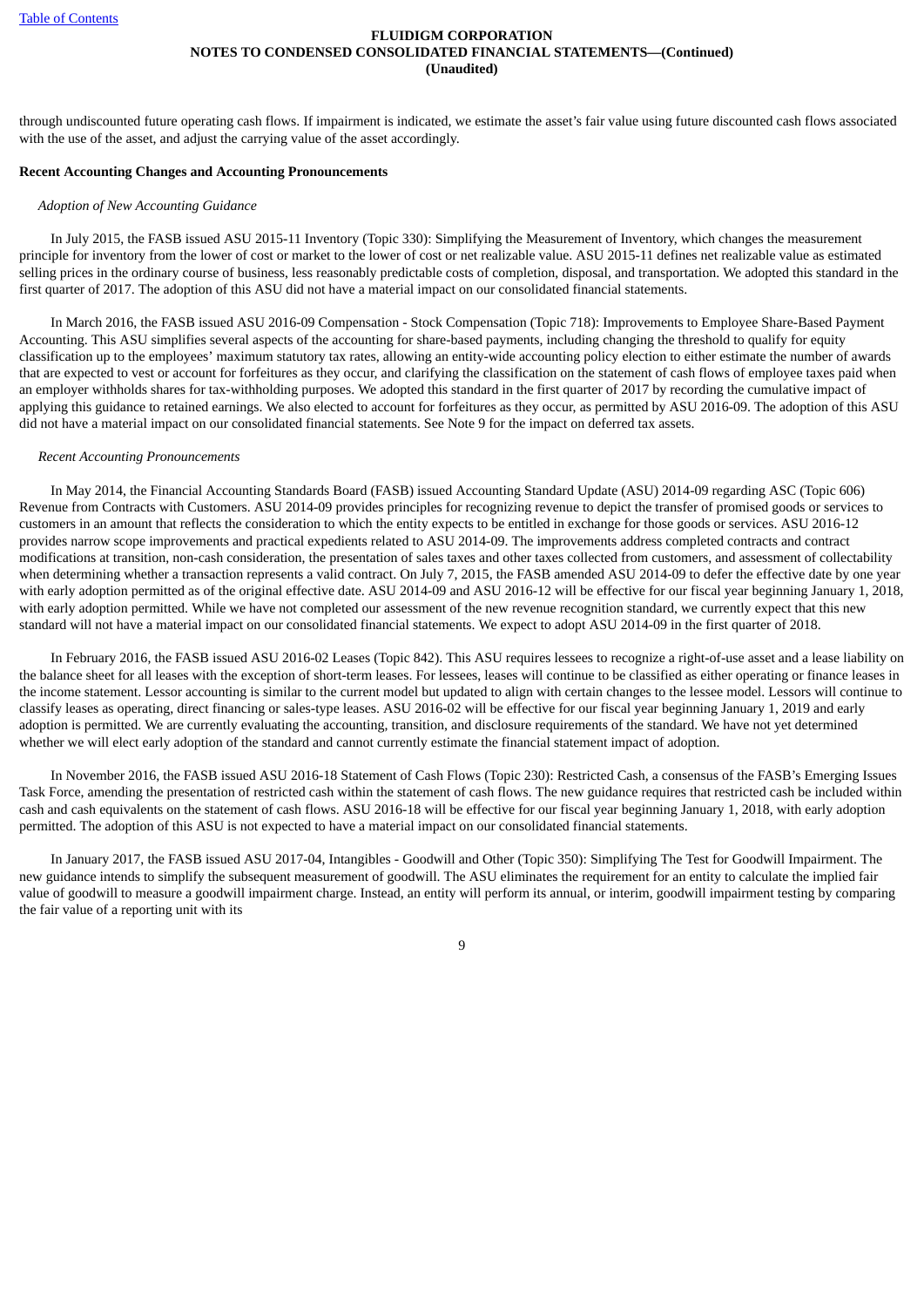carrying amount and recording an impairment charge for the amount by which the carrying amount exceeds the fair value. The ASU will be effective for annual and interim goodwill impairment testing performed for our fiscal year beginning January 1, 2020, with early adoption permitted. We are currently evaluating the adoption of this ASU and cannot estimate the financial statement impact of adoption.

There have been no other changes in accounting standards issued by the FASB during the three months ended March 31, 2017 that are expected to have a material impact on our financial position, results of operations or cash flows.

#### **3. Convertible Notes**

On February 4, 2014, we closed an underwritten public offering of \$201.3 million aggregate principal amount of our 2.75% Senior Convertible Notes due 2034 (Notes) pursuant to an underwriting agreement, dated January 29, 2014. The Notes accrue interest at a rate of 2.75% per year, payable semiannually in arrears on February 1 and August 1 of each year, commencing August 1, 2014. The Notes will mature on February 1, 2034, unless earlier converted, redeemed, or repurchased in accordance with the terms of the Notes. The initial conversion rate of the Notes is 17.8750 shares of our common stock, par value \$0.001 per share, per \$1,000 principal amount of Notes (which is equivalent to an initial conversion price of approximately \$55.94 per share). The conversion rate will be subject to adjustment upon the occurrence of certain specified events. Holders may surrender their Notes for conversion at any time prior to the stated maturity date. On or after February 6, 2018 and prior to February 6, 2021, we may redeem any or all of the Notes in cash if the closing price of our common stock exceeds 130% of the conversion price for a specified number of days, and on or after February 6, 2021, we may redeem any or all of the Notes in cash without any such condition. The redemption price of the Notes will equal 100% of the principal amount of the Notes plus accrued and unpaid interest. Holders may require us to repurchase all or a portion of their Notes on each of February 6, 2021, February 6, 2024, and February 6, 2029 at a repurchase price in cash equal to 100% of the principal amount of the Notes plus accrued and unpaid interest. If we undergo a fundamental change, as defined in the terms of the Notes, holders may require us to repurchase the Notes in whole or in part for cash at a repurchase price equal to 100% of the principal amount of the Notes plus accrued and unpaid interest.

In February 2014, we received \$195.2 million, net of underwriting discounts, from the issuance of the Notes and incurred approximately \$1.1 million in offering-related expenses. The underwriting discount of \$6.0 million and the debt issuance costs of \$1.1 million were recorded as offsets to the proceeds.

In February 2014, we used \$113.2 million of the net proceeds to fund the cash portion of the consideration payable by us in connection with our acquisition of DVS Sciences, Inc. (now Fluidigm Sciences Inc.). Interest expense related to the Notes was approximately \$1.5 million for both the three months ended March 31, 2017 and 2016, respectively. Approximately \$2.8 million of interest under the Notes became due and was paid during the three months ended March 31, 2017.

The carrying values of the components of the Notes are as follows (in thousands):

|                                         | <b>March 31, 2017</b> |         |  | <b>December 31, 2016</b> |  |  |
|-----------------------------------------|-----------------------|---------|--|--------------------------|--|--|
| Principal amount of Notes               |                       | 201.250 |  | 201,250                  |  |  |
| Unamortized debt discount               |                       | (5,270) |  | (5,330)                  |  |  |
| Unamortized debt issuance cost          |                       | (958)   |  | (969)                    |  |  |
| Net carrying value of convertible notes |                       | 195.022 |  | 194,951                  |  |  |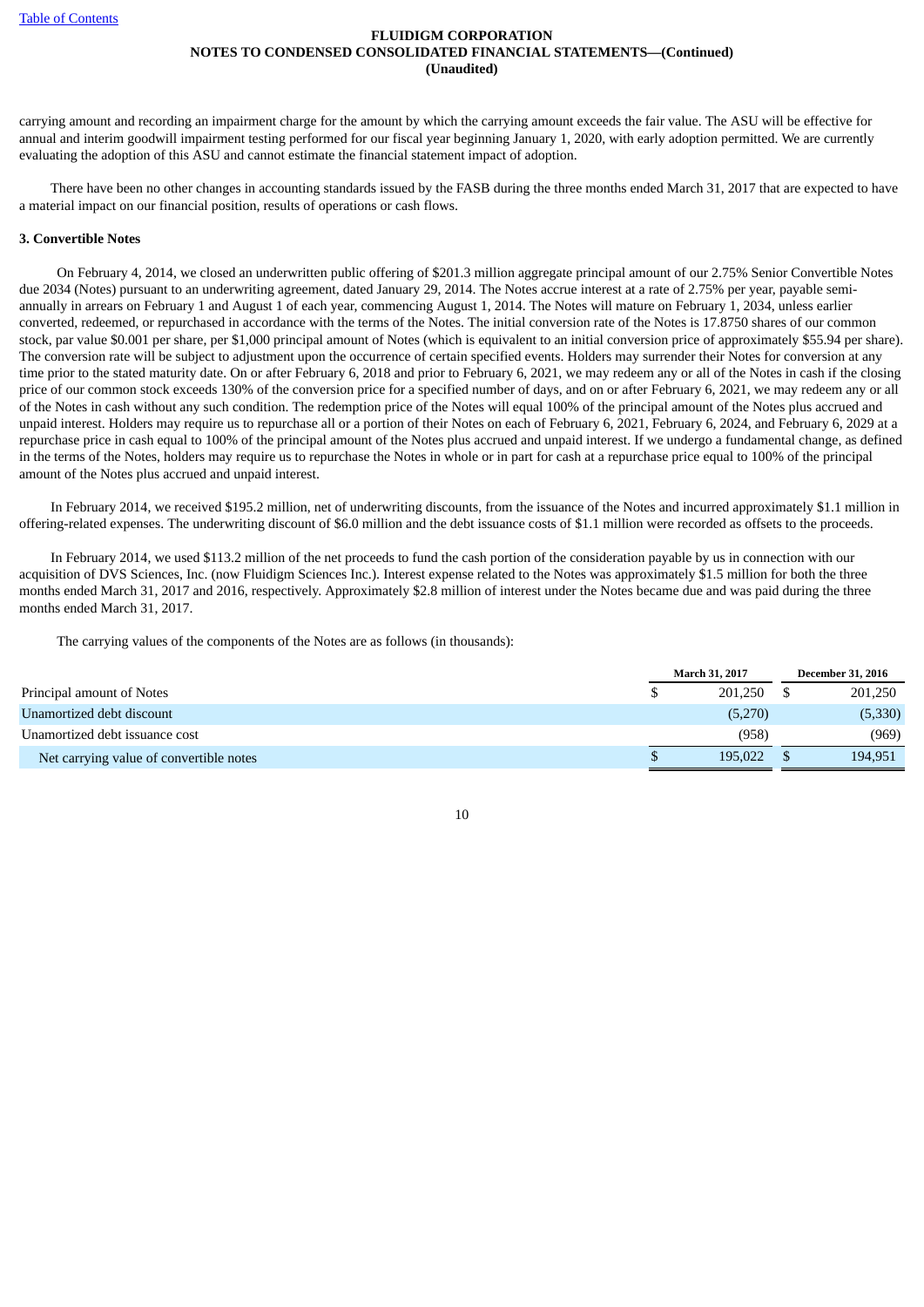# **4. Intangible Assets, net**

Intangible assets include developed technology as a result of the DVS acquisition and other intangible assets included in Other non-current assets. Intangible assets, net were as follows (in thousands):

|                              | March 31, 2017      |  |                                    |  |            |                                                |  |
|------------------------------|---------------------|--|------------------------------------|--|------------|------------------------------------------------|--|
|                              | <b>Gross Amount</b> |  | <b>Accumulated</b><br>Amortization |  | <b>Net</b> | Weighted-Average<br><b>Amortization Period</b> |  |
| Developed technology         | 112,000             |  | (35,000)                           |  | 77,000     | $10.0$ years                                   |  |
| Patents and licenses         | 11.224              |  | (4,829)                            |  | 6,395      | 7.9 years                                      |  |
| Total intangible assets, net | 123,224             |  | (39, 829)                          |  | 83,395     |                                                |  |

|                              | <b>December 31, 2016</b> |                     |  |                             |  |            |                                                |
|------------------------------|--------------------------|---------------------|--|-----------------------------|--|------------|------------------------------------------------|
|                              |                          | <b>Gross Amount</b> |  | Accumulated<br>Amortization |  | <b>Net</b> | Weighted-Average<br><b>Amortization Period</b> |
| Developed technology         |                          | 112,000             |  | (32,200)                    |  | 79,800     | $10.0$ years                                   |
| Patents and licenses         |                          | 11.224              |  | (4,533)                     |  | 6,691      | 7.9 years                                      |
| Total intangible assets, net |                          | 123,224             |  | (36, 733)                   |  | 86,491     |                                                |

In connection with the acquisition of DVS in February 2014, we acquired developed technology with a gross fair value of \$112.0 million. These acquired intangible assets are being amortized to cost of product revenue over their useful life of ten years. Related amortization expense for each of the three months ended March 31, 2017 and 2016 was \$2.8 million, respectively.

Based on the carrying value of intangible assets as of March 31, 2017, the annual amortization expense for intangible assets is expected to be as follows (in thousands):

| <b>Fiscal Year</b>           | <b>Amortization Expense</b> |
|------------------------------|-----------------------------|
| 2017 (remainder of the year) | 9,293                       |
| 2018                         | 12,325                      |
| 2019                         | 12,234                      |
| 2020                         | 12,234                      |
| 2021                         | 12,079                      |
| Thereafter                   | 25,230                      |
|                              | 83,395                      |

# **5. Balance Sheet Details**

#### **Inventories**

Inventories consist of the following (in thousands):

|                        | <b>March 31, 2017</b> | <b>December 31, 2016</b> |        |  |
|------------------------|-----------------------|--------------------------|--------|--|
| Raw materials          | 8,661                 |                          | 8,919  |  |
| Work-in-process        | 1,815                 |                          | 1,742  |  |
| Finished goods         | 9,239                 |                          | 9,453  |  |
| Total inventories, net | 19,715                |                          | 20,114 |  |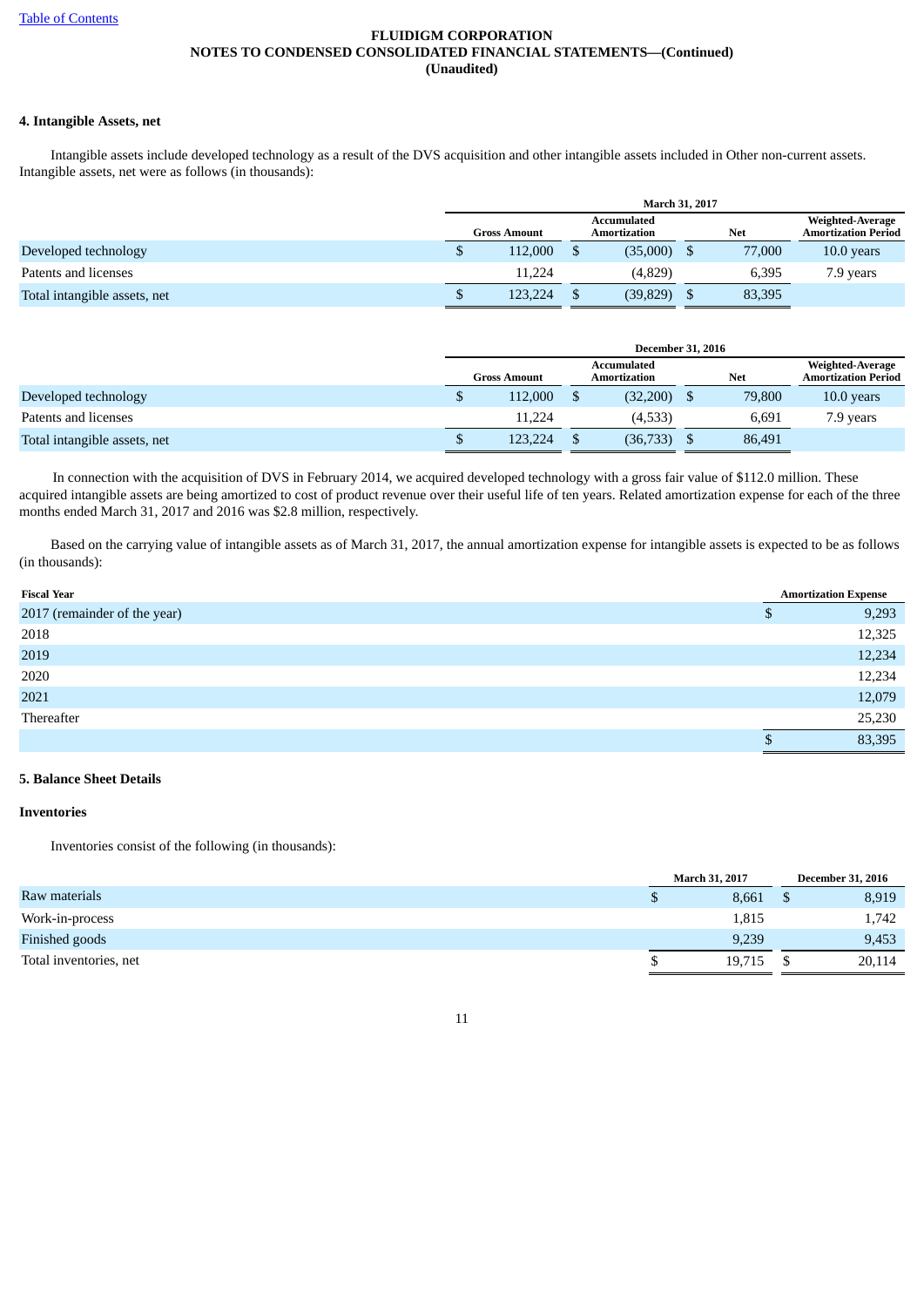# **Property and Equipment, net**

Property and equipment, net consisted of the following (in thousands):

|                                                | <b>March 31, 2017</b> |   | <b>December 31, 2016</b> |
|------------------------------------------------|-----------------------|---|--------------------------|
| Computer equipment and software                | 5,543                 | S | 5,497                    |
| Laboratory and manufacturing equipment         | 23,747                |   | 23,670                   |
| Leasehold improvements                         | 8,850                 |   | 8,747                    |
| Office furniture and fixtures                  | 2,103                 |   | 2,084                    |
|                                                | 40,243                |   | 39,998                   |
| Less accumulated depreciation and amortization | (25, 639)             |   | (24,084)                 |
| Construction-in-progress                       | 654                   |   | 611                      |
| Property and equipment, net                    | 15,258                |   | 16,525                   |
|                                                |                       |   |                          |

#### **Warranty**

We accrue for estimated warranty obligations at the time of product shipment. Management periodically reviews the estimated fair value of its warranty liability and records adjustments based on the terms of warranties provided to customers, historical and anticipated warranty claim experience. Activity for our warranty accrual for the three months ended March 31, 2017 and 2016, which is included in other accrued liabilities, is summarized below (in thousands):

|                                       | <b>Three Months Ended March 31,</b> |       |  |       |  |  |
|---------------------------------------|-------------------------------------|-------|--|-------|--|--|
|                                       |                                     | 2017  |  | 2016  |  |  |
| <b>Beginning balance</b>              |                                     | 1,023 |  | 1,076 |  |  |
| Accrual for current period warranties |                                     | 168   |  | 125   |  |  |
| Warranty costs incurred               |                                     | (327) |  | (145) |  |  |
| Ending balance                        |                                     | 864   |  | 1,056 |  |  |

## **6. Fair Value of Financial Instruments**

The following tables summarize our cash and available-for-sale securities by significant category within the fair value hierarchy (in thousands):

|                                       | March 31, 2017 |                        |     |                                           |    |                                           |    |                   |    |                                            |  |                                                             |
|---------------------------------------|----------------|------------------------|-----|-------------------------------------------|----|-------------------------------------------|----|-------------------|----|--------------------------------------------|--|-------------------------------------------------------------|
|                                       |                | <b>Carrying Amount</b> |     | <b>Gross</b><br><b>Unrealized</b><br>Gain |    | <b>Gross</b><br><b>Unrealized</b><br>Loss |    | <b>Fair Value</b> |    | <b>Cash and Cash</b><br><b>Equivalents</b> |  | <b>Short-Term</b><br><b>Marketable</b><br><b>Securities</b> |
| Assets:                               |                |                        |     |                                           |    |                                           |    |                   |    |                                            |  |                                                             |
| Cash                                  | \$             | 16,712                 | \$  | $\overline{\phantom{m}}$                  | \$ |                                           | \$ | 16,712            | \$ | 16,712 \$                                  |  |                                                             |
| Available-for-sale:                   |                |                        |     |                                           |    |                                           |    |                   |    |                                            |  |                                                             |
| Level I:                              |                |                        |     |                                           |    |                                           |    |                   |    |                                            |  |                                                             |
| Money market funds                    |                | 16,409                 |     |                                           |    |                                           |    | 16,409            |    | 16,409                                     |  |                                                             |
| Level II:                             |                |                        |     |                                           |    |                                           |    |                   |    |                                            |  |                                                             |
| U.S. government and agency securities |                | 17,161                 |     |                                           |    | (2)                                       |    | 17,159            |    | 10,976                                     |  | 6,183                                                       |
| Total                                 |                | 50,282                 | \$. |                                           |    | (2)                                       | S  | 50,280            | £. | 44,097                                     |  | 6,183                                                       |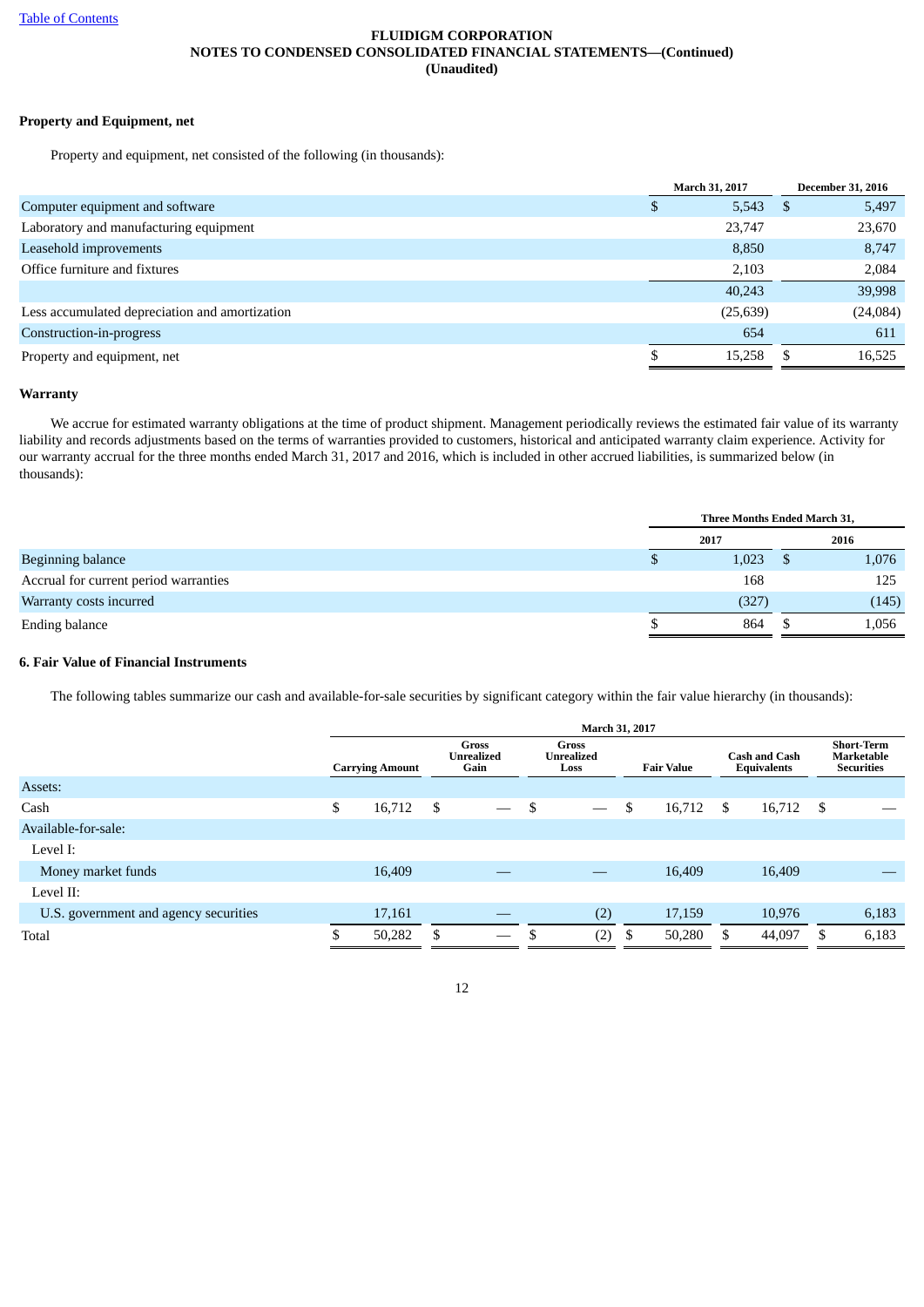|                                       | <b>December 31, 2016</b> |                        |    |                                           |    |                                    |    |                   |    |                                            |     |                                                             |
|---------------------------------------|--------------------------|------------------------|----|-------------------------------------------|----|------------------------------------|----|-------------------|----|--------------------------------------------|-----|-------------------------------------------------------------|
|                                       |                          | <b>Carrying Amount</b> |    | <b>Gross</b><br><b>Unrealized</b><br>Gain |    | <b>Gross</b><br>Unrealized<br>Loss |    | <b>Fair Value</b> |    | <b>Cash and Cash</b><br><b>Equivalents</b> |     | <b>Short-Term</b><br><b>Marketable</b><br><b>Securities</b> |
| Assets:                               |                          |                        |    |                                           |    |                                    |    |                   |    |                                            |     |                                                             |
| Cash                                  | \$                       | 13,984                 | \$ | $\overline{\phantom{m}}$                  | \$ |                                    | \$ | 13,984            | \$ | 13,984                                     | -\$ |                                                             |
| Available-for-sale:                   |                          |                        |    |                                           |    |                                    |    |                   |    |                                            |     |                                                             |
| Level I:                              |                          |                        |    |                                           |    |                                    |    |                   |    |                                            |     |                                                             |
| Money market funds                    |                          | 21,061                 |    |                                           |    |                                    |    | 21,061            |    | 21,061                                     |     |                                                             |
| Level II:                             |                          |                        |    |                                           |    |                                    |    |                   |    |                                            |     |                                                             |
| U.S. government and agency securities |                          | 24,388                 |    | $\mathbf{1}$                              |    | (4)                                |    | 24,385            |    |                                            |     | 24,385                                                      |
| Total                                 |                          | 59,433                 | S  |                                           | S  | (4)                                | S  | 59,430            | £. | 35,045                                     | S.  | 24,385                                                      |

There were no transfers between Level I and Level II measurements during the three months ended March 31, 2017 and 2016, and there were no changes in the valuation techniques used.

The contractual maturity periods of \$6.2 million of our marketable debt securities are within one year from March 31, 2017.

None of our available-for-sale securities have been in a continuous loss position for more than 12 months. We concluded that the declines in market value of our available-for-sale securities investment portfolio were temporary in nature and did not consider any of our investments to be other-thantemporarily impaired.

The estimated fair value of the Convertible Notes is based on a market approach (See Note 3). The estimated fair value was approximately \$135.4 million and \$139.7 million (par value \$201.3 million) as of March 31, 2017 and December 31, 2016, and represents a Level II valuation. When determining the estimated fair value of our long-term debt, we used a commonly accepted valuation methodology and market-based risk measurements that are indirectly observable, such as credit risk.

## **7. Commitments and Contingencies**

## **Operating Leases**

We have entered into various long-term non-cancelable operating lease agreements for equipment and facilities expiring at various times through 2026. We leased office space under non-cancelable leases in the United States, Canada, Singapore, Japan, China, France and United Kingdom, with various expiration dates through March 2026. Certain facility leases also contain rent escalation clauses. Our lease payments are expensed on a straight-line basis over the life of the leases. Rental expense under operating leases, net of amortization of lease incentive, was \$1.6 million and \$1.4 million for the three months ended March 31, 2017 and 2016, respectively.

Future minimum lease payments under non-cancelable operating leases as of March 31, 2017 are as follows (in thousands):

| <b>Fiscal Year</b>           |    | <b>Minimum Lease Payments</b> |
|------------------------------|----|-------------------------------|
| 2017 (remainder of the year) | ۰U | 3,092                         |
| 2018                         |    | 4,191                         |
| 2019                         |    | 4,507                         |
| 2020                         |    | 2,282                         |
| 2021                         |    | 1,207                         |
| Thereafter                   |    | 2,635                         |
| <b>Total</b>                 |    | 17,914                        |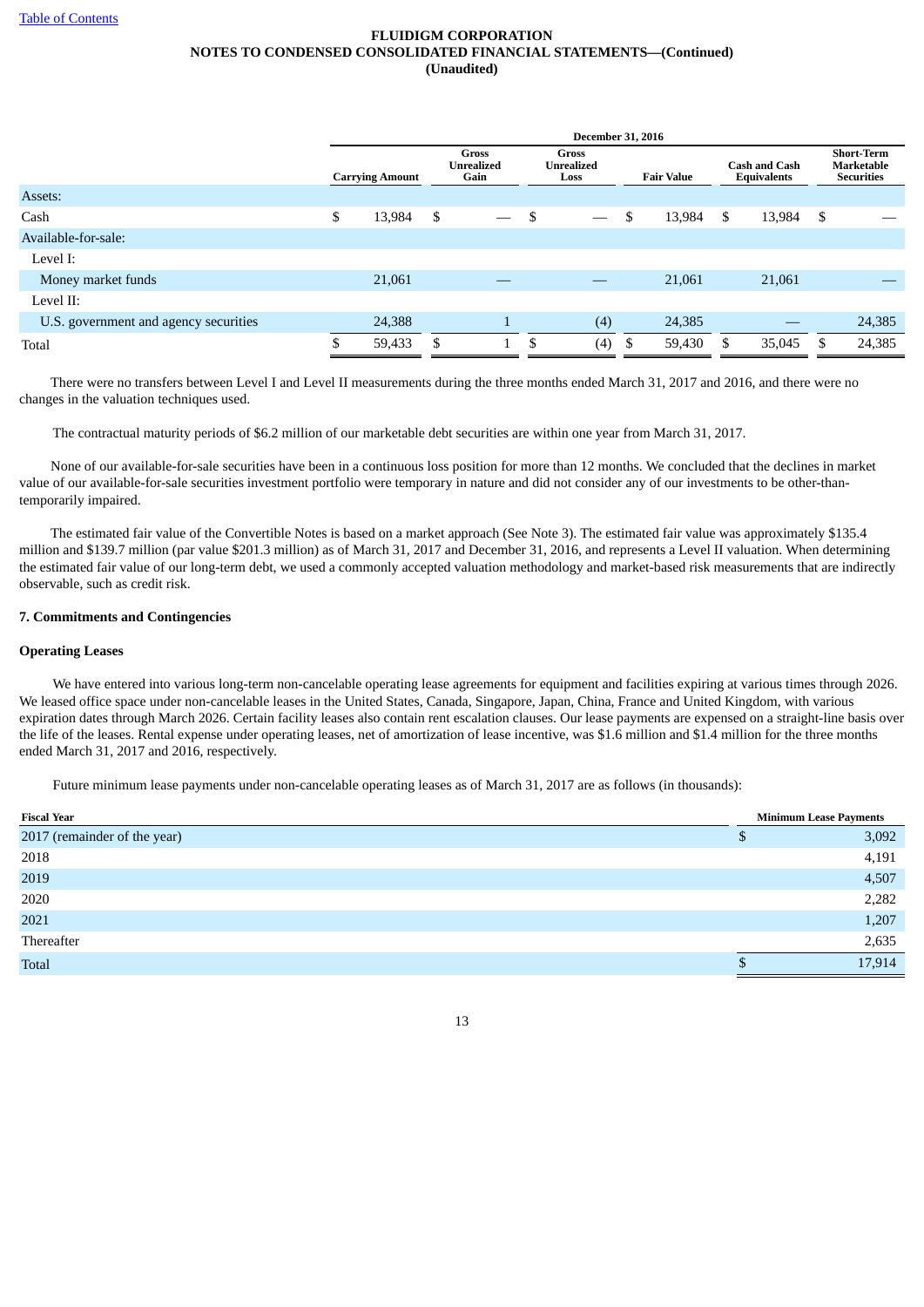#### **Indemnifications**

From time to time, we have entered into indemnification provisions under certain of our agreements in the ordinary course of business, typically with business partners, customers, and suppliers. Pursuant to these agreements, we may indemnify, hold harmless, and agree to reimburse the indemnified parties on a case-by-case basis for losses suffered or incurred by the indemnified parties in connection with any patent or other intellectual property infringement claim by any third party with respect to our products. The term of these indemnification provisions is generally perpetual from the time of the execution of the agreement. The maximum potential amount of future payments we could be required to make under these indemnification provisions is typically not limited to a specific amount. In addition, we have entered into indemnification agreements with our officers, directors, and certain other employees. With certain exceptions, these agreements provide for indemnification for related expenses including, among others, attorneys' fees, judgments, fines and settlement amounts incurred by any of these individuals in any action or proceeding.

Since October 2015, we have been incurring legal expenses to defend claims by Thermo Fisher Scientific, Inc., (Thermo) against one of our employees. On December 21, 2015, Thermo filed a complaint in the Circuit Court for the County of Kalamazoo, Michigan against one of its former employees who had recently been hired by us alleging, among other claims, misappropriation of proprietary information and breach of contractual and fiduciary obligations to Thermo while still an employee of Thermo. On November 23, 2016, Thermo amended its complaint to add us as a party to the litigation, making various commercial and employment-related claims and seeking damages and injunctive relief.

#### **Contingencies**

From time to time, we may be subject to various legal proceedings and claims arising in the ordinary course of business. These include disputes and lawsuits related to intellectual property, mergers and acquisitions, licensing, contract law, tax, regulatory, distribution arrangements, employee relations and other matters. Periodically, we review the status of each matter and assess its potential financial exposure. If the potential loss from any claim or legal proceeding is considered probable and a range of possible losses can be estimated, we accrue a liability for the estimated loss. Legal proceedings are subject to uncertainties, and the outcomes are difficult to predict. Because of such uncertainties, accruals are based only on the best information available at the time. As additional information becomes available, we continue to reassess the potential liability related to pending claims and litigation and we may revise estimates.

As of March 31, 2017, we had an aggregate legal contingency accrual based on our estimate of the probable losses before considering insurance proceeds, if any, and it does not include an estimate for legal fees expected to be incurred in connection with the loss contingency. The amount of our legal contingency accrual was not material as of March 31, 2017.

#### **8. Stock-Based Compensation**

During the three months ended March 31, 2017, we granted certain employees options to purchase 719,813 shares of common stock. The options granted during the three months ended March 31, 2017 had exercise prices ranging from \$5.52 to \$6.78 and a total grant date fair value of \$4.5 million.

During the three months ended March 31, 2017, we granted certain employees 531,410 restricted stock units. The restricted stock units granted during the three months ended March 31, 2017 had fair market values ranging from \$5.52 to \$6.78 and a total grant date fair value of \$3.4 million.

The expenses relating to these options and restricted stock units will be recognized over their respective four-year vesting periods.

We recognized stock-based compensation expense of \$2.4 million and \$3.7 million during the three months ended March 31, 2017 and 2016, respectively. As of March 31, 2017, we had \$5.8 million and \$13.5 million of unrecognized stock-based compensation expense related to stock options and restricted stock units, respectively, which are expected to be recognized over a weighted average period of 2.8 years and 2.6 years, respectively.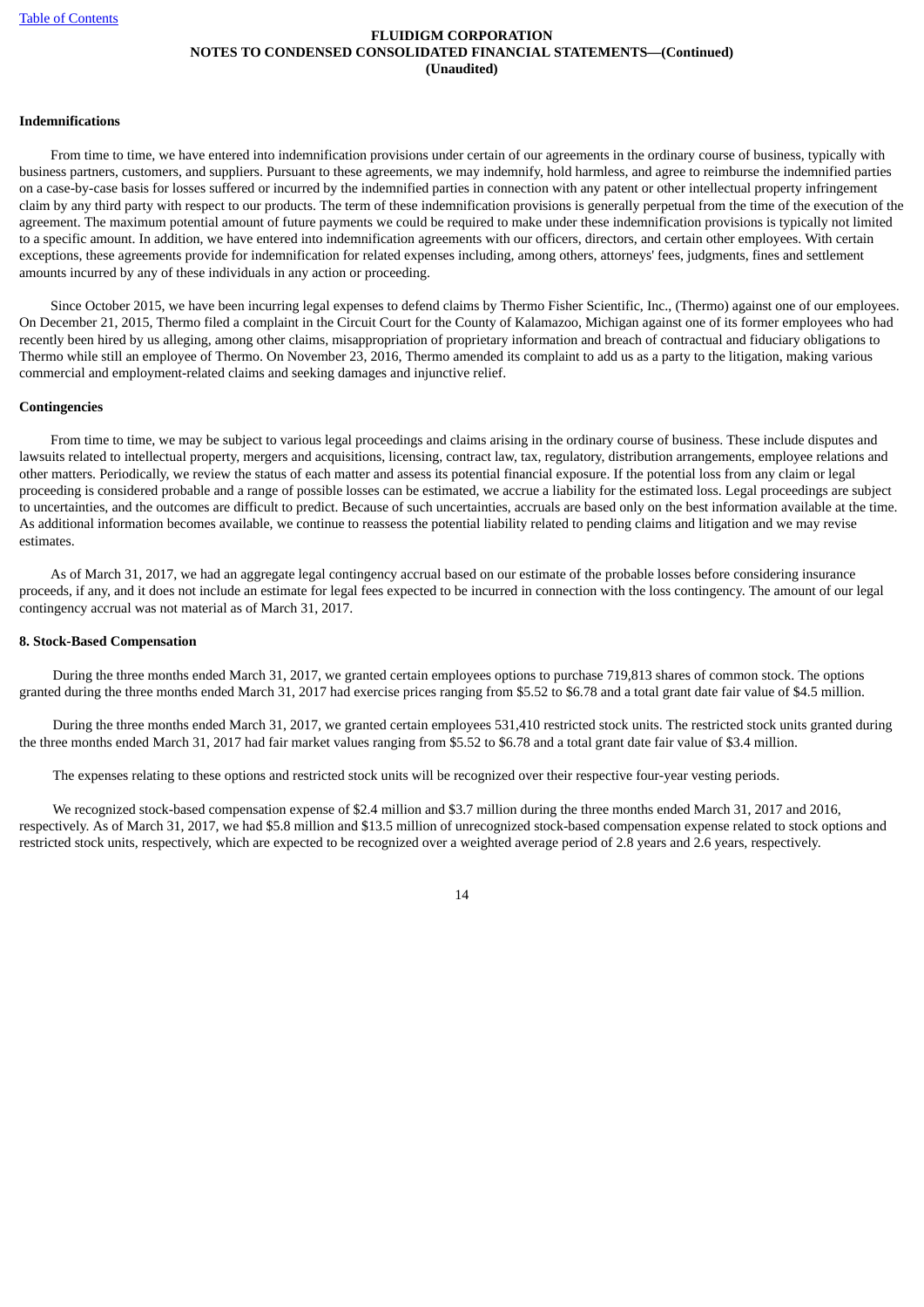In 2016, we granted 184,050 and 87,620 performance-based stock options and performance-based restricted stock units (each, a "performance award"), respectively, to executive officers and employees, which were accounted for as equity awards. The number of performance awards that ultimately vest depends on the achievement of certain performance criteria set by the Compensation Committee of the Company's Board of Directors. The performancebased stock options have an exercise price per share of \$7.10. The Company recognizes stock-based compensation expense over the vesting period of the performance awards when achievement of the performance criteria becomes probable. We did not recognize any expense related to these performance awards in 2017 and 2016.

#### **9. Income Taxes**

The benefit for income taxes for the periods presented differs from the 34% U.S. Federal statutory rate primarily due to maintaining a valuation allowance for deferred tax assets, which primarily consist of net operating loss carryforwards.

We recorded a tax benefit of \$1.8 million and \$0.8 million for the three months ended March 31, 2017 and 2016, which was primarily attributable to the amortization of our acquisition related deferred tax liability and net operating loss from Canadian operations, partially offset by tax provision.

Upon adoption of ASU 2016-09 (see Note 2), we recorded to the opening balance of retained earnings \$9.3 million in deferred tax assets for previously unrecognized excess tax benefits that existed as of January 1, 2017, and a corresponding increase of \$9.3 million in valuation allowances against these deferred tax assets as substantially all of our U.S. deferred tax assets, net of deferred tax liabilities, were subject to a full valuation allowance. The net impact to retained earnings was zero as a result of these adjustments.

Recording deferred tax assets is appropriate when realization of these assets is more likely than not. Assessing the realizability of deferred tax assets is dependent upon several factors including historical financial results. The deferred tax assets have been substantially offset by a valuation allowance because we have incurred net losses since our inception. We continue to evaluate the realizability of the deferred tax assets and related valuation allowance.

#### **10. Information about Geographic Areas**

We operate in one reporting segment, which is the development, manufacturing, and commercialization of life science tools. Our chief executive officer manages our operations and evaluates our financial performance on a consolidated basis. For purposes of allocating resources and evaluating regional financial performance, our chief executive officer reviews separate sales information for the different regions of the world. Our general and administrative expenses and our research and development expenses are not allocated to any specific region. Most of our principal operations, other than manufacturing, and our decision-making functions are located at our corporate headquarters in the United States.

The following table presents the total revenue by geographic area of our customers for each period presented (in thousands):

|                      | Three Months Ended March 31, |        |    |        |  |
|----------------------|------------------------------|--------|----|--------|--|
|                      |                              | 2017   |    | 2016   |  |
| <b>United States</b> | D                            | 11,831 | \$ | 13,174 |  |
| Europe               |                              | 7,636  |    | 9,325  |  |
| Asia-Pacific         |                              | 4,987  |    | 6,008  |  |
| Other                |                              | 1,079  |    | 496    |  |
| Total revenue        |                              | 25,533 | \$ | 29,003 |  |

No individual customer represented more than 10% of our revenues for the three months ended March 31, 2017 and 2016.

Revenue from sales to customers in China represented 10% of our total revenue, or \$2.4 million, and 11% of our revenue, or \$3.3 million for the three months ended March 31, 2017 and 2016, respectively.

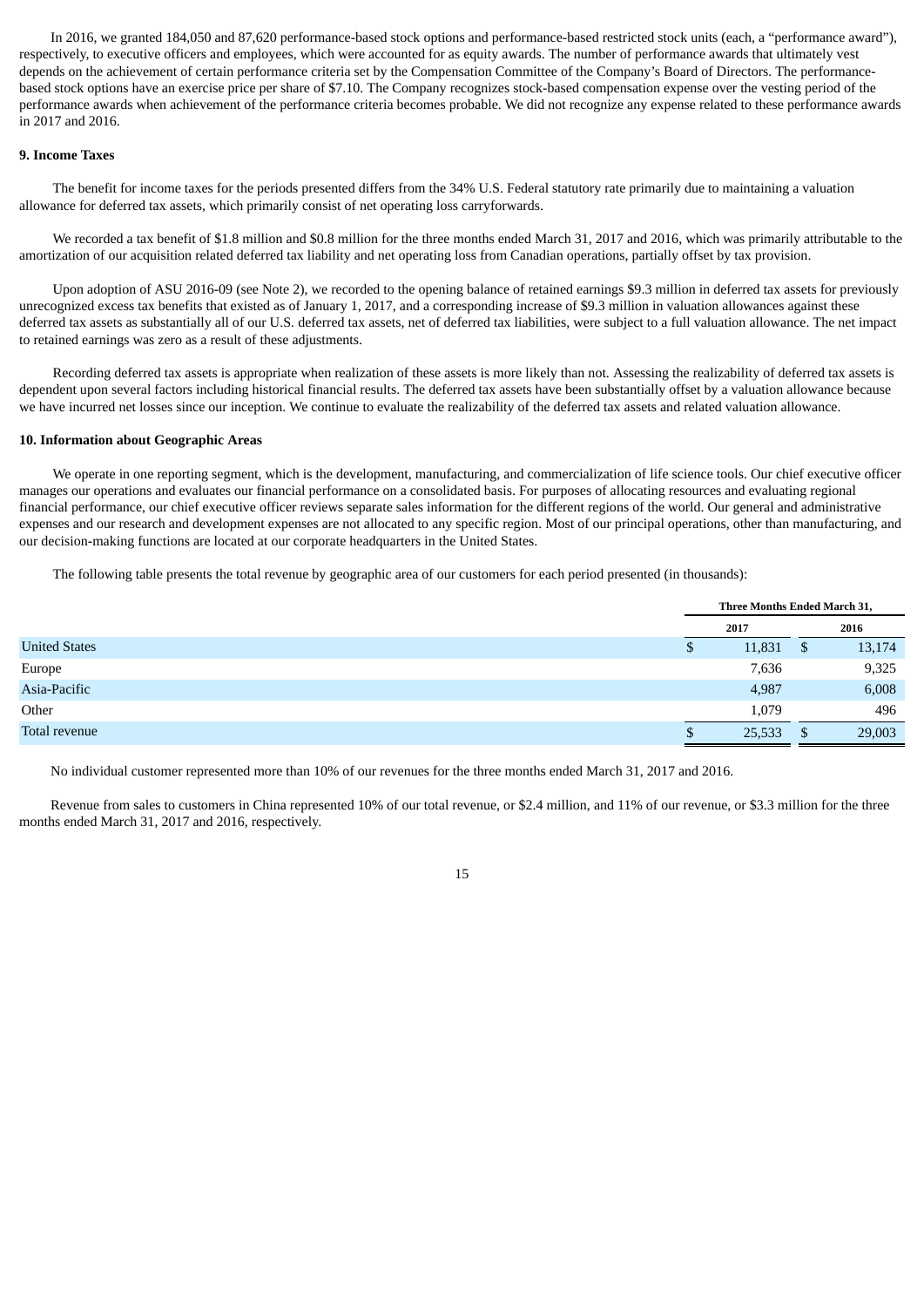#### <span id="page-15-0"></span>**Item 2. Management's Discussion and Analysis of Financial Condition and Results of Operations.**

The following discussion and analysis should be read together with our condensed consolidated financial statements and the notes to those statements included elsewhere in this Form 10-O. This Form 10-O contains forward-looking statements within the meaning of Section 27A of the Securities Act of 1933, as amended, or Securities Act, and Section 21E of the Securities Exchange Act of 1934, as amended, or Exchange Act, that are based on our management's beliefs and assumptions and on information currently available to our management. The forward-looking statements are contained principally in the section entitled "Risk Factors" and this Management's Discussion and Analysis of Financial Condition and Results of Operations. Forward-looking statements include information concerning our possible or assumed future cash flow, revenue, sources of revenue and results of operations, operating and other expenses, unit sales and the selling prices of our products, business strategies, financing plans, expansion of our business, competitive position, industry environment, potential arowth opportunities, market arowth expectations, and the effects of competition. Forward-looking statements include statements that are not historical facts and can be identified by terms such as "anticipates," "believes," "could," "seeks," "estimates," "expects," "intends," "may," "plans." "potential," "predicts," "projects," "should," "will," "would," or similar expressions and the negatives of those terms.

Forward-looking statements involve known and unknown risks, uncertainties, and other factors that may cause our actual results, performance, or achievements to be materially different from any future results, performance, or achievements expressed or implied by the forward-looking statements. We discuss these risks in greater detail in Part II, Item 1A, "Risk Factors," elsewhere in this Form 10-Q, and in our Annual Report on Form 10-K filed with the Securities and Exchanae Commission, or SEC. Given these uncertainties, you should not place undue reliance on these forward-lookina statements. Also, forward-looking statements represent our management's beliefs and assumptions only as of the date of this Form 10-O.

Except as required by law, we assume no obligation to update these forward-looking statements, or to update the reasons actual results could differ materially from those anticipated in these forward-looking statements, even if new information becomes available in the future. You should read this Form 10-O completely and with the understanding that our actual future results may be materially different from what we expect.

"Fluidiam," the Fluidiam logo, "Access Array," "Biomark," "C1," "Callisto," "Cell-ID," "CyTOF," "D3," "Delta Gene," "Digital Array," "Dynamic Array," "EP1," "FC1," "Flex Six," "Helios," "High-Precision 96.96 Genotyping," "Hyperion," "Juno," "Maxpar," "MSL," "Nanoflex" "Open App," "Polaris," "qdPCR 37K," "Script Builder," "Script Hub," "Singular," "SNP Trace" and "SNP Type" are trademarks or registered trademarks of Fluidiam Corporation. Other service marks, trademarks and trade names referred to in this Form 10-Q are the property of their respective *owners.*

*In this Form 10-Q, "we," "us," and "our" refer to Fluidigm Corporation and its subsidiaries.* **Overview**

We create, manufacture, and market innovative technologies and tools for life sciences research. We sell instruments and consumables, including integrated fluidic circuits, or IFCs, assays and reagents, to academic institutions, clinical research laboratories, and biopharmaceutical, biotechnology, and agricultural biotechnology, or Ag-Bio, companies and contract research organizations, or CROs. Our technologies and tools are directed at the analysis of deoxyribonucleic acid, or DNA, ribonucleic acid, or RNA, and proteins in a variety of different sample types, from individual cells to bulk tissue.

We were a pioneer in the application of microfluidics to enable high-throughput and highly-multiplexed polymerase chain reactions, or PCR, for genetic analysis, as well as a field known as single-cell genomics, in which the genetic composition of individual cells is assayed. In February 2014, we purchased DVS Sciences, Inc., whose mass cytometry system enables the highly-multiplexed analysis of cellular surface and intracellular proteins in both blood and tissue.

Researchers have successfully employed our products to help achieve breakthroughs in a variety of fields, including single-cell gene and protein expression, gene regulation, genetic variation, cellular function and applied genetics. These breakthroughs include using our systems to help detect lifethreatening mutations in cancer cells, discover cancer associated biomarkers, analyze the genetic composition of individual stem cells and assess the quality of agricultural products, such as seeds or livestock.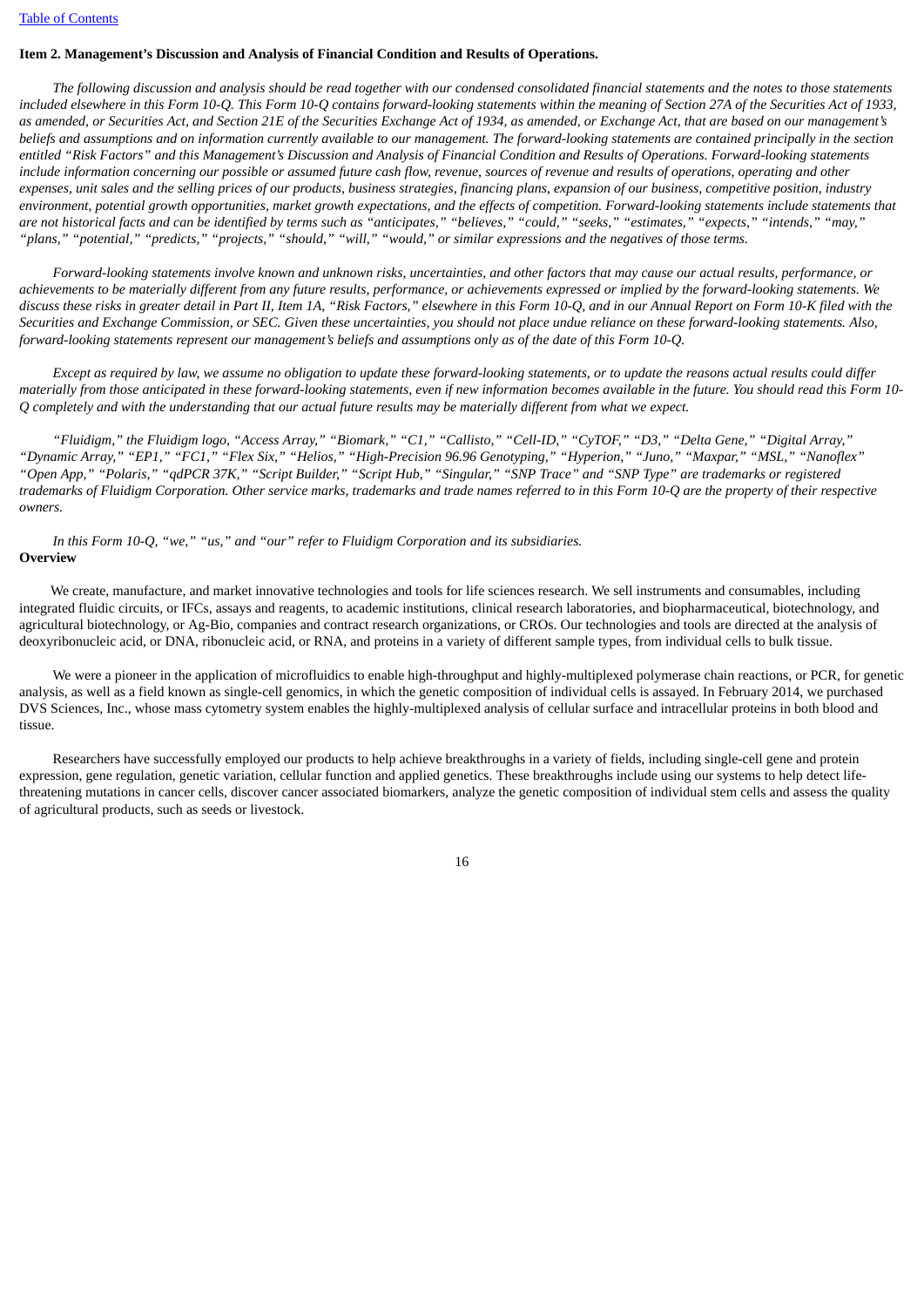We distribute our systems through our direct sales force and support organizations located in North America, Europe, and Asia-Pacific, and through distributors or sales agents in several European, Latin American, Middle Eastern, and Asia-Pacific countries. Our manufacturing operations are located in Singapore, Canada and South San Francisco, California. Our facility in Singapore manufactures our genomics instruments, several of which are assembled at facilities of our contract manufacturers in Singapore, with testing and calibration of the assembled products performed at our Singapore facility. All of our IFCs for commercial sale and some IFCs for our research and development purposes are also fabricated at our Singapore facility. Our mass cytometry instruments for commercial sale, as well as for internal research and development purposes, are manufactured at our facility in Canada. We also manufacture assays and reagents at our facilities in the United States.

Our total revenue for the three months ended March 31, 2017 was \$25.5 million. Our total revenue was \$104.4 million in 2016, \$114.7 million in 2015, and \$116.5 million in 2014. We have incurred significant net losses since our inception in 1999 and, as of March 31, 2017, our accumulated deficit was \$456.9 million.

The decrease in overall revenue was due in significant part to decreasing sales of single-cell genomics instruments, driven by a combination of factors including changes in customer demand and performance issues in certain IFCs used in our C1 systems, partially offset by increased revenue from mass cytometry instruments. At the end of 2016, we began reallocating our resources based on revenue contribution and growth expectations across our target markets, including a reorganization of our sales team and commercial leadership. As part of this shift and due to our negative revenue growth in 2016 and 2015, we implemented certain operational efficiency and cost-savings initiatives beginning in the first quarter of 2017 intended to align our resources with our product strategy, reduce our operating expenses, and manage our cash flows. These cost efficiency initiatives include targeted workforce reductions, optimizing our facilities, and reducing excess space. In addition, we may need to decrease or defer capital expenditures and development activities to further optimize our operations. Such measures may impair our ability to invest in developing, marketing and selling new and existing products. The efficiency and cost-savings initiatives are expected to reduce operating expenses and enable us to efficiently align our resources in areas providing the greatest benefit, but if our efficiency and cost reduction efforts are unsuccessful, our cash position could be negatively impacted and we may, among other things, be required to seek other sources of financing.

#### **Critical Accounting Policies, Significant Judgments and Estimates**

Our condensed consolidated financial statements and the related notes included elsewhere in this Form 10-Q are prepared in accordance with accounting principles generally accepted in the United States. The preparation of these condensed consolidated financial statements requires us to make estimates and assumptions that affect the reported amounts of assets, liabilities, revenue, costs, and expenses and related disclosures. We base our estimates on historical experience and on various other assumptions that we believe to be reasonable under the circumstances. Changes in accounting estimates may occur from period to period. Accordingly, actual results could differ significantly from the estimates made by our management. We evaluate our estimates and assumptions on an ongoing basis. To the extent there are material differences between these estimates and actual results, our future financial statement presentation, financial condition, results of operations, and cash flows will be affected.

Except as otherwise disclosed, there have been no material changes in our critical accounting policies and estimates in the preparation of our condensed consolidated financial statements during the three months ended March 31, 2017 compared to those disclosed in our Annual Report on Form 10-K for the year ended December 31, 2016, as filed with the SEC on March 3, 2017.

#### **Recent Accounting Pronouncements**

See Note 2 — "Summary of Significant Accounting Policies" in the notes to our condensed consolidated financial statements.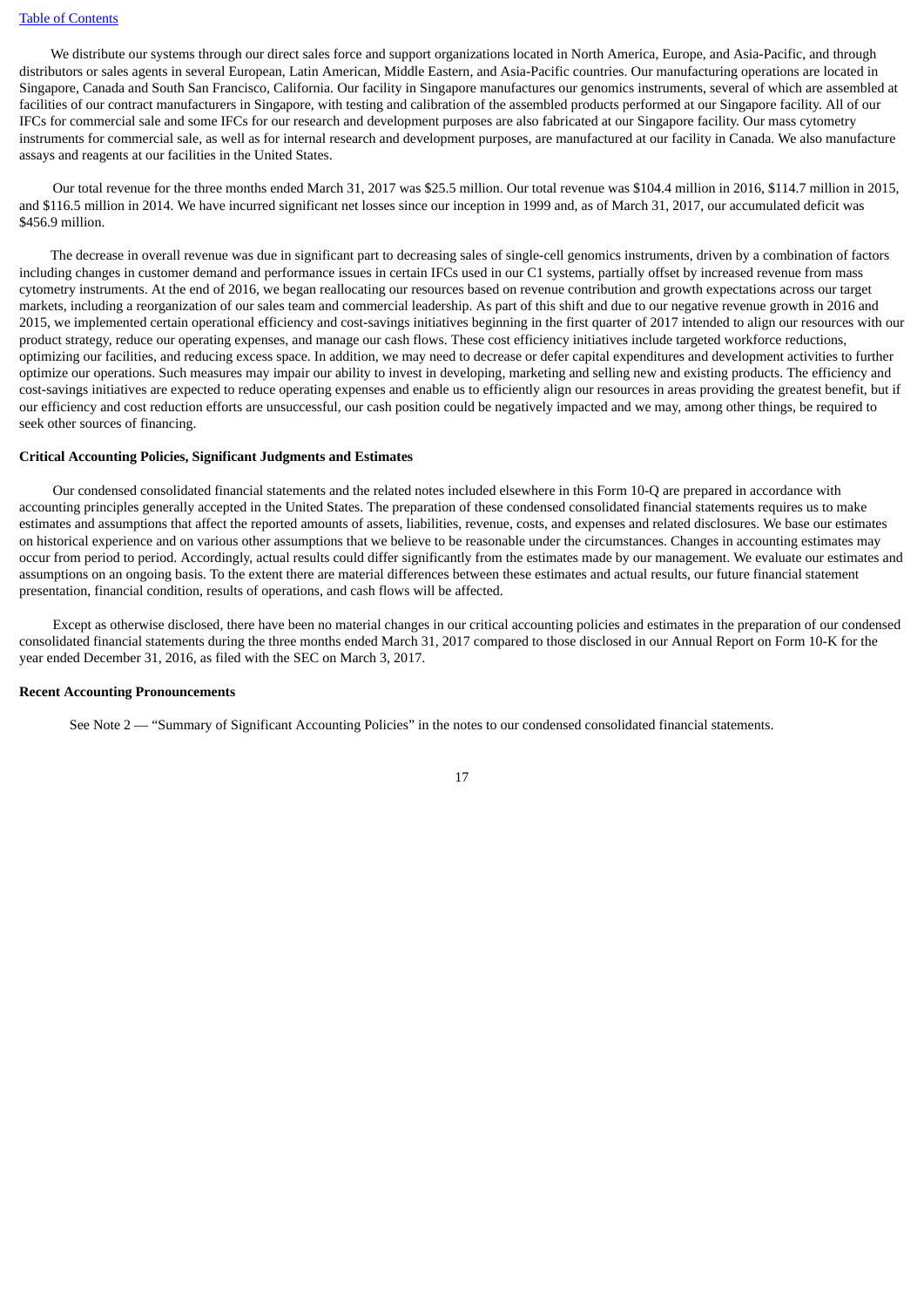# **Results of Operations**

The following table presents our historical condensed consolidated statements of operations data for the three months ended March 31, 2017 and 2016, and as a percentage of total revenue for the respective periods (in thousands):

|                                     |                | Three Months Ended March 31, |           |       |  |  |  |  |
|-------------------------------------|----------------|------------------------------|-----------|-------|--|--|--|--|
|                                     |                | 2017                         | 2016      |       |  |  |  |  |
| Revenue:                            |                |                              |           |       |  |  |  |  |
| Total revenue                       | \$<br>25,533   | $100\%$ \$                   | 29,003    | 100 % |  |  |  |  |
| Costs and expenses:                 |                |                              |           |       |  |  |  |  |
| Cost of product revenue             | 10,851         | 43                           | 10,787    | 37    |  |  |  |  |
| Cost of service revenue             | 1,118          | 4                            | 1,198     | 4     |  |  |  |  |
| Research and development            | 8,524          | 33                           | 10,412    | 36    |  |  |  |  |
| Selling, general and administrative | 22,576         | 89                           | 25,475    | 88    |  |  |  |  |
| Total costs and expenses            | 43,069         | 169                          | 47,872    | 165   |  |  |  |  |
| Loss from operations                | (17,536)       | (69)                         | (18, 869) | (65)  |  |  |  |  |
| Interest expense                    | (1,455)        | (5)                          | (1,453)   | (5)   |  |  |  |  |
| Other income (expense), net         | 9              |                              | (324)     | (1)   |  |  |  |  |
| Loss before income taxes            | (18,982)       | (74)                         | (20, 646) | (71)  |  |  |  |  |
| Benefit from income taxes           | 1,780          | 7                            | 762       | 2     |  |  |  |  |
| Net loss                            | \$<br>(17,202) | $(67) \%$ \$                 | (19, 884) | (69)% |  |  |  |  |

#### *Revenue*

We generate revenue primarily from sales of our products and services. Our product revenue consists of sales of instruments and consumables, including IFCs, assays, and other reagents. Our service revenue consists of post-warranty service contracts, preventive maintenance plans, instrument parts, installation, and training. We also receive revenue from our license agreements with third parties. The following table presents our revenue by source for the three months ended March 31, 2017 and 2016 (in thousands):

|                    | Three Months Ended March 31, | Year-Over-Year |               |  |
|--------------------|------------------------------|----------------|---------------|--|
|                    | 2017                         | 2016           | <b>Change</b> |  |
| Revenue:           |                              |                |               |  |
| Instruments        | \$<br>10,737                 | - \$<br>13,814 | (22)%         |  |
| <b>Consumables</b> | 10,570                       | 11,556         | (9)           |  |
| Product revenue    | 21,307                       | 25,370         | (16)          |  |
| Service revenue    | 4,167                        | 3,544          | 18            |  |
| License revenue    | 59                           | 89             | (34)          |  |
| Total revenue      | 25,533                       | 29,003<br>-S   | (12)%         |  |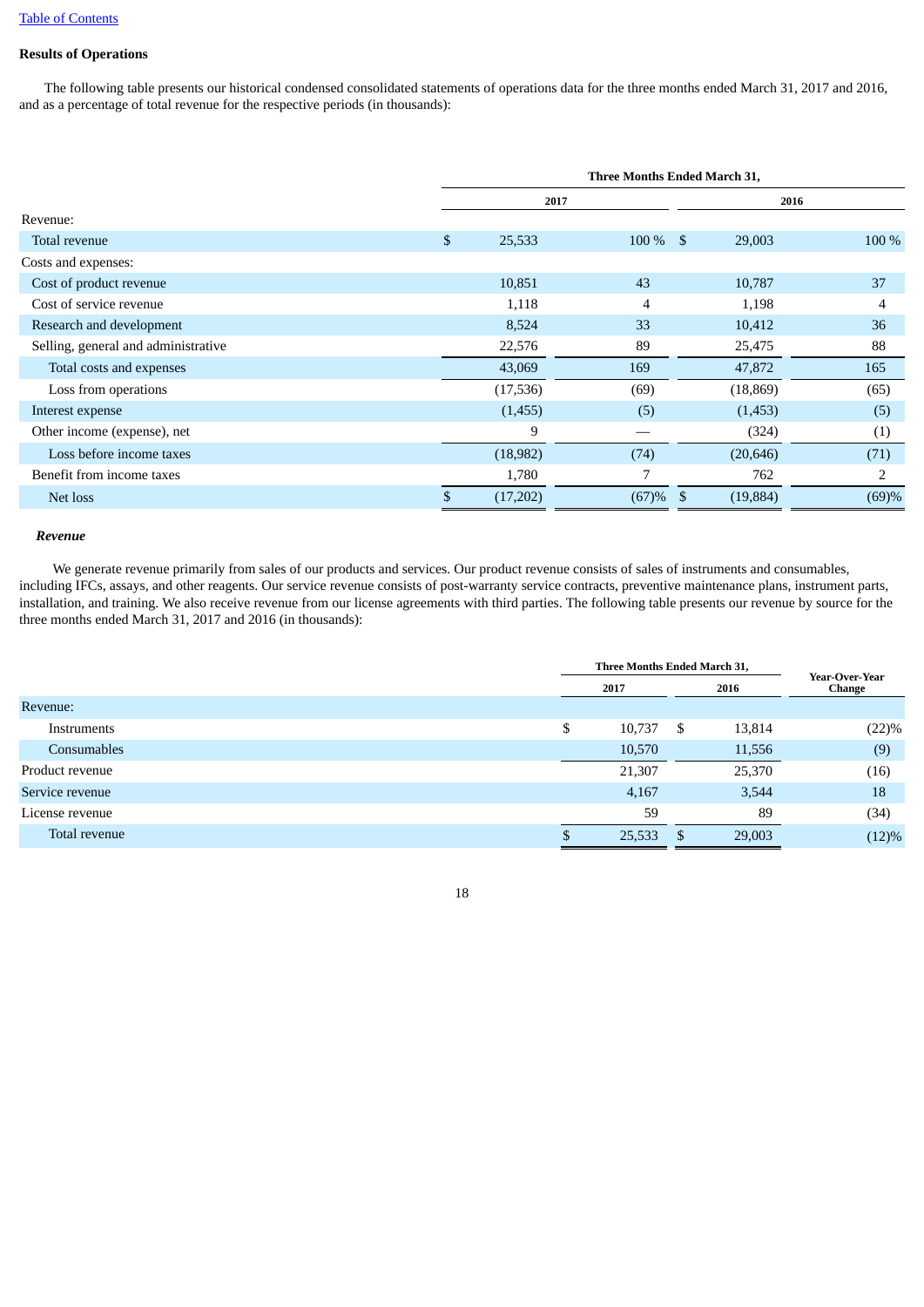#### Table of [Contents](#page-1-0)

The following table presents our total revenue by geographic area of our customers and as a percentage of total revenue for the three months ended March 31, 2017 and 2016 (in thousands):

|                      |   | 2017   |           |        | 2016 | <b>Year-Over-Year</b><br>Change |
|----------------------|---|--------|-----------|--------|------|---------------------------------|
| <b>United States</b> | Φ | 11,831 | $46\%$ \$ | 13,174 | 45%  | $(10)\%$                        |
| Europe               |   | 7,636  | 30        | 9,325  | 32   | (18)                            |
| Asia-Pacific         |   | 4,987  | 20        | 6,008  | 21   | (17)                            |
| Other                |   | 1,079  | 4         | 496    |      | 118                             |
| Total                | Φ | 25,533 | 100%      | 29,003 | 100% | (12)%                           |

We sell our instruments to leading academic research institutions, clinical research laboratories, and biopharmaceutical, biotechnology and Ag-Bio companies. Total revenue from our five largest customers comprised 18% and 16% of our total revenue for the three months ended March 31, 2017 and 2016, respectively.

#### *Total Revenue*

Total revenue decreased by \$3.5 million, or 12%, to \$25.5 million for the three months ended March 31, 2017 compared to \$29.0 million for the three months ended March 31, 2016. The decrease was primarily due to a decrease of \$4.1 million in product revenue, partially offset by a \$0.6 million increase in service revenue. Total revenue decreased in all geographic areas except Other for the three months ended March 31, 2017 compared to the three months ended March 31, 2016. Revenues in Europe, United States and Asia-Pacific decreased by \$1.7 million, \$1.3 million and \$1.0 million, or 18%, 10% and 17%, respectively, for the three months ended March 31, 2017 compared to the three months ended March 31, 2016. The decreases were predominantly driven by lower genomics instrument sales and, to a lesser extent, lower average selling prices across most instruments and lower consumable sales. The decreases were partially offset by an increase in sales of our new imaging mass cytometry system.

#### *Product Revenue*

Product revenue decreased by \$4.1 million, or 16%, to \$21.3 million for the three months ended March 31, 2017 compared to the three months ended March 31, 2016.

Instrument revenue decreased by \$3.1 million, or 22%, to \$10.7 million for the three months ended March 31, 2017 compared to the three months ended March 31, 2016. The decrease was mainly due to lower unit sales for our genomics instruments, particularly single-cell genomics instruments and, to a lesser extent, lower average selling prices across most instruments. The decrease was partially offset by sales of our new imaging mass cytometry system.

Consumables revenue decreased by \$1.0 million, or 9%, to \$10.6 million, for the three months ended March 31, 2017 compared to the three months ended March 31, 2016. The decrease was primarily attributable to decreased unit sales for genomics consumables, partially offset by increased sales of mass cytometry reagents.

We expect the average selling prices of our products to fluctuate over time based on market conditions, product mix, and currency fluctuations. We cannot provide assurance concerning future revenue growth, if any.

#### *Service Revenue*

Service revenue increased by \$0.6 million, or 18%, to \$4.2 million for the three months ended March 31, 2017 compared to \$3.5 million for the three months ended March 31, 2016. The increase was mainly driven by an increase in instruments under post-warranty service contracts as a result of growth in our installed base, particularly mass cytometry instruments. Changes in service contracts generally lag changes in our instruments revenue by one year. Other fee-for-service offerings, including training, installation, parts, labor and preventive maintenance, were relatively flat during the period.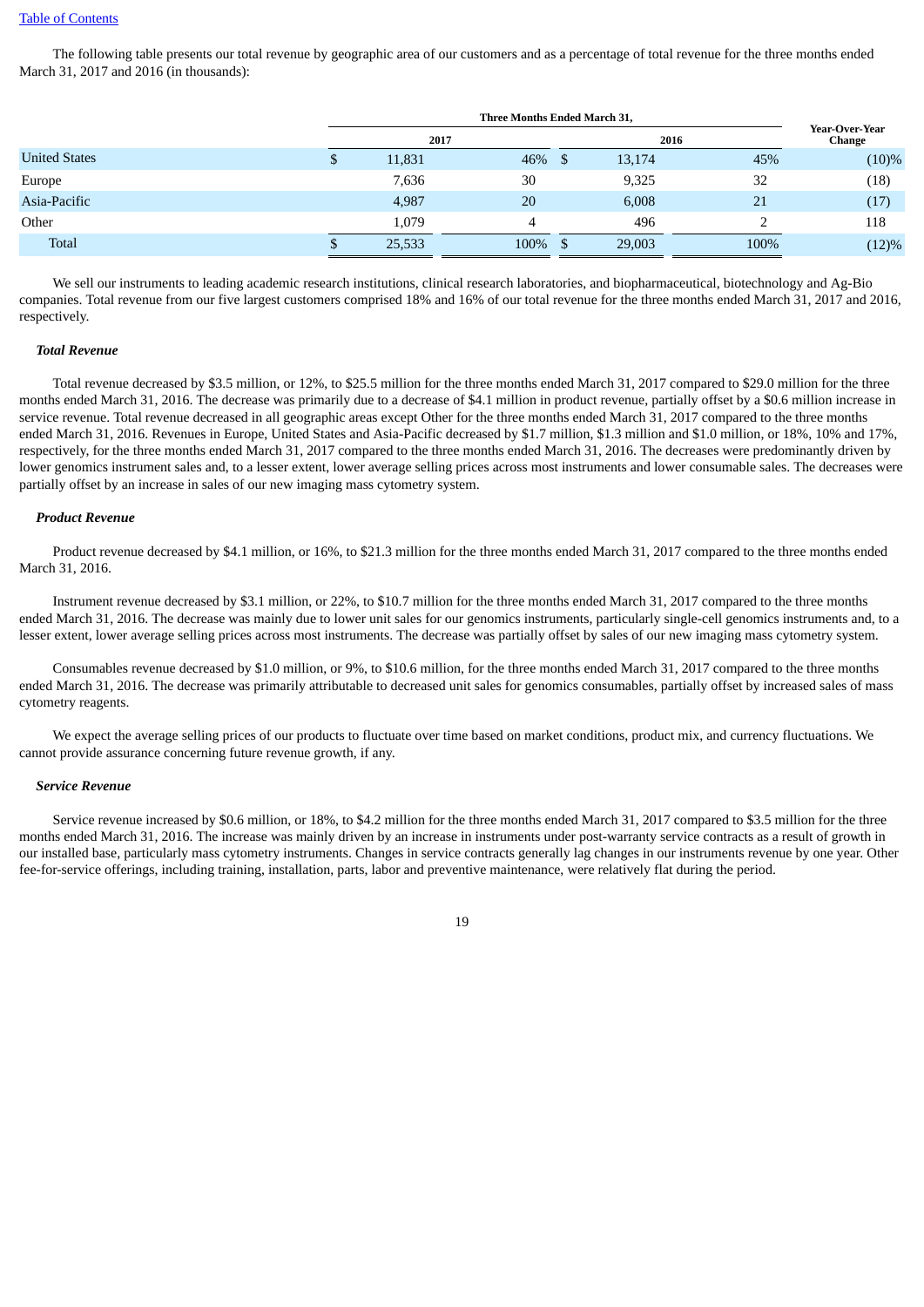#### *License Revenue*

License revenue was \$0.1 million for both, the three months ended March 31, 2017 and 2016, and was generated in the United States.

#### *Cost of Product and Service Revenue*

The following table presents our cost of product and service revenue and product and service margins for the three months ended March 31, 2017 and 2016 (in thousands):

|                         |   | Three Months Ended March 31, |    |        |  |  |
|-------------------------|---|------------------------------|----|--------|--|--|
|                         |   | 2017                         |    | 2016   |  |  |
| Cost of product revenue | Ф | 10,851                       | \$ | 10,787 |  |  |
| Product margin          |   | 49%                          |    | 57%    |  |  |
| Cost of service revenue |   | 1,118                        |    | 1,198  |  |  |
| Service margin          |   | 73%                          |    | 66%    |  |  |

Cost of product revenue includes manufacturing costs incurred in the production process, including component materials, labor and overhead, packaging, and delivery costs. In addition, cost of product revenue includes amortization of developed technology and intangibles, royalty costs for licensed technologies included in our products, warranty, provisions for slow-moving and obsolete inventory, and stock-based compensation expense. Cost of service revenue includes direct labor hours, overhead, and instrument parts. Costs related to license revenue are included in research and development expense.

Cost of product revenue increased by \$0.1 million, or 1%, to \$10.9 million for the three months ended March 31, 2017 compared to the three months ended March 31, 2016. Overall cost of product revenue as a percentage of related revenue was 51% and 43% for the three months ended March 31, 2017 and 2016, respectively. Product margin decreased by eight percentage points compared to the same period in 2016, largely attributable to higher unit product costs from lower production volumes, fixed amortization of developed technology over lower revenues and, to a lesser extent, lower average selling prices for certain instruments and a unfavorable instrument sales mix.

Cost of service revenue decreased by \$0.1 million, or 7%, to \$1.1 million for the three months ended March 31, 2017 compared to the three months ended March 31, 2016. Overall cost of service revenue as a percentage of related revenue was 27% and 34% for the three months ended March 31, 2017 and 2016, respectively. The service margin increased seven percentage points during the three months ended March 31, 2017 compared to the same period in 2016, primarily driven by increased mass cytometry post-warranty contracts while maintaining relative flat labor and overhead costs due to greater cost efficiency.

#### *Operating Expenses*

The following table presents our operating expenses for the three months ended March 31, 2017 and 2016 (in thousands):

|                                     |  | Three Months Ended March 31, | Year-Over-Year |        |
|-------------------------------------|--|------------------------------|----------------|--------|
|                                     |  | 2017                         | 2016           | Change |
| Research and development            |  | 8.524                        | 10,412         | (18)%  |
| Selling, general and administrative |  | 22,576                       | 25,475         | (11)   |
| <b>Total</b>                        |  | 31,100                       | 35,887         | (13)%  |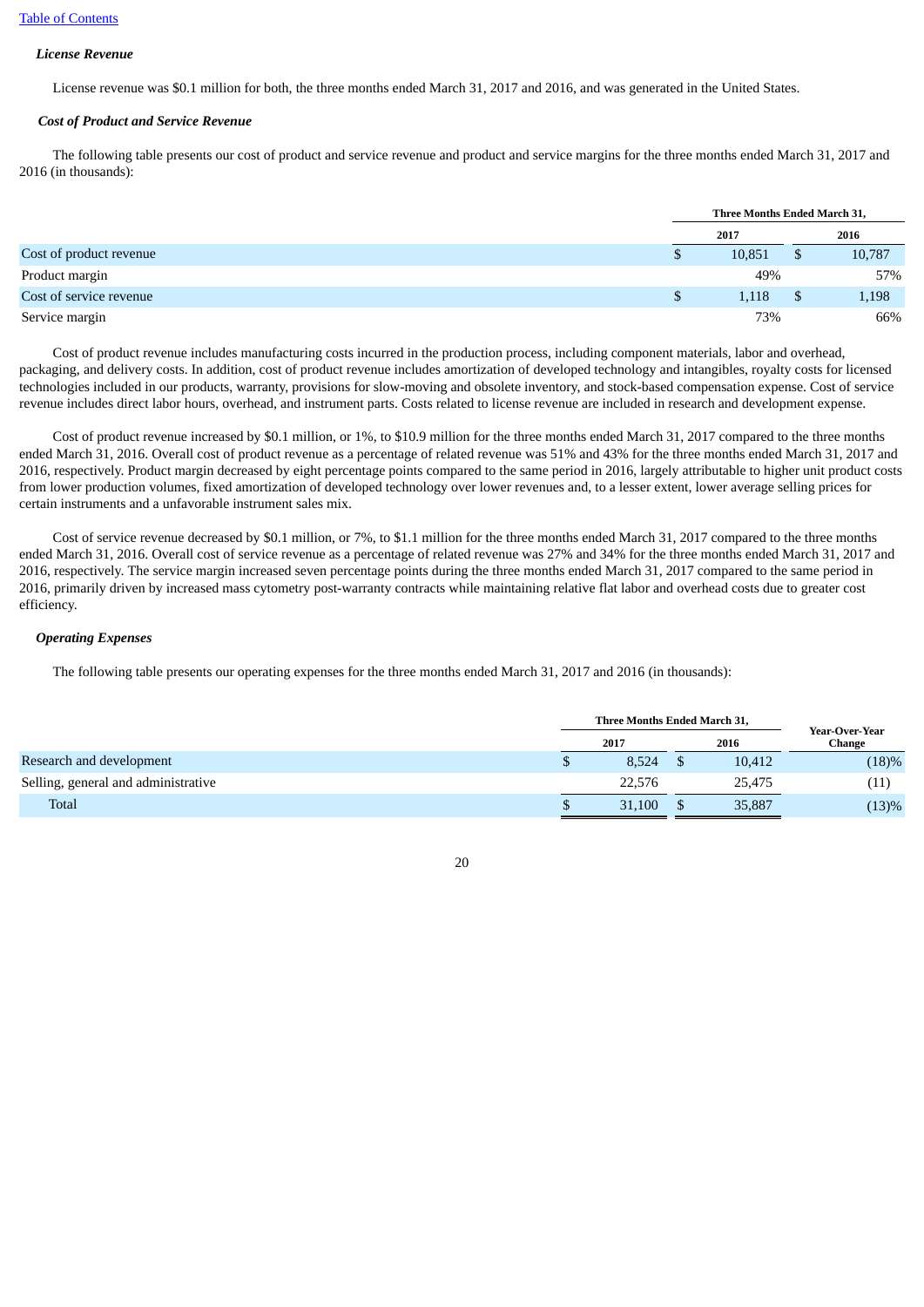# *Research and Development*

Research and development expense consists primarily of personnel and independent contractor costs, prototype and material expenses, and other allocated facilities and information technology expenses. We have made substantial investments in research and development since our inception. Our research and development efforts have focused primarily on enhancing our technologies and supporting development and commercialization of new and existing products and services.

Research and development expense decreased \$1.9 million, or 18%, to \$8.5 million for the three months ended March 31, 2017 compared to the three months ended March 31, 2016. The decrease was primarily attributable to a decrease in product material and supplies costs of \$0.9 million due to higher-cost projects in the prior year period, and a decrease in headcount and compensation related costs of \$0.7 million.

We expect research and development expense to decrease in 2017 compared to 2016 as we implement efficiency and cost savings initiatives in 2017.

# *Selling, General and Administrative*

Selling, general and administrative expense consists primarily of personnel costs for our sales and marketing, business development, finance, legal, human resources, and general management, as well as professional services, such as legal and accounting services.

Selling, general and administrative expense decreased \$2.9 million, or 11%, to \$22.6 million for the three months ended March 31, 2017 compared to the three months ended March 31, 2016. This decrease was primarily due to a decrease in legal and outside service expense of \$2.3 million and a decrease in infrastructure and facilities related costs of \$0.4 million.

We expect selling, general and administrative expense to decrease in 2017 compared to 2016 as we implement efficiency and cost savings initiatives in 2017.

# *Interest Expense and Other Expense, Net*

The following table presents these items for the three months ended March 31, 2017 and 2016 (in thousands):

|                             | Three Months Ended March 31, |       |  |       |                          |
|-----------------------------|------------------------------|-------|--|-------|--------------------------|
|                             |                              | 2017  |  | 2016  | Year-Over-Year<br>Change |
| Interest expense            |                              | 1,455 |  | 1,453 | $-$ %                    |
| Other (income) expense, net |                              | (9)   |  | 324   | (103)                    |
| Total                       |                              | 1,446 |  | 1,777 | (19)%                    |

On February 4, 2014, we closed an underwritten public offering of \$201.3 million aggregate principal amount of our 2.75% Senior Convertible Notes due 2034, or the Notes. The Notes accrue interest at a rate of 2.75% per year, payable semi-annually in arrears on February 1 and August 1 of each year, commencing August 1, 2014. The Notes will mature on February 1, 2034, unless earlier converted, redeemed, or repurchased in accordance with the terms of the Notes.

Interest expense was \$1.5 million for both the three months ended March 31, 2017 and 2016.

Other expense decreased by \$0.3 million for the three months ended March 31, 2017 compared to the three months ended March 31, 2016, mainly due to lower net effects of foreign exchange rate changes during the three months ended March 31, 2017 compared to the three months ended March 31, 2016.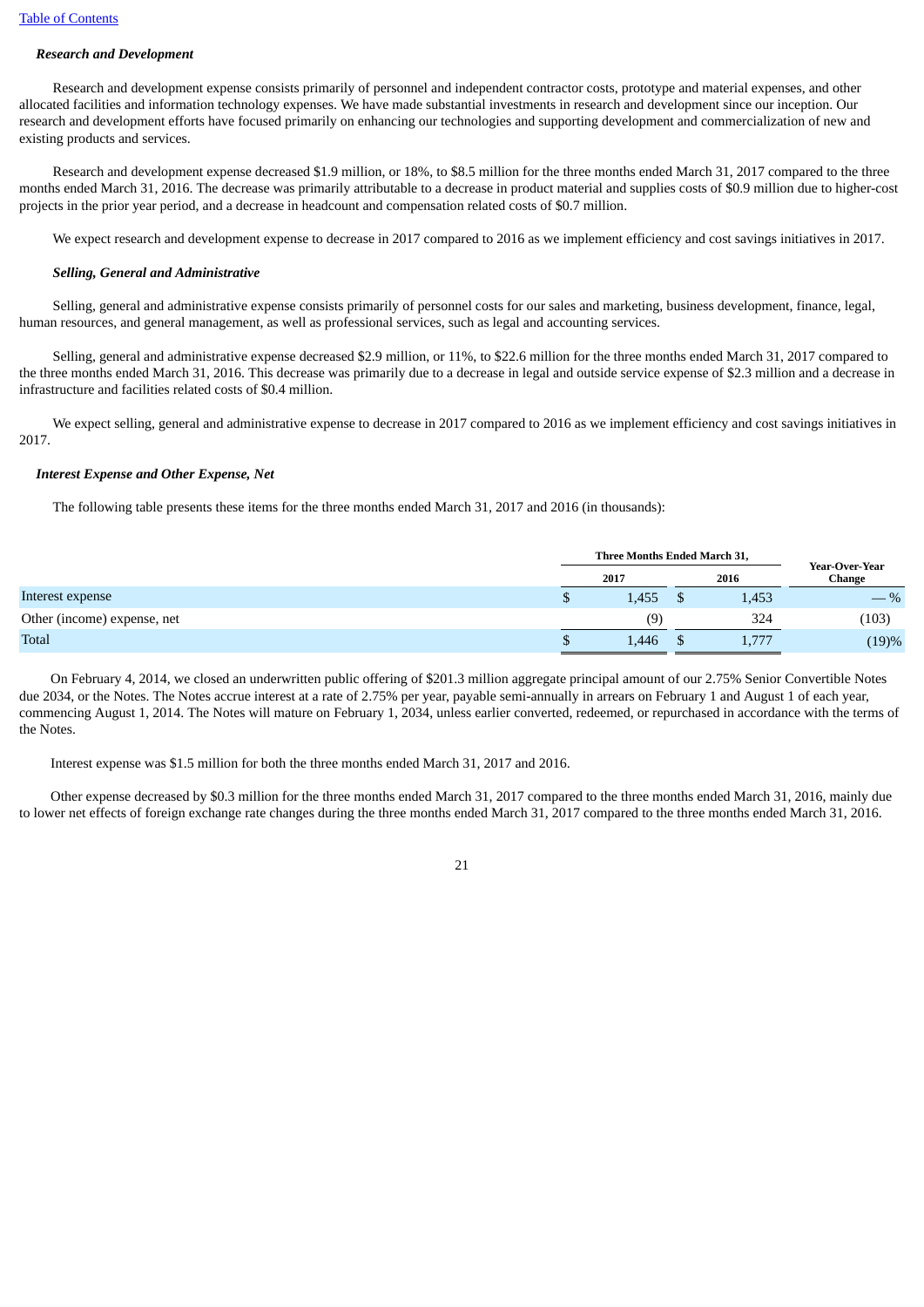# *Benefit from Income Taxes*

We recorded a tax benefit of \$1.8 million and \$0.8 million for the three months ended March 31, 2017 and 2016, respectively. The tax benefit for both the three months ended March 31, 2017 and 2016 was primarily attributable to the amortization of our acquisition-related deferred tax liability and Canadian operations, partially offset by tax provisions. The benefit from income taxes increased by \$1.0 million for the three months ended March 31, 2017 compared to the three months ended March 31, 2016 mainly driven by increased losses from our Canadian operations.

#### **Liquidity and Capital Resources**

#### *Sources of Liquidity*

As of March 31, 2017, our principal sources of liquidity consisted of \$44.1 million of cash and cash equivalents and \$6.2 million of short-term investments. As of March 31, 2017, our working capital excluding deferred revenue was \$64.7 million.

The following table presents our cash flow summary for each period presented (in thousands):

|                                           |      | <b>Three Months Ended March 31.</b> |  |         |
|-------------------------------------------|------|-------------------------------------|--|---------|
|                                           | 2017 |                                     |  | 2016    |
| Net cash used in operating activities     |      | (8,488)                             |  | (7,792) |
| Net cash provided by investing activities |      | 17,500                              |  | 21,204  |
| Net cash provided by financing activities |      |                                     |  |         |
| Net increase in cash and cash equivalents |      | 9,052                               |  | 13,737  |

## *Net Cash Used in Operating Activities*

We derive cash flows from operations primarily from cash collected from the sale of our products and services. Our cash flows from operating activities are also significantly influenced by our use of cash for operating expenses to support the growth of our business. We have historically experienced negative cash flows from operating activities as we have expanded our business and built our infrastructure domestically and internationally. In the first quarter of 2017, we implemented efficiency and cost-savings initiatives and we expect these initiatives to reduce our operating expenses in 2017 compared to 2016.

Net cash used in operating activities for the three months ended March 31, 2017 was \$8.5 million, and consisted of a net loss of \$17.2 million, adjusted for non-cash adjustments of \$7.1 million and net change in assets and liabilities of \$1.6 million. Non-cash items primarily included amortization of developed technology of \$2.8 million, stock-based compensation expense of \$2.4 million, depreciation and amortization of \$2.0 million, and other non-cash items of \$0.1 million. The net change in assets and liabilities was primarily driven by an increase in deferred revenue of \$0.8 million, an increase in accounts payable of \$0.2 million, an increase in other liabilities of \$0.2 million, a decrease in inventory of \$0.4 million, and a decrease in accounts receivable of \$0.2 million, partially offset by an increase in other assets of \$0.2 million.

Net cash used in operating activities for the three months ended March 31, 2016, was \$7.8 million, and consisted of net loss of \$19.9 million, adjusted for non-cash adjustments of \$8.3 million, and a net change in assets and liabilities of \$3.8 million. Non-cash items primarily included stock-based compensation expense of \$3.7 million, amortization of developed technology of \$2.8 million, depreciation and amortization of \$1.6 million, and other noncash items of \$0.2 million. The net change in assets and liabilities was primarily driven by a decrease in accounts receivable of \$5.5 million, an increase in liabilities of \$1.3 million and an increase in deferred revenues of \$0.5 million, partially offset by an increase of inventory of \$1.8 million, a decrease of accounts payable of \$1.6 million and an increase in other assets of \$0.1 million.

## *Net Cash Provided by Investing Activities*

Our primary investing activities consist of purchases, sales, and maturities of our short-term and long-term investments and to a much lesser extent, capital expenditures for manufacturing, laboratory, computer equipment and software to support our infrastructure and work force. We expect to continue to incur costs for capital expenditures for demonstration units and loaner equipment to support our sales and service efforts, and computer equipment and software to support our business operations. However, as a result of our efficiency and cost-savings initiatives, we may decrease or defer certain capital expenditures and development activities, while further optimizing our organization.

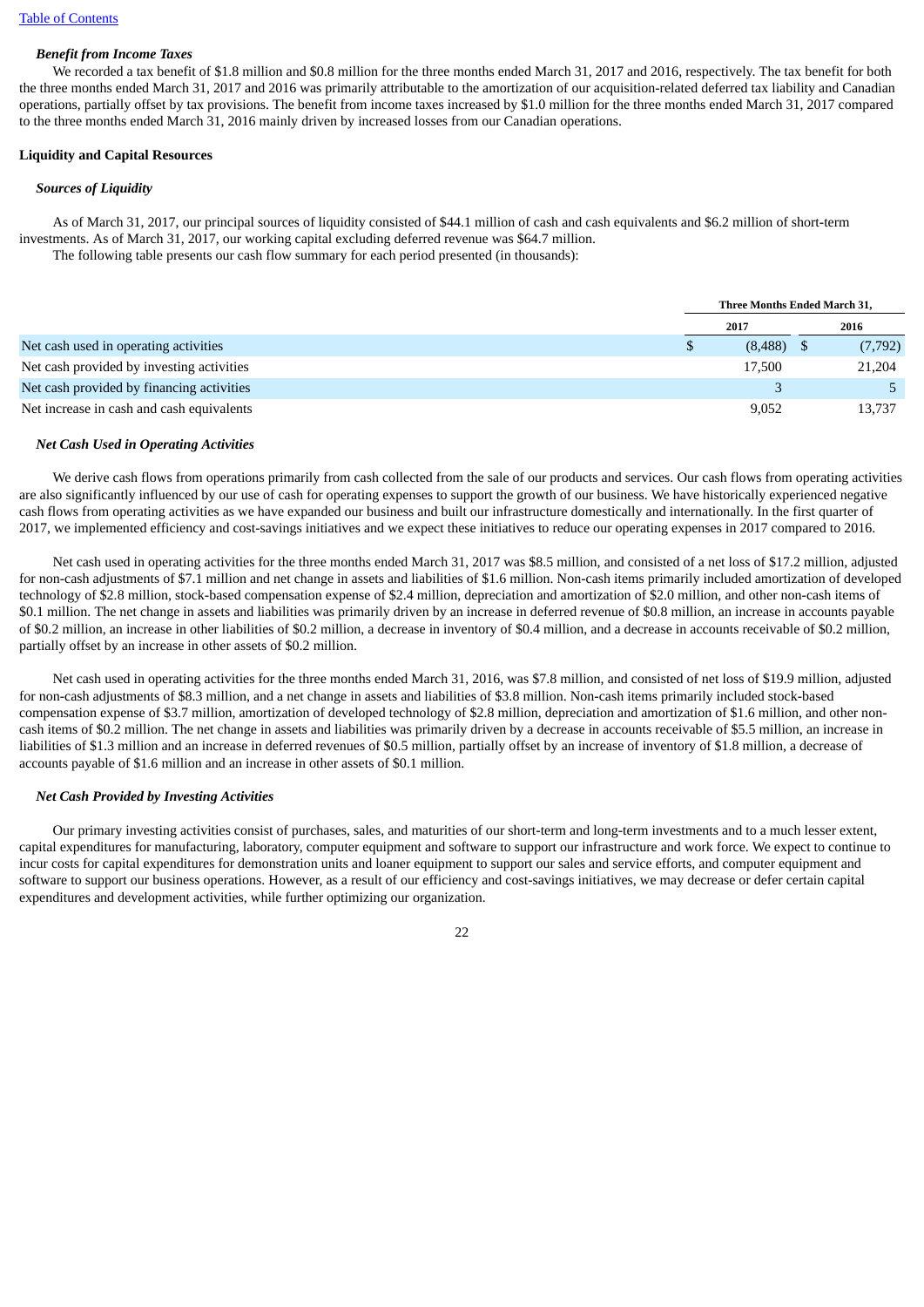Net cash provided by investing activities was \$17.5 million during the three months ended March 31, 2017. Net cash provided by investing activities primarily consisted of \$19.4 million of proceeds from sales and maturities of investments, partially offset by purchases of investments of \$1.2 million and capital expenditures of \$0.7 million.

Net cash provided by investing activities was \$21.2 million during the three months ended March 31, 2016. Net cash provided by investing activities primarily consisted of \$28.5 million of proceeds from sales and maturities of investments, partially offset by purchases of investments of \$8.5 million and capital expenditures of \$1.1 million.

In February 2013, Illumina, Inc. acquired Verinata Health, Inc. (Verinata) for \$350 million in cash and up to an additional \$100 million in milestone payments through December 2015. The final milestones related to the sale of Verinata to Illumina were met in December 2015 and, accordingly, we recorded our share of these milestone payment obligations in the amount of \$2.3 million from the sale of investment in Verinata in the accompanying consolidated statement of operations for the year ended December 31, 2015. The \$2.3 million payment was subsequently received in January 2016.

#### *Net Cash Provided by Financing Activities*

There were no significant financing activities for the three months ended March 31, 2017 and March 31, 2016.

#### *Capital Resources*

At March 31, 2017, our working capital excluding deferred revenue was \$64.7 million, including cash, cash equivalents, and short-term investments of \$50.3 million.

We believe our existing cash, cash equivalents, and investments will be sufficient to meet our working capital and capital expenditure needs for at least the next 18 months. However, we may experience lower than expected cash generated from operating activities or greater than expected capital expenditures, cost of revenue, or operating expenses, and we may need to raise additional capital to fund our operations, further our research and development activities, or acquire or invest in a business. Our future funding requirements will depend on many factors, including market acceptance of our products, the cost of our research and development activities, the cost of filing and prosecuting patent applications, the cost associated with litigation or disputes relating to intellectual property rights or otherwise, the cost and timing of regulatory clearances or approvals, if any, the cost and timing of establishing additional sales, marketing, and distribution capabilities, the cost and timing of establishing additional technical support capabilities, the effect of competing technological and market developments, and the effectiveness of our efficiency and cost reduction initiatives. In the future, we may acquire businesses or technologies from third parties, and we may decide to raise additional capital through debt or equity financing to the extent we believe this is necessary to successfully complete these acquisitions.

If we require additional funds in the future, we may not be able to obtain such funds on acceptable terms, or at all. If we raise additional funds by issuing equity securities, our stockholders may experience dilution. Debt financing, if available, may involve covenants restricting our operations or our ability to incur additional debt. Any additional debt or equity financing that we raise may contain terms that are not favorable to us or our stockholders. If we do not have, or are not able to obtain, sufficient funds, we may have to delay development or commercialization of our products or license to third parties the rights to commercialize products or technologies that we would otherwise seek to commercialize. We also may have to reduce marketing, customer support, research and development, or other resources devoted to our products.

Due to our negative revenue growth in 2016 and 2015, we implemented certain operational efficiency and cost-savings initiatives beginning in the first quarter of 2017 intended to align our resources with our product strategy, reduce our operating expenses, and manage our cash flows. These cost efficiency initiatives include targeted workforce reductions, optimizing our facilities, and reducing excess space. In addition, we may need to decrease or defer capital expenditures and development activities to further optimize our operations; such measures may impair our ability to invest in developing, marketing and selling new and existing products. The efficiency and cost-savings initiatives are expected to reduce operating expenses and enable us to more efficiently align our resources in areas providing the greatest benefit. If our efficiency and cost reduction efforts are unsuccessful, our cash position could be negatively impacted and we may, among other things, be required to seek other sources of financing.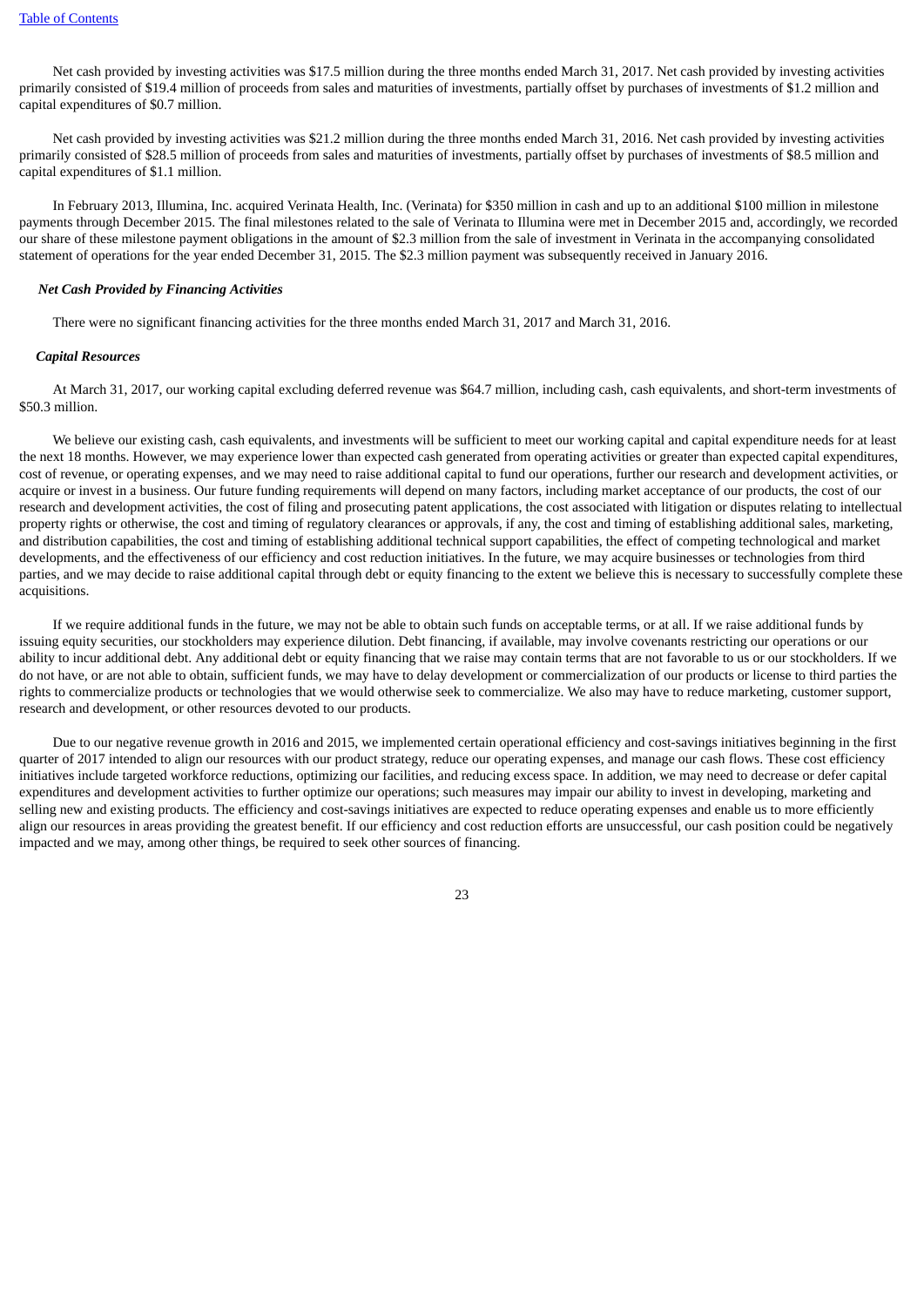# **Off-Balance Sheet Arrangements**

As of March 31, 2017, we did not have any off-balance sheet arrangements as defined in Item 303(a)(4) of the Securities and Exchange Commission's Regulation S-K.

#### **Contractual Obligations and Commitments**

Our operating lease obligations include a lease for our current headquarters and leases for manufacturing, laboratory, warehousing and office space for our foreign subsidiaries. Please see Note 7 to the financial statements for our lease obligations.

Other than as disclosed above, there have been no material changes during the three months ended March 31, 2017 to our contractual obligations disclosed in our "Management's Discussion and Analysis of Financial Condition and Results of Operations" included in our Annual Report on Form 10-K for the year ended December 31, 2016.

#### <span id="page-23-0"></span>**Item 3. Quantitative and Qualitative Disclosures about Market Risk**

Market risk represents the risk of loss that may impact our financial position due to adverse changes in financial market prices and rates. Our market risk exposure is primarily a result of fluctuations in foreign currency exchange rates and interest rates. We do not hold or issue financial instruments for trading purposes.

#### *Foreign Currency Exchange Risk*

As we expand internationally, our results of operations and cash flows will become increasingly subject to fluctuations due to changes in foreign currency exchange rates. Our revenue is generally denominated in the local currency of the contracting party. Historically, the majority of our revenue has been denominated in U.S. dollars. Our expenses are generally denominated in the currencies in which our operations are located, which is primarily in the United States, with a portion of expenses incurred in Singapore and Canada where our manufacturing facilities are located. Our results of operations and cash flows are, therefore, subject to fluctuations due to changes in foreign currency exchange rates. The volatility of exchange rates depends on many factors that we cannot forecast with reliable accuracy. We have experienced and will continue to experience fluctuations in our net income or loss as a result of transaction gains or losses related to revaluing certain current asset and current liability balances that are denominated in currencies other than the functional currency of the entities in which they are recorded. For the three months ended March 31, 2017 and 2016, we experienced foreign currency losses of \$0.1 million and \$0.5 million, respectively. To date, we have not entered into any foreign currency hedging contracts although we may do so in the future. As our international operations grow, we will continue to reassess our approach to manage our risk relating to fluctuations in currency rates. If foreign currency exchange rates had changed by 10% during the periods presented, it would not have had a material impact on our financial position or results of operations.

#### *Interest Rate Sensitivity*

We had cash and cash equivalents of \$44.1 million at March 31, 2017. These amounts were held primarily in cash on deposit with banks and money market funds which are short-term. We had \$6.2 million in investments at March 31, 2017, held primarily in U.S. government and agency securities with contractual maturity dates that are within one year from March 31, 2017. Cash and cash equivalents and investments are held for working capital purposes. Due to the short-term nature of these investments, we believe that we do not have any material exposure to changes in the fair value of our investment portfolio as a result of changes in interest rates. Declines in interest rates, however, will reduce future investment income. If overall interest rates had decreased by 10% during the periods presented, our interest income would not have been materially affected.

#### *Fair Value of Financial Instruments*

We do not have material exposure to market risk with respect to investments. We do not use derivative financial instruments for speculative or trading purposes. However, we may adopt specific hedging strategies in the future.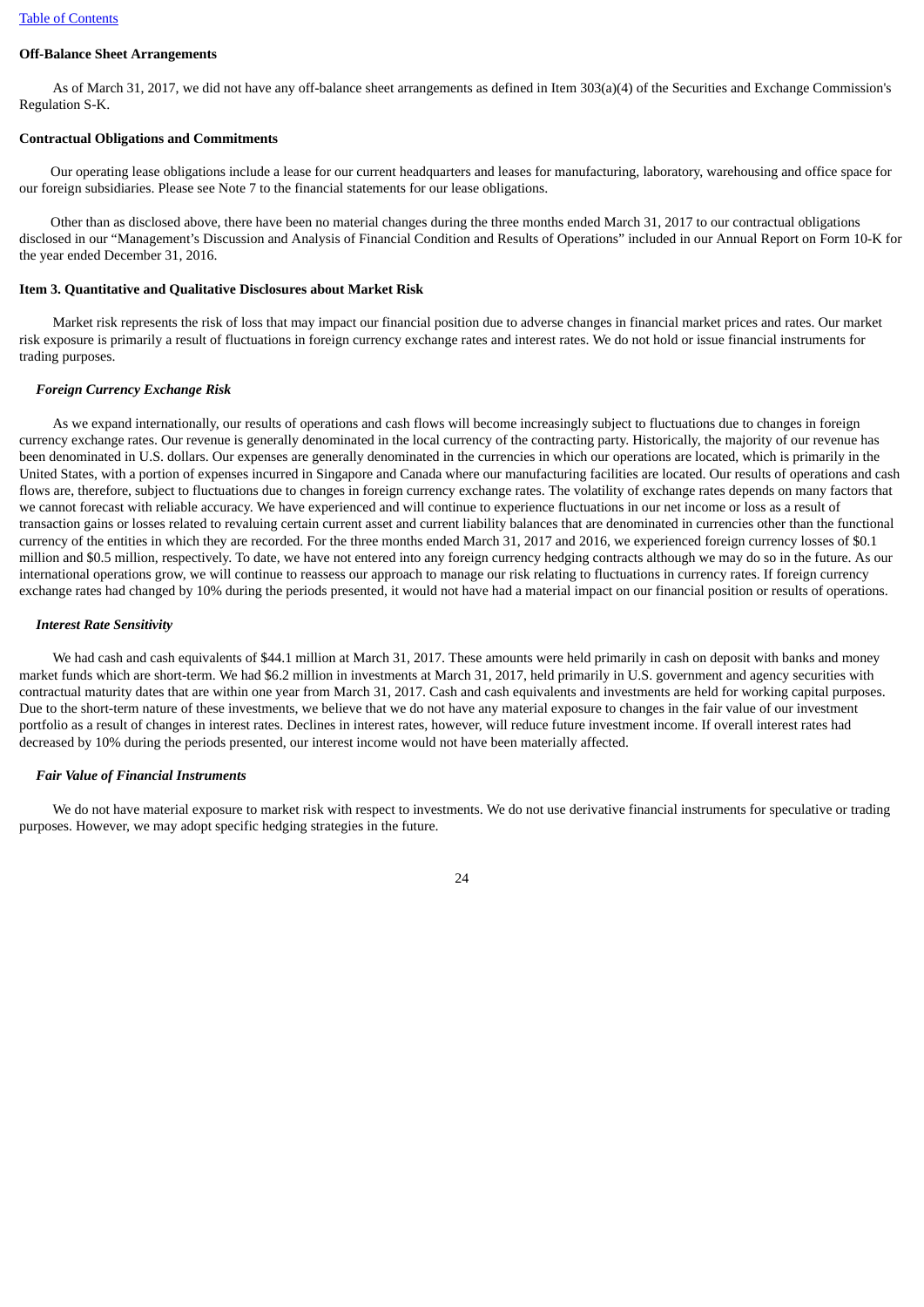# <span id="page-24-0"></span>**Item 4. Controls and Procedures**

# *Evaluation of Disclosure Controls and Procedures*

Our management, with the participation of our Chief Executive Officer and our Chief Financial Officer, evaluated the effectiveness of our disclosure controls and procedures as of March 31, 2017. The term "disclosure controls and procedures," as defined in Rules 13a-15(e) and 15d-15(e) under the Exchange Act, means controls and other procedures of a company that are designed to ensure that information required to be disclosed by a company in the reports that it files or submits under the Exchange Act is recorded, processed, summarized and reported, within the time periods specified in the SEC's rules and forms. Disclosure controls and procedures include, without limitation, controls and procedures designed to ensure that information required to be disclosed by a company in the reports that it files or submits under the Exchange Act is accumulated and communicated to the company's management, including its principal executive and principal financial officers, as appropriate to allow timely decisions regarding required disclosure. Management recognizes that any controls and procedures, no matter how well designed and operated, can provide only reasonable assurance of achieving their objectives and management necessarily applies its judgment in evaluating the cost-benefit relationship of possible controls and procedures. Based on the evaluation of our disclosure controls and procedures as of March 31, 2017, our Chief Executive Officer and Chief Financial Officer concluded that, as of such date, our disclosure controls and procedures were effective at the reasonable assurance level.

# *Changes in Internal Control Over Financial Reporting*

There were no changes in our internal control over financial reporting that occurred during the three months ended March 31, 2017 that have materially affected, or are reasonably likely to materially affect, our internal control over financial reporting.

# *Limitations on the Effectiveness of Controls*

Control systems, no matter how well conceived and operated, are designed to provide a reasonable, but not an absolute, level of assurance that the objectives of the control system are met. Further, the design of a control system must reflect the fact that there are resource constraints, and the benefits of controls must be considered relative to their costs. Because of the inherent limitations in all control systems, no evaluation of controls can provide absolute assurance that all control issues and instances of fraud, if any, have been detected. Because of the inherent limitations in any control system, misstatements due to error or fraud may occur and not be detected.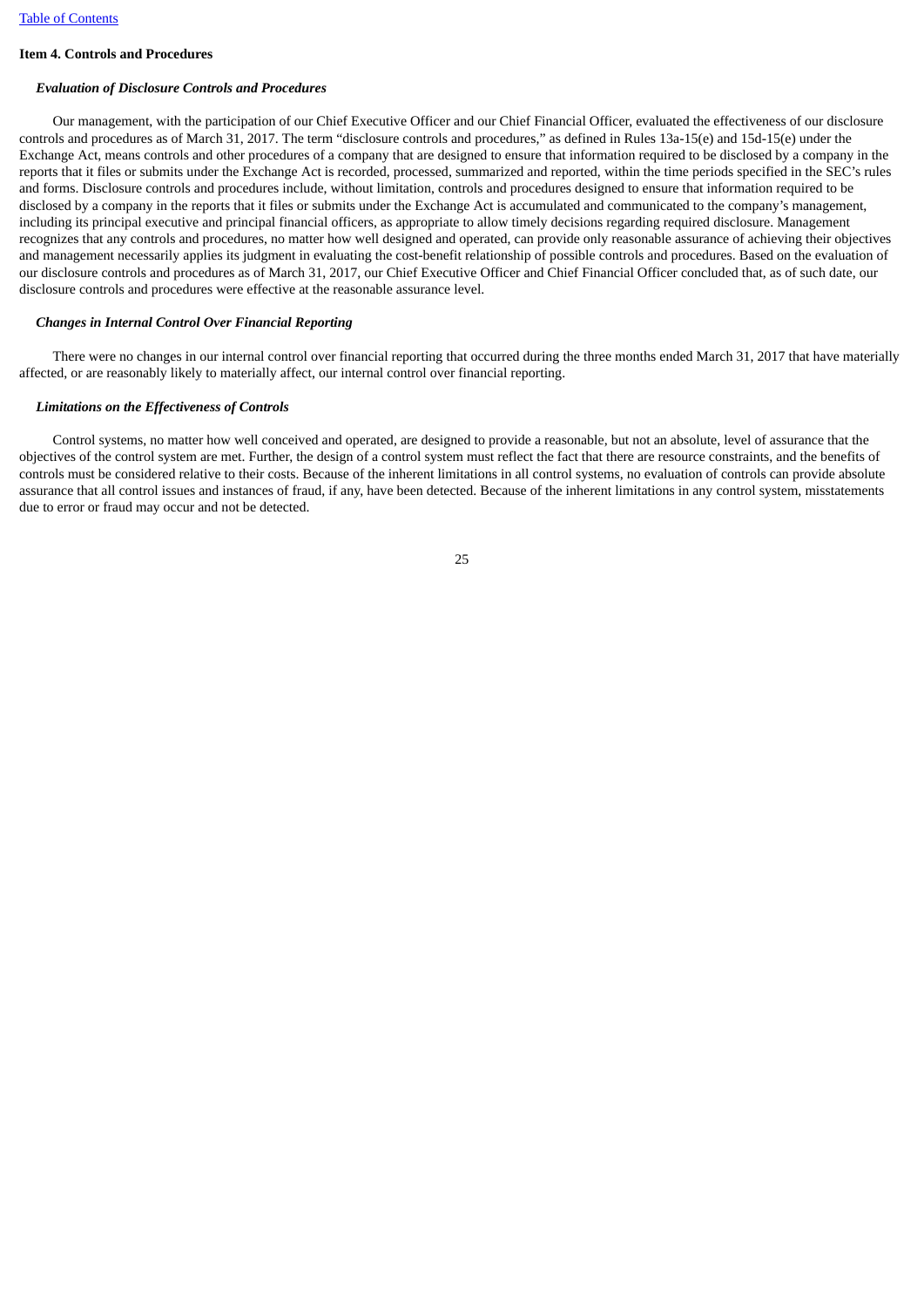#### **PART II. OTHER INFORMATION**

#### <span id="page-25-1"></span><span id="page-25-0"></span>**Item 1. Legal Proceedings.**

On December 21, 2015, Thermo Fisher Scientific, Inc. ("Thermo") filed a complaint in the Circuit Court for the County of Kalamazoo of Michigan against one of its former employees who had recently been hired by us alleging, among other claims, misappropriation of proprietary information and breach of contractual and fiduciary obligations to Thermo while still an employee of Thermo. On November 23, 2016, Thermo amended its complaint to add us as a party to the litigation, making various commercial and employment-related claims and seeking damages and injunctive relief.

Additionally, in the normal course of business, we are from time to time involved in legal proceedings or potential legal proceedings, including matters involving employment, intellectual property, or others. Although the results of litigation and claims cannot be predicted with certainty, we currently believe that the final outcome of any currently pending matters would not have a material adverse effect on our business, operating results, financial condition, or cash flows. Regardless of the outcome, litigation can have an adverse impact on us because of defense and settlement costs, diversion of management resources, and other factors.

### <span id="page-25-2"></span>**ITEM 1A. RISK FACTORS**

We operate in a rapidly changing environment that involves numerous uncertainties and risks. The following risks and uncertainties may have a material and adverse effect on our business, financial condition, or results of operations. You should consider these risks and uncertainties carefully, together with all of the other information included or incorporated by reference in this Form 10-Q. If any of the risks or uncertainties we face were to occur, the *trading price of our securities could decline, and you may lose all or part of your investment.*

#### **Risks Related to Fluidigm's Business and Strategy**

## Our financial results and revenue growth rates have varied significantly from quarter-to-quarter and vear-to-year due to a number of factors and have decreased sequentially since 2014, and a significant variance in our operating results or rates of growth, if any, could lead to substantial **volatility in our stock price.**

Our total revenue was \$104.4 million in 2016, \$114.7 million in 2015, and \$116.5 million in 2014. The decrease in overall revenue was due in significant part to decreasing sales of single-cell genomics instruments, driven by a combination of factors including changes in customer demand and performance issues in certain IFCs used in our C1 systems, partially offset by increased revenue from mass cytometry instruments. At the end of 2016, we began reallocating our resources based on revenue contribution and growth expectations across our target markets, including a reorganization of our sales team and commercial leadership. As part of this shift and due to our negative revenue growth in 2016 and 2015, we implemented certain operational efficiency and cost-savings initiatives beginning in the first quarter of 2017 intended to align our resources with our product strategy, reduce our operating expenses, and manage our cash flows. These cost efficiency initiatives include targeted workforce reductions, optimizing our facilities, and reducing excess space. In addition, we may need to decrease or defer capital expenditures and development activities to further optimize our operations. Such measures may impair our ability to invest in developing, marketing and selling new and existing products. The efficiency and cost-savings initiatives are expected to reduce operating expenses and enable us to efficiently align our resources in areas providing the greatest benefit, but if our efficiency and cost reduction efforts are unsuccessful, our cash position could be negatively impacted and we may, among other things, be required to seek other sources of financing.

Our revenue, results of operations, and revenue growth rates have varied in the past and may continue to vary significantly from quarter-to-quarter or year-to-year. For example, in 2011, 2012, 2014 and 2015, we experienced higher sales in the fourth quarter than in the first quarter of the next fiscal year. Although this was not the case in the fourth quarter of 2013 compared to the first quarter of 2014, this seasonal historical trend continued in 2014 and 2015 with a decrease in revenue in the first quarters of 2015 and 2016, respectively. Sales, however, remained relatively flat in the first quarter of 2017 compared to the fourth quarter of 2016. Additionally, for the quarters ended March 31, 2015 and June 30, 2015, we experienced year-over-year revenue growth rates that were substantially lower than revenue growth rates experienced in other periods since our initial public offering, and we experienced a year-over-year decline in revenue for the quarters ended September 30, 2016, June 30, 2016, and September 30, 2015, and for the years ended December 31, 2016 and 2015. We may experience substantial variability in our product mix from period-to-period as revenue from sales of our instruments relative to sales of our consumables may fluctuate or deviate significantly from expectations. Variability in our quarterly or annual results of operations, mix of product revenue, or rates of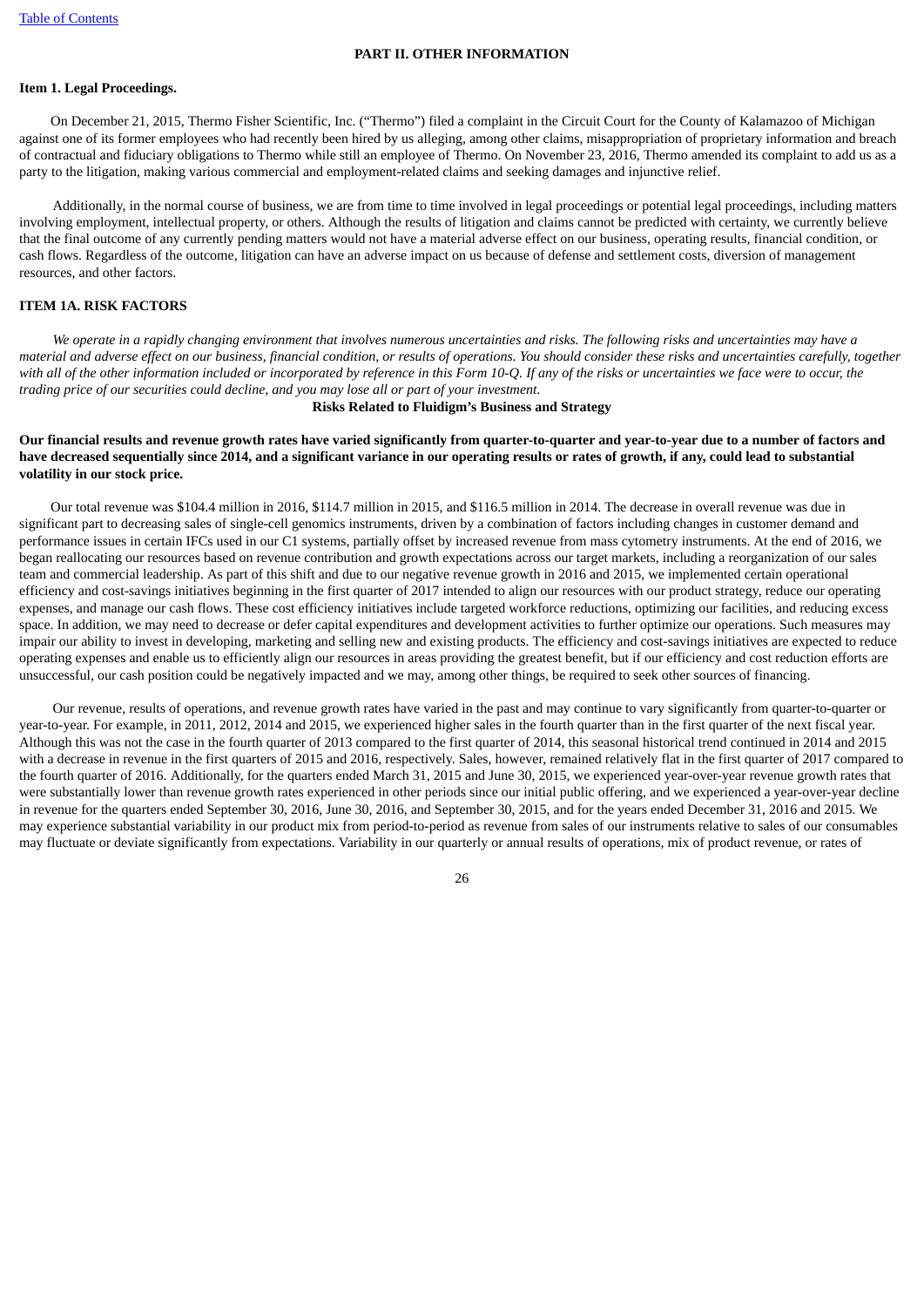revenue growth, if any, may lead to volatility in our stock price as research analysts and investors respond to these fluctuations. These fluctuations are due to numerous factors that are difficult to forecast, including: fluctuations in demand for our products; changes in customer budget cycles and capital spending; seasonal variations in customer operations; tendencies among some customers to defer purchase decisions to the end of the quarter; the large unit value of our systems; changes in our pricing and sales policies or the pricing and sales policies of our competitors; our ability to design, manufacture, market, sell, and deliver products to our customers in a timely and cost-effective manner; fluctuations or reductions in revenue from sales of legacy instruments that may have contributed significant revenue in prior periods; quality control or yield problems in our manufacturing operations; our ability to timely obtain adequate quantities of the materials or components used in our products, which in certain cases are purchased through sole and single source suppliers; new product introductions and enhancements by us and our competitors; unanticipated increases in costs or expenses; our complex, variable and, at times, lengthy sales cycle; global economic conditions; and fluctuations in foreign currency exchange rates. Additionally, we have certain customers who have historically placed large orders in multiple quarters during a calendar year. A significant reduction in orders from one or more of these customers could adversely affect our revenue and operating results, and if these customers defer or cancel purchases or otherwise alter their purchasing patterns, our financial results and actual results of operations could be significantly impacted. Other unknown or unpredictable factors also could harm our results.

The foregoing factors, as well as other factors, could materially and adversely affect our quarterly and annual results of operations and rates of revenue growth, if any. We have experienced significant revenue growth in the past but we may not achieve similar growth rates in future periods. You should not rely on our operating results for any prior quarterly or annual period as an indication of our future operating performance. If we are unable to maintain adequate revenue growth, our operating results could suffer and our stock price could decline. In addition, a significant amount of our operating expenses are relatively fixed due to our manufacturing, research and development, and sales and general administrative efforts. Any failure to adjust spending quickly enough to compensate for a shortfall relative to our anticipated revenue could magnify the adverse impact of such shortfalls on our results of operations. We expect that our sales will continue to fluctuate on an annual and quarterly basis and that our financial results for some periods may be below those projected by securities analysts, which could significantly decrease the price of our common stock.

## The life science research and applied markets are highly competitive and subject to rapid technological change, and we may not be able to **successfully compete.**

The markets for our products are characterized by rapidly changing technology, evolving industry standards, changes in customer needs, emerging competition, new product introductions, and strong price competition. We compete with both established and development stage life science research companies that design, manufacture, and market instruments and consumables for gene expression analysis, single-cell targeted gene expression or protein expression analysis, single nucleotide polymorphism genotyping, or SNP genotyping, polymerase chain reaction, or PCR, digital PCR, other nucleic acid detection, flow cytometry, cell imaging, and additional applications using well established laboratory techniques, as well as newer technologies such as bead encoded arrays, microfluidics, nanotechnology, high-throughput DNA sequencing, microdroplets, and photolithographic arrays. Most of our current competitors have significantly greater name recognition, greater financial and human resources, broader product lines and product packages, larger sales forces, larger existing installed bases, larger intellectual property portfolios, and greater experience and scale in research and development, manufacturing, and marketing than we do. For example, companies such as 10X Genomics, Inc., Affymetrix, Inc., Agena Bioscience, Inc., Agilent Technologies, Inc., Becton, Dickinson and Company, Bio-Rad Laboratories, Inc., Cellular Research, Inc. (now a part of Becton, Dickinson and Company), Danaher Corporation, Illumina, Inc., Life Technologies Corporation (now part of Thermo Fisher Scientific Inc.), LGC Limited, Luminex Corporation, Millipore Corporation, NanoString Technologies, Inc., PerkinElmer, Inc. (through its acquisition of Caliper Life Sciences, Inc.), RainDance Technologies, Inc. (acquisition by Bio-Rad Laboratories, Inc. pending), Roche Diagnostics Corporation, Sony Corporation, Thermo Fisher Scientific Inc., and WaferGen Bio-systems, Inc. have products that compete in certain segments of the market in which we sell our products. In addition, we have recently experienced increased competition in the single-cell genomics market, including new product releases from 10X Genomics, Inc. and WaferGen Bio-systems, Inc., as well as the acquisition of Cellular Research by Becton Dickinson and Company and an announced exclusive partnership between Illumina, Inc. and Bio-Rad Laboratories, Inc. In addition due to the release of our Imaging Mass Cytometry system, we now are exposed to competition from companies offering imaging-based systems, specialized reagents and/or services including Carl Zeiss Inc., Leica Biosystems, Nikon Corporation, Olympus America Inc., Roche Diagnostics Corporation, PerkinElmer, Inc. Agilent Technologies, Inc. and Neogenomics (Multiomyx).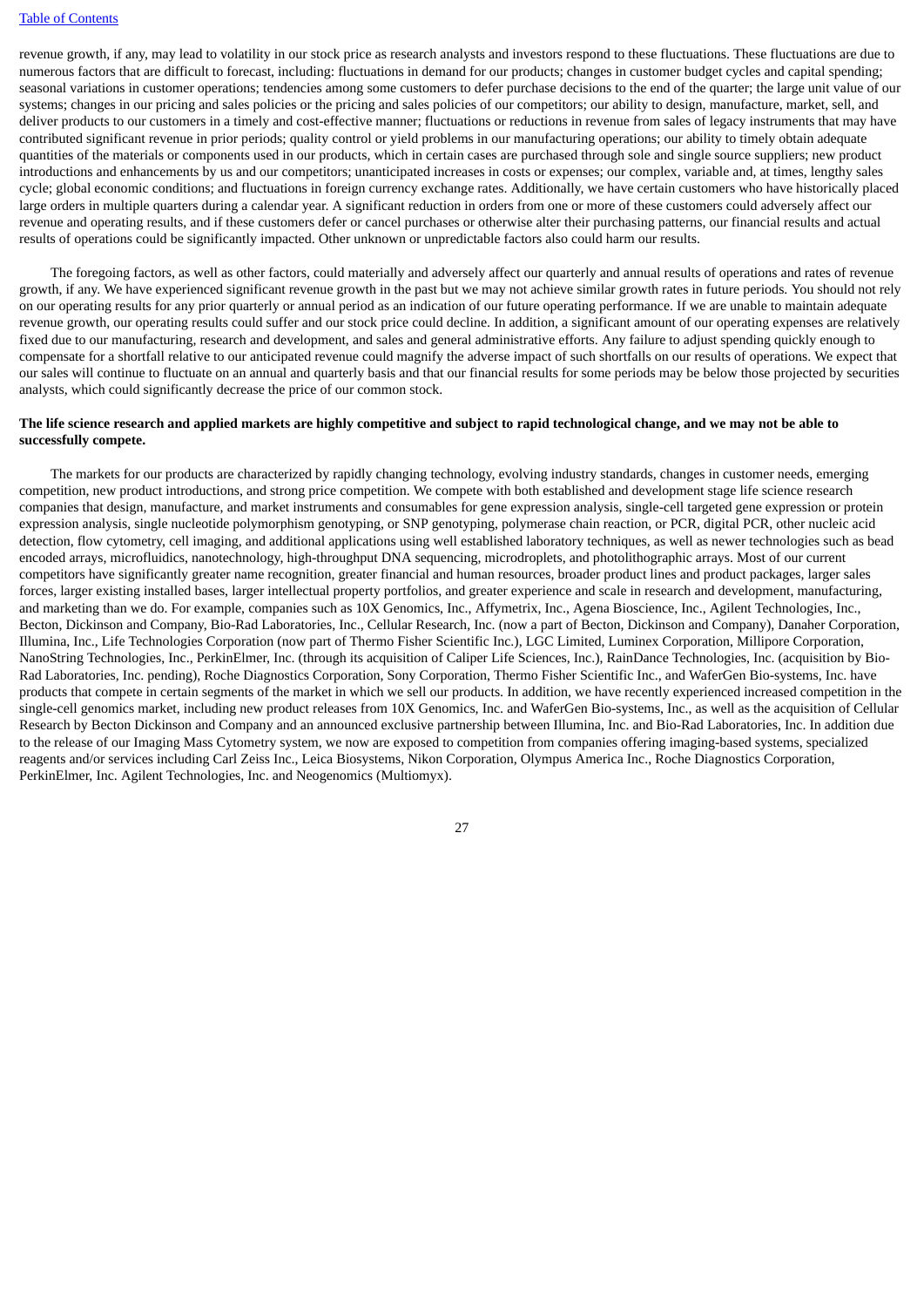Competitors may be able to respond more quickly and effectively than we can to new or changing opportunities, technologies, standards, or customer requirements. In light of these advantages, even if our technology is more effective than the product or service offerings of our competitors, current or potential customers might accept competitive products and services in lieu of purchasing our technology. We anticipate that we will continue to face increased competition in the future as existing companies and competitors develop new or improved products and as new companies enter the market with new technologies. Increased competition is likely to result in pricing pressures, which could reduce our profit margins and increase our sales and marketing expenses. In addition, mergers, consolidations, or other strategic transactions between two or more of our competitors, or between our competitor and one of our key customers, could change the competitive landscape and weaken our competitive position, adversely affecting our business.

#### Market opportunities may not develop as quickly as we expect, limiting our ability to successfully sell our products, or our product development and **strategic plans may change and our entry into certain markets may be delayed, if it occurs at all.**

The application of our technologies to high-throughput genomics, single-cell genomics and mass cytometry applications are emerging market opportunities. We believe these opportunities will take several years to develop or mature and we cannot be certain that these market opportunities will develop as we expect. The future growth of our markets and the success of our products depend on many factors beyond our control, including recognition and acceptance by the scientific community, and the growth, prevalence, and costs of competing methods of genetic and protein analysis. If the market for single-cell genomics and production genomics do not develop as we expect, our business may be adversely affected. Additionally, our success in these markets may depend to a large extent on our ability to successfully sell products using our technologies. If we are not able to successfully market and sell our products, or to achieve the revenue or margins we expect, our operating results may be harmed and we may not recover our product development and marketing expenditures. In addition, our product development and strategic plans may change, which could delay or impede our entry into these markets.

#### If our products fail to achieve and sustain sufficient market acceptance, our revenue will be adversely affected.

Our success depends, in part, on our ability to develop and market products that are recognized and accepted as reliable, enabling and cost-effective. Most of our potential customers already use expensive research systems in their laboratories and may be reluctant to replace those systems. Market acceptance of our systems will depend on many factors, including our ability to convince potential customers that our systems are an attractive alternative to existing technologies. Compared to some competing technologies, our technology is relatively new, and most potential customers have limited knowledge of, or experience with, our products. Prior to adopting our systems, some potential customers may need to devote time and effort to testing and validating our systems. Any failure of our systems to meet these customer benchmarks could result in customers choosing to retain their existing systems or to purchase systems other than ours, and revenue from the sale of legacy instruments that may have contributed significant revenue in prior periods may decrease.

In addition, it is important that our systems be perceived as accurate and reliable by the scientific and medical research community as a whole. Historically, a significant part of our sales and marketing efforts has been directed at convincing industry leaders of the advantages of our systems and encouraging such leaders to publish or present the results of their evaluation of our system. If we are unable to continue to induce leading researchers to use our systems, or if such researchers are unable to achieve and publish or present significant experimental results using our systems, acceptance and adoption of our systems will be slowed and our ability to increase our revenue would be adversely affected.

### We may experience development or manufacturing problems or delays that could limit the growth of our revenue or increase our losses.

We may encounter unforeseen situations in the manufacturing and assembly of our products that would result in delays or shortfalls in our production. For example, our production processes and assembly methods may have to change to accommodate any significant future expansion of our manufacturing capacity, which may increase our manufacturing costs, delay production of our products, reduce our product margin, and adversely impact our business.

Additionally, all of our IFCs for commercial sale are manufactured at our facility in Singapore. Production of the elastomeric block that is at the core of our IFCs is a complex process requiring advanced clean rooms, sophisticated equipment, and strict adherence to procedures. Any contamination of the clean room, equipment malfunction, or failure to strictly follow procedures can significantly reduce our yield in one or more batches. We have in the past experienced variations in yields due to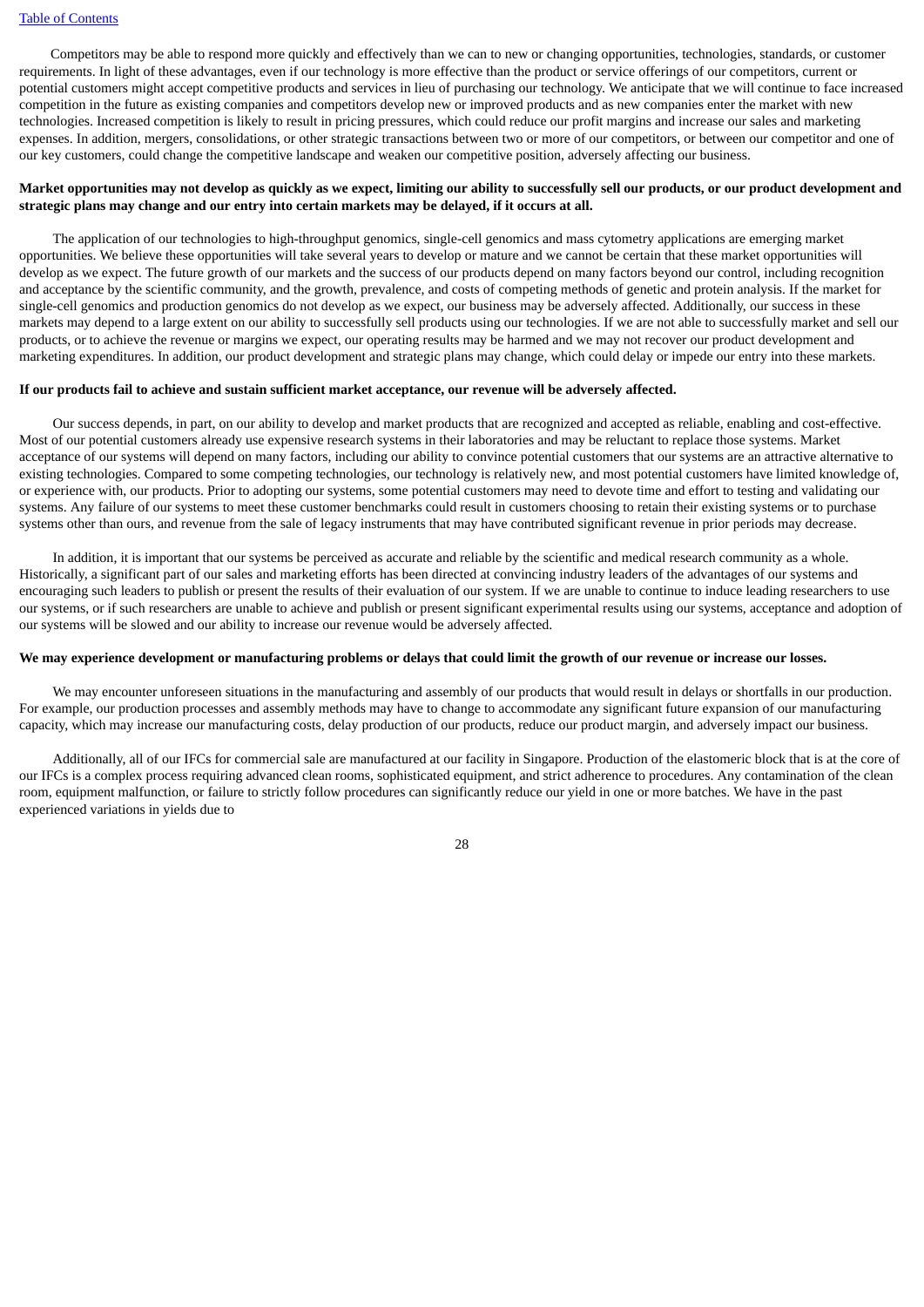such factors. A drop in yield can increase our cost to manufacture our IFCs or, in more severe cases, require us to halt the manufacture of our IFCs until the problem is resolved. Identifying and resolving the cause of a drop in yield can require substantial time and resources.

Furthermore, developing an IFC for a new application may require developing a specific production process for that type of IFC. While all of our IFCs are produced using the same basic processes, significant variations may be required to ensure adequate yield of any particular type of IFC. Developing such a process can be very time consuming, and any unexpected difficulty in doing so can delay the introduction of a product.

If our manufacturing activities are adversely impacted, or if we are otherwise unable to keep up with demand for our products by successfully manufacturing, assembling, testing, and shipping our products in a timely manner, our revenue could be impaired, market acceptance for our products could be adversely affected and our customers might instead purchase our competitors' products.

## If our research and product development efforts do not result in commercially viable products within anticipated timelines, if at all, our business and **results of operations will be adversely affected.**

Our business is dependent on the improvement of our existing products, our development of new products to serve existing markets, and our development of new products to create new markets and applications that were previously not practical with existing systems. We intend to devote significant personnel and financial resources to research and development activities designed to advance the capabilities of our technology. We have developed design rules for the implementation of our technology that are frequently revised to reflect new insights we have gained about the technology. In addition, we have discovered that biological or chemical reactions sometimes behave differently when implemented on our systems rather than in a standard laboratory environment. Furthermore, many such reactions take place within the confines of single cells, which have also demonstrated unexpected behavior when grown and manipulated within microfluidic environments. As a result, research and development efforts may be required to transfer certain reactions and cell handling techniques to our systems. In the past, product development projects have been significantly delayed when we encountered unanticipated difficulties in implementing a process on our systems. We may have similar delays in the future, and we may not obtain any benefits from our research and development activities. Any delay or failure by us to develop and release new products or product enhancements would have a substantial adverse effect on our business and results of operations.

## Our products could have defects or errors, which may give rise to claims against us, adversely affect market adoption of our systems, and adversely **affect our business, financial condition, and results of operations.**

Our systems utilize novel and complex technology and such systems may develop or contain undetected defects or errors. We cannot assure you that material performance problems, defects, or errors will not arise, and as we increase the density and integration of our systems, these risks may increase. We generally provide warranties that our systems will meet performance expectations and will be free from defects. The costs incurred in correcting any defects or errors may be substantial and could adversely affect our operating margins. For example, we have experienced a performance issue with respect to certain IFCs used in our C1 systems due to the presence of more than one cell in an IFC chamber. Although we have redesigned such C1 IFCs, we may experience additional unexpected product defects or errors that could affect our ability to adequately address these performance issues.

In manufacturing our products, including our systems, IFCs, and assays, we depend upon third parties for the supply of various components, many of which require a significant degree of technical expertise to produce. In addition, we purchase certain products from third-party suppliers for resale. If our suppliers fail to produce components to specification or provide defective products to us for resale and our quality control tests and procedures fail to detect such errors or defects, or if we or our suppliers use defective materials or workmanship in the manufacturing process, the reliability and performance of our products will be compromised.

If our products contain defects, we may experience:

- a failure to achieve market acceptance or expansion of our product sales;
- loss of customer orders and delay in order fulfillment;

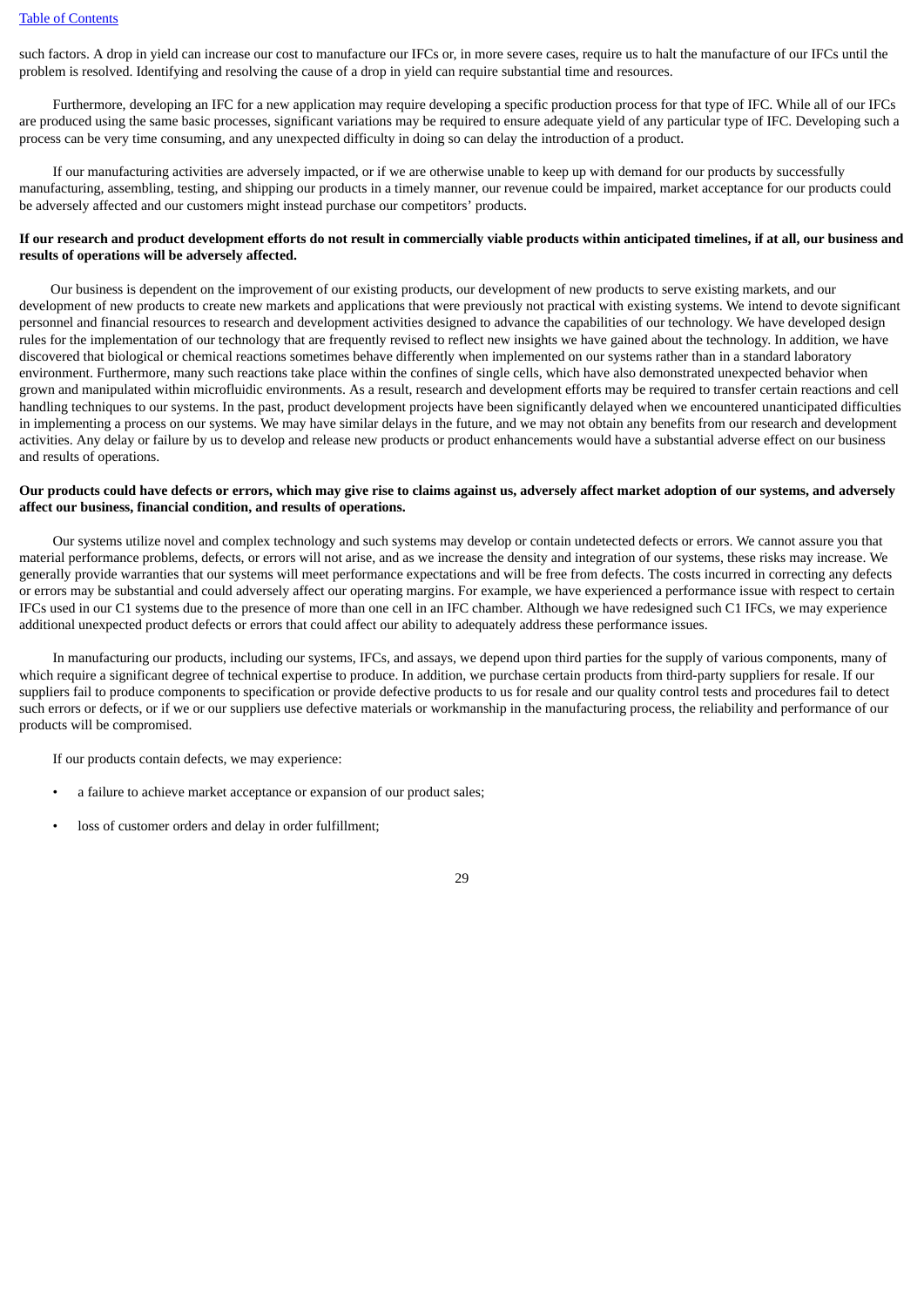- damage to our brand reputation;
- increased cost of our warranty program due to product repair or replacement;
- product recalls or replacements;
- inability to attract new customers;
- diversion of resources from our manufacturing and research and development departments into our service department; and
- legal claims against us, including product liability claims, which could be costly and time consuming to defend and result in substantial damages.

In addition, certain of our products are marketed for use with products sold by third parties. For example, our Access Array system is marketed as compatible with major next-generation DNA sequencing instruments. If such third-party products are not produced to specification, are produced in accordance with modified specifications, or are defective, they may not be compatible with our products. In such case, the reliability and performance of our products may be compromised.

The occurrence of any one or more of the foregoing could negatively affect our business, financial condition, and results of operations.

# Our business depends on research and development spending levels of academic, clinical, and governmental research institutions, and biopharmaceutical, biotechnology, Ag-Bio companies and CRO's, a reduction in which could limit our ability to sell our products and adversely **affect our business.**

We expect that our revenue in the foreseeable future will be derived primarily from sales of our systems and IFCs to academic institutions, clinical research laboratories that use our technology to develop tests, and biopharmaceutical, biotechnology, Ag-Bio companies and CRO's worldwide. Our success will depend upon their demand for and use of our products. Accordingly, the spending policies of these customers could have a significant effect on the demand for our technology. These policies may be based on a wide variety of factors, including concerns regarding any future federal government budget sequestrations, the availability of resources to make purchases, the spending priorities among various types of equipment, policies regarding spending during recessionary periods, and changes in the political climate. In addition, academic, governmental, and other research institutions that fund research and development activities may be subject to stringent budgetary constraints that could result in spending reductions, reduced allocations, or budget cutbacks, which could jeopardize the ability of these customers to purchase our products. Our operating results may fluctuate substantially due to reductions and delays in research and development expenditures by these customers. For example, reductions in capital and operating expenditures by these customers may result in lower than expected sales of our systems and IFCs. These reductions and delays may result from factors that are not within our control, such as:

- changes in economic conditions;
- natural disasters;
- changes in government programs that provide funding to research institutions and companies;
- changes in the regulatory environment affecting life science and Ag-Bio companies engaged in research and commercial activities;
- differences in budget cycles across various geographies and industries;
- market-driven pressures on companies to consolidate operations and reduce costs;
- mergers and acquisitions in the life science and Ag-Bio industries; and
- other factors affecting research and development spending.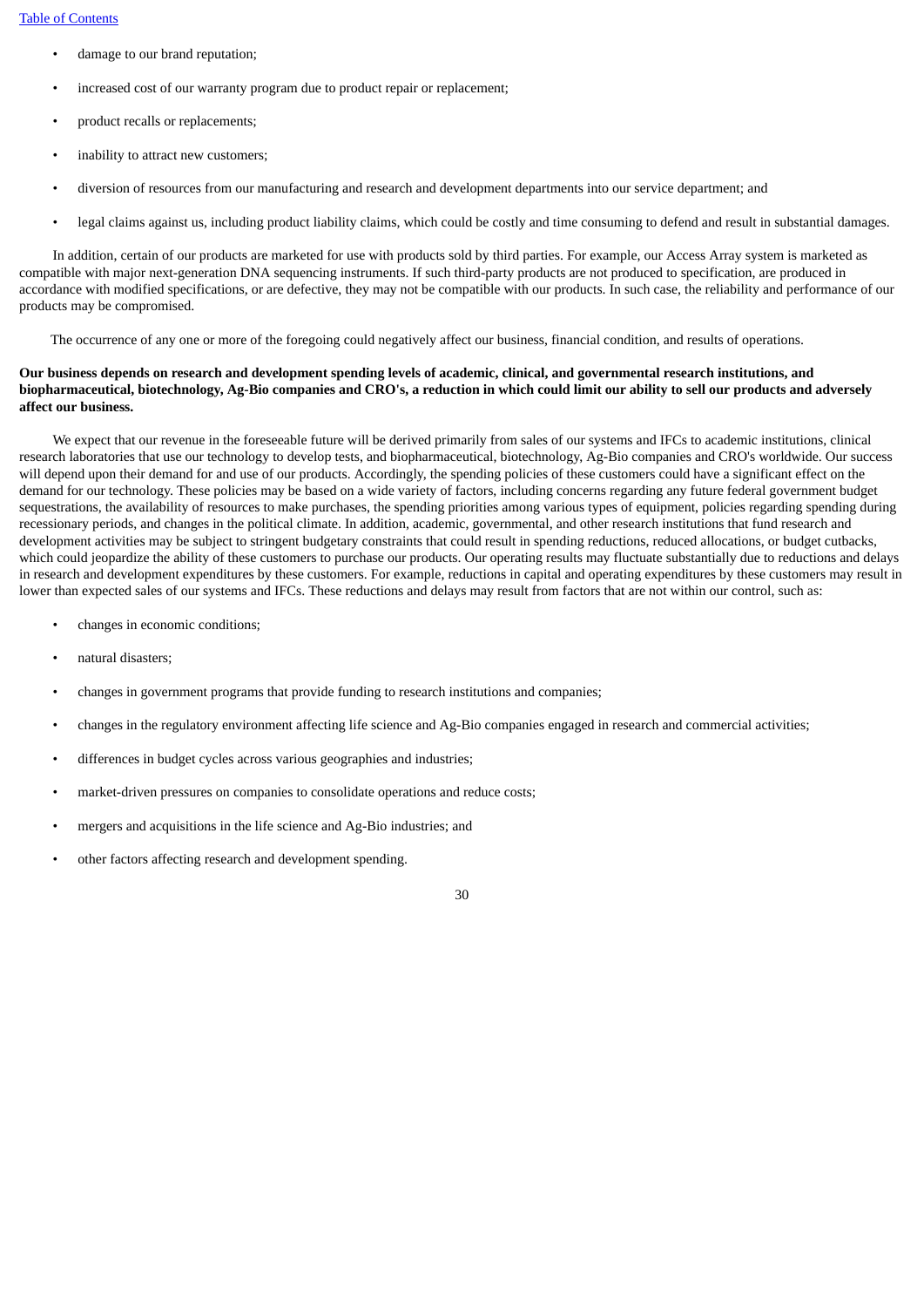Any decrease in our customers' budgets or expenditures, or in the size, scope, or frequency of capital or operating expenditures, could materially and adversely affect our operations or financial condition.

#### If one or more of our manufacturing facilities become unavailable or inoperable, we will be unable to continue manufacturing our instruments, IFCs, assays and/or reagents and, as a result, our business will be harmed until we are able to secure a new facility.

We manufacture all of our genomics analytical and preparatory instruments and integrated fluidic circuits, or IFCs, for commercial sale at our facility in Singapore, our mass cytometry instruments for commercial sale at our facility in Canada, and our assays and reagents for commercial sale at our facility in the United States. No other manufacturing facilities are currently available to us, particularly facilities of the size and scope required by our Singapore and Canada operations. Our facilities and the equipment we use to manufacture our instruments, IFCs, assays, and reagents would be costly to replace and could require substantial lead time to repair or replace. Our facilities may be harmed or rendered inoperable by natural or man-made disasters, which may render it difficult or impossible for us to manufacture our products for some period of time. If any of our facilities become unavailable to us, we cannot provide assurances that we will be able to secure a new manufacturing facility on acceptable terms, if at all. The inability to manufacture our products, combined with our limited inventory of manufactured supplies, may result in the loss of customers or harm our reputation, and we may be unable to reestablish relationships with those customers in the future. Although we possess insurance for damage to our property and the disruption of our business, this insurance may not be sufficient to cover all of our potential losses and may not continue to be available to us on acceptable terms, or at all. If our manufacturing capabilities are impaired, we may not be able to manufacture and ship our products in a timely manner, which would adversely impact our business.

#### We generate a substantial portion of our revenue internationally and are subject to various risks relating to such international activities, which could adversely affect our sales and operating performance. In addition, any disruption or delay in the shipping or off-loading of our products, whether domestically or internationally, may have an adverse effect on our financial condition and results of operations.

During the three months ended March 31, 2017 and 2016, and the years ended December 31, 2016 and 2015, approximately 54%, 55%, 49% and 52%, respectively, of our product and service revenue was generated from sales to customers located outside of the United States. We believe that a significant percentage of our future revenue will come from international sources as we expand our international operations and develop opportunities in other countries. Engaging in international business inherently involves a number of difficulties and risks, including:

- required compliance with existing and changing foreign regulatory requirements and laws that are or may be applicable to our business in the future, such as the RoHS and WEEE directives, which regulate the use of certain hazardous substances in, and require the collection, reuse, and recycling of waste from, products we manufacture;
- required compliance with anti-bribery laws, such as the U.S. Foreign Corrupt Practices Act and U.K. Bribery Act, data privacy requirements, labor laws, and anti-competition regulations;
- export or import restrictions;
- laws and business practices favoring local companies;
- longer payment cycles and difficulties in enforcing agreements and collecting receivables through certain foreign legal systems;
- unstable economic, political, and regulatory conditions;
- potentially adverse tax consequences, tariffs, customs charges, bureaucratic requirements, and other trade barriers;
- difficulties and costs of staffing and managing foreign operations; and
- difficulties protecting or procuring intellectual property rights.

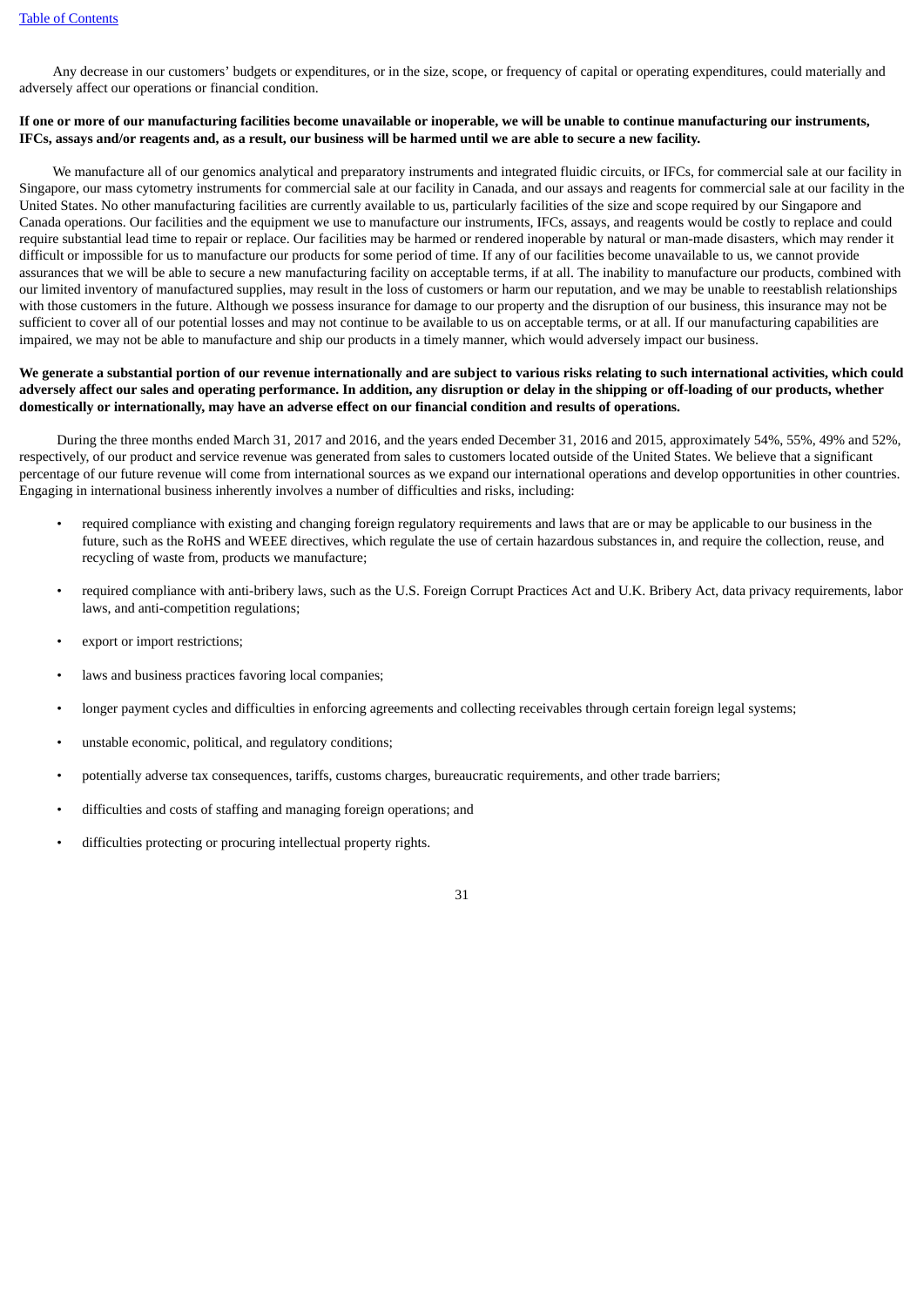If one or more of these risks occurs, it could require us to dedicate significant resources to remedy, and if we are unsuccessful in finding a solution, our financial results will suffer.

During June 2016, the referendum by British voters to exit the European Union ("Brexit") adversely impacted global markets and resulted in a sharp decline of the British pound sterling against the US dollar. In February 2017, the British Parliament voted in favor of allowing the British government to begin the formal process of Brexit and discussions with the European Union began in March 2017. In the short-term, volatility in the British pound sterling could continue as the United Kingdom negotiates its anticipated exit from the European Union. In the longer term, any impact from Brexit on our United Kingdom operations will depend, in part, on the outcome of tariff, trade, regulatory, and other negotiations.

A majority of our product sales are currently denominated in U.S. dollars and fluctuations in the value of the U.S. dollar relative to foreign currencies could decrease demand for our products and adversely impact our financial performance. For example, if the value of the U.S. dollar increases relative to foreign currencies, our products could become more costly to the international consumer and therefore less competitive in international markets, or if the value of the U.S. dollar decreases relative to the Singapore dollar or the Canadian dollar, it would become more costly in U.S. dollars for us to manufacture our products in Singapore and/or in Canada. Additionally, our expenses are generally denominated in the currencies of the countries in which our operations are located, which is primarily in the United States, with a portion of expenses incurred in Singapore and Canada where a significant portion of our manufacturing operations are located. Our results of operations and cash flows are, therefore, subject to fluctuations due to changes in foreign currency exchange rates. The volatility of exchange rates depends on many factors that we cannot forecast with reliable accuracy. We have experienced and will continue to experience fluctuations in our net income or loss as a result of transaction gains or losses related to revaluing certain current asset and current liability balances that are denominated in currencies other than the functional currency of the entities in which they are recorded. For example, for the three months ended March 31, 2017 and for the years ended December 31, 2016 and 2015, we experienced foreign currency losses of \$0.1 million, \$1.5 million, and \$1.6 million, respectively. Fluctuations in currency exchange rates could have an adverse impact on our financial results in the future.

We rely on shipping providers to deliver products to our customers globally. Labor, tariff, or World Trade Organization-related disputes, piracy, physical damage to shipping facilities or equipment caused by severe weather or terrorist incidents, congestion at shipping facilities, inadequate equipment to load, dock, and offload our products, energy-related tie-ups, or other factors could disrupt or delay shipping or off-loading of our products domestically and internationally. Such disruptions or delays may have an adverse effect on our financial condition and results of operations.

#### We are dependent on single and sole source suppliers for some of the components and materials used in our products, and the loss of any of these **suppliers could harm our business.**

We rely on single and sole source suppliers for certain components and materials used in our products. Additionally, several of our instruments are assembled at the facilities of contract manufacturers in Singapore. We do not have long term contracts with our suppliers of these components and materials or our assembly service providers. The loss of a single or sole source supplier of any of the following components and/or materials would require significant time and effort to locate and qualify an alternative source of supply, if at all:

- The IFCs used in our microfluidic systems are fabricated using a specialized polymer, and other specialized materials, that are available from a limited number of sources. In the past, we have encountered quality issues that have reduced our manufacturing yield or required the use of additional manufacturing processes.
- Specialized pneumatic and electronic components for our C1, Callisto, Juno, and Polaris systems are available from a limited number of sources.
- The electron multiplier detector included in the Helios/CyTOF 2 systems and certain metal isotopes used with the Helios/CyTOF 2 systems are purchased from sole source suppliers.
- The movement stage included in the Imaging Mass Cytometer is purchased from a sole source supplier.
- The nickel sampler cone used with the Helios/CyTOF 2 systems is purchased from single source suppliers and is available from a limited number of sources.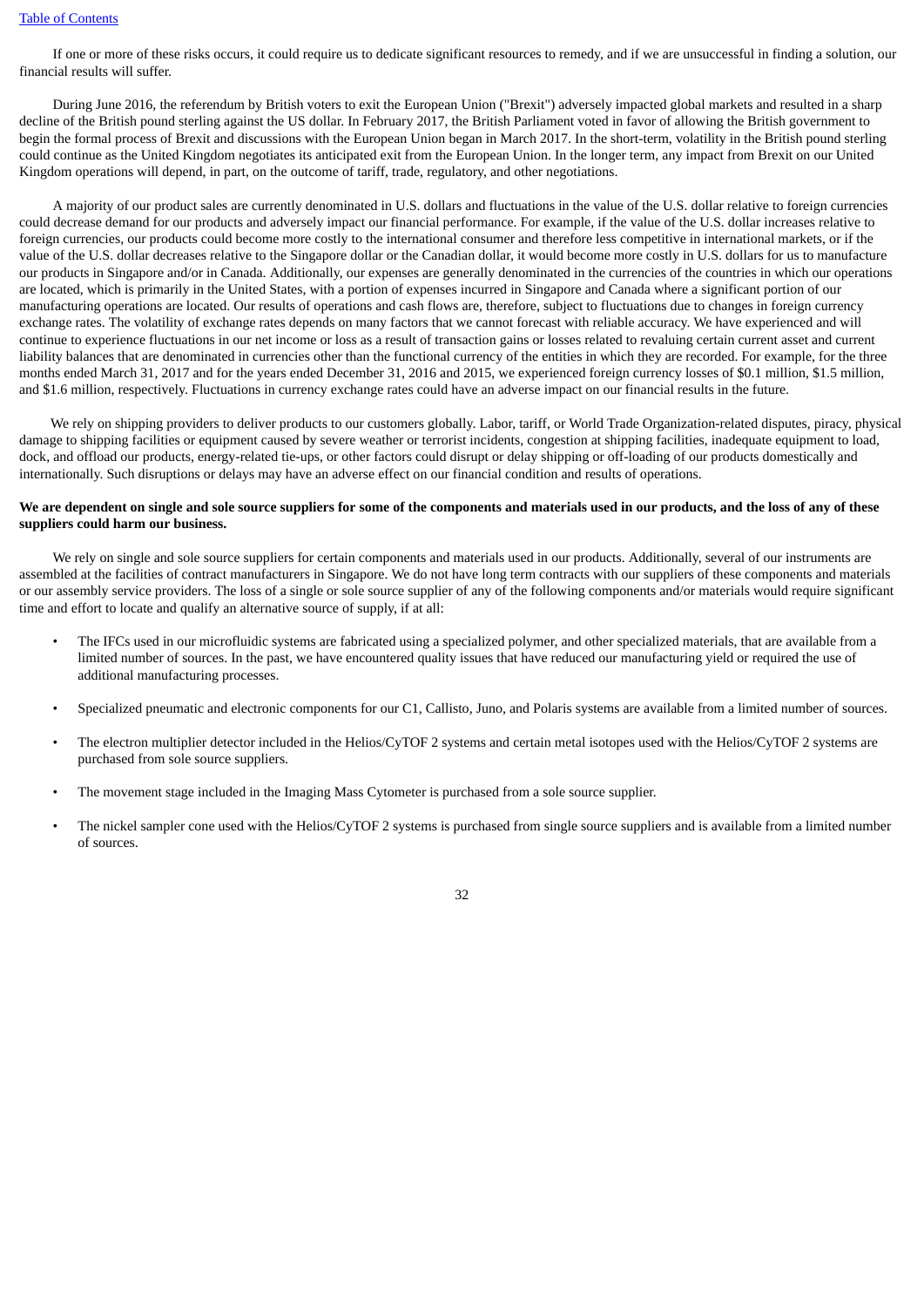• The raw materials for our Delta Gene and SNP Type assays and Access Array target-specific primers are available from a limited number of sources.

Our reliance on single and sole source suppliers and assembly service providers also subjects us to other risks that could harm our business, including the following:

- we may be subject to increased component or assembly costs;
- we may not be able to obtain adequate supply or services in a timely manner or on commercially reasonable terms;
- our suppliers or service providers may make errors in manufacturing or assembly of components that could negatively affect the efficacy of our products or cause delays in shipment of our products; and
- our suppliers or service providers may encounter capacity constraints or financial hardships unrelated to our demand for components or services, which could inhibit their ability to fulfill our orders and meet our requirements.

We have in the past experienced quality control and supply problems with some of our suppliers, such as manufacturing errors, and may again experience problems in the future. We may not be able to quickly establish additional or replacement suppliers, particularly for our single source components, or assembly service providers. Any interruption or delay in the supply of components or materials or assembly of our instruments, or our inability to obtain components, materials, or assembly services from alternate sources at acceptable prices in a timely manner, could impair our ability to meet the demand of our customers and cause them to cancel orders or switch to competitive products.

#### Our future success is dependent upon our ability to expand our customer base and introduce new applications.

Our customer base is primarily composed of academic institutions, clinical research laboratories that use our technology to develop tests, and biopharmaceutical, biotechnology, and Ag-Bio companies that perform analyses for research and commercial purposes. Our success will depend, in part, upon our ability to increase our market share among these customers, attract additional customers outside of these markets, and market new applications to existing and new customers as we develop such applications. Attracting new customers and introducing new applications require substantial time and expense. For example, it may be difficult to identify, engage, and market to customers who are unfamiliar with the current applications of our systems. Any failure to expand our existing customer base or launch new applications would adversely affect our ability to increase our revenue.

#### We may not be able to develop new products or enhance the capabilities of our existing systems to keep pace with rapidly changing technology and customer requirements, which could have a material adverse effect on our business, revenue, financial condition, and operating results.

Our success depends on our ability to develop new products and applications for our technology in existing and new markets, while improving the performance and cost-effectiveness of our systems. New technologies, techniques, or products could emerge that might offer better combinations of price and performance than our current or future product lines and systems. Existing markets for our products, including high-throughput genomics, single-cell genomics and mass cytometry, as well as potential markets for our products such as high-throughput DNA sequencing and molecular diagnostics applications, are characterized by rapid technological change and innovation. It is critical to our success for us to anticipate changes in technology and customer requirements and to successfully introduce new, enhanced, and competitive technology to meet our customers' and prospective customers' needs on a timely and cost-effective basis. Developing and implementing new technologies will require us to incur substantial development costs and we may not have adequate resources available to be able to successfully introduce new applications of, or enhancements to, our systems. We cannot guarantee that we will be able to maintain technological advantages over emerging technologies in the future. While we typically plan improvements to our systems, we may not be able to successfully implement these improvements. If we fail to keep pace with emerging technologies, demand for our systems will not grow and may decline, and our business, revenue, financial condition, and operating results could suffer materially. In addition, if we introduce enhanced systems but fail to manage product transitions effectively, customers may delay or forgo purchases of our systems and our operating results may be adversely affected by product obsolescence and excess inventory. Even if we successfully implement some or all of these planned improvements, we cannot guarantee that our current and potential customers will find our enhanced systems to be an attractive alternative to existing technologies, including our current products.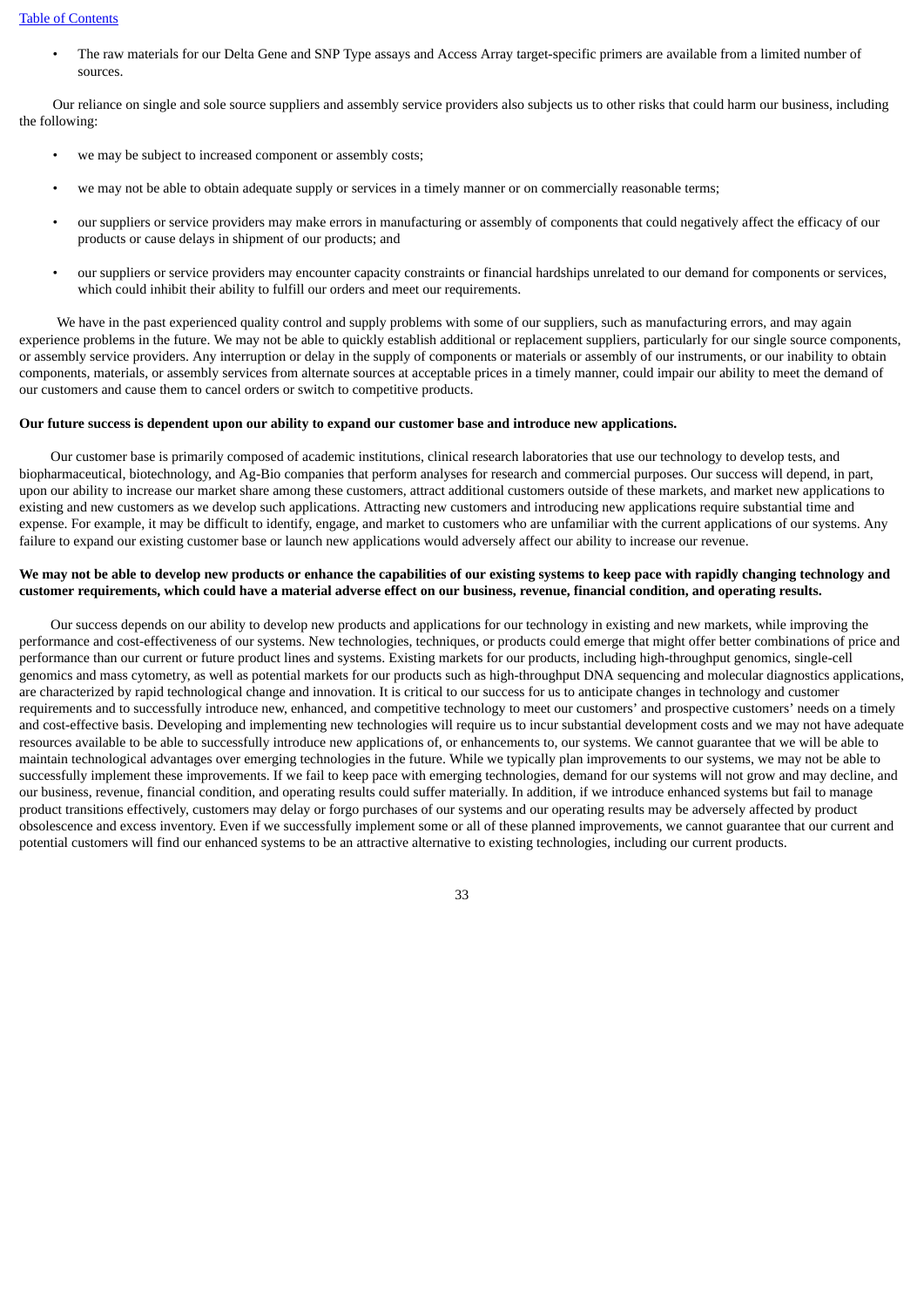# We have incurred losses since inception, and we may continue to incur substantial losses for the foreseeable future.

We have a limited operating history and have incurred significant losses in each fiscal year since our inception, including net losses of \$17.2 million, \$76.0 million, and \$53.3 million during the three months ended March 31, 2017 and for the years ended December 31, 2016, and 2015, respectively. As of March 31, 2017, we had an accumulated deficit of \$456.9 million. These losses have resulted principally from costs incurred in our research and development programs, and from our manufacturing costs and selling, general, and administrative expenses. We believe that our continued investment in research and development, sales, and marketing is essential to our long-term competitive position and future growth. However, we recently implemented efficiency and cost-savings initiatives intended to stabilize our business operations and return to growth. These initiatives have included targeted workforce reductions and optimizing our facilities and excess space. They may also include decreasing or deferring capital expenditures and development activities. To the extent we are unable to invest sufficiently in these activities, it may impair our ability to develop, market and sell new and existing products. Until we are able to generate additional revenue to support our level of operating expenses, we will continue to incur operating and net losses and negative cash flow from operations. Because of the numerous risks and uncertainties associated with our commercialization efforts and future product development, we are unable to predict when we will become profitable, and we may never become profitable. Even if we do achieve profitability, we may not be able to sustain or increase our profitability.

If we require additional funds in the future, we may not be able to obtain such funds on acceptable terms, or at all. If we raise funds by issuing equity securities, our stockholders may experience dilution. Debt financing, if available, may involve covenants restricting our operations or our ability to incur additional debt. Any additional debt or equity financing that we raise may contain terms that are not favorable to us or our stockholders. If we do not have, or are not able to obtain sufficient funds, we may have to delay development or commercialization of our products or license to third parties the rights to commercialize products or technologies that we would otherwise seek to commercialize. We may also have to reduce marketing, customer support, research and development or other resources devoted to our products.

# Impairment of our goodwill or other intangible assets could materially and adversely affect our business, operating results, and financial condition.

As of March 31, 2017, we had approximately \$187.5 million of goodwill and net intangible assets, including approximately \$104.1 million of goodwill and \$83.4 million of net intangible assets. These assets represent a significant portion of the assets recorded on our consolidated balance sheet and relate primarily to our acquisition of DVS Sciences, Inc., or DVS, in February 2014. In addition, if in the future we acquire additional businesses, technologies, or other intangible assets, a substantial portion of the value of such assets may be recorded as goodwill or intangible assets.

The carrying amounts of goodwill and intangible assets are affected whenever events or changes in circumstances indicate that their carrying amounts may not be recoverable. We review goodwill and indefinite lived intangible assets for impairment at least annually and more frequently under certain circumstances. Other intangible assets that are deemed to have finite useful lives will continue to be amortized over their useful lives but must be reviewed for impairment when events or changes in circumstances indicate that the carrying amount of these assets may not be recoverable. Events or changes in circumstances that could affect the likelihood that we will be required to recognize an impairment charge include declines in our stock price or market capitalization, declines in our market share or revenues, an increase in our losses, rapid changes in technology, failure to achieve the benefits of capacity increases and utilization, significant litigation arising out of an acquisition, or other matters. In particular, these or other adverse events or changes in circumstances may affect the estimated undiscounted future operating cash flows expected to be derived from our goodwill and intangible assets. We have recently experienced substantial declines in our stock price, and continued weakness or further declines in our stock price increase the likelihood that we may be required to recognize impairment charges. Any impairment charges could have a material adverse effect on our operating results and net asset value in the quarter in which we recognize the impairment charge. We cannot provide assurances that we will not in the future be required to recognize impairment charges.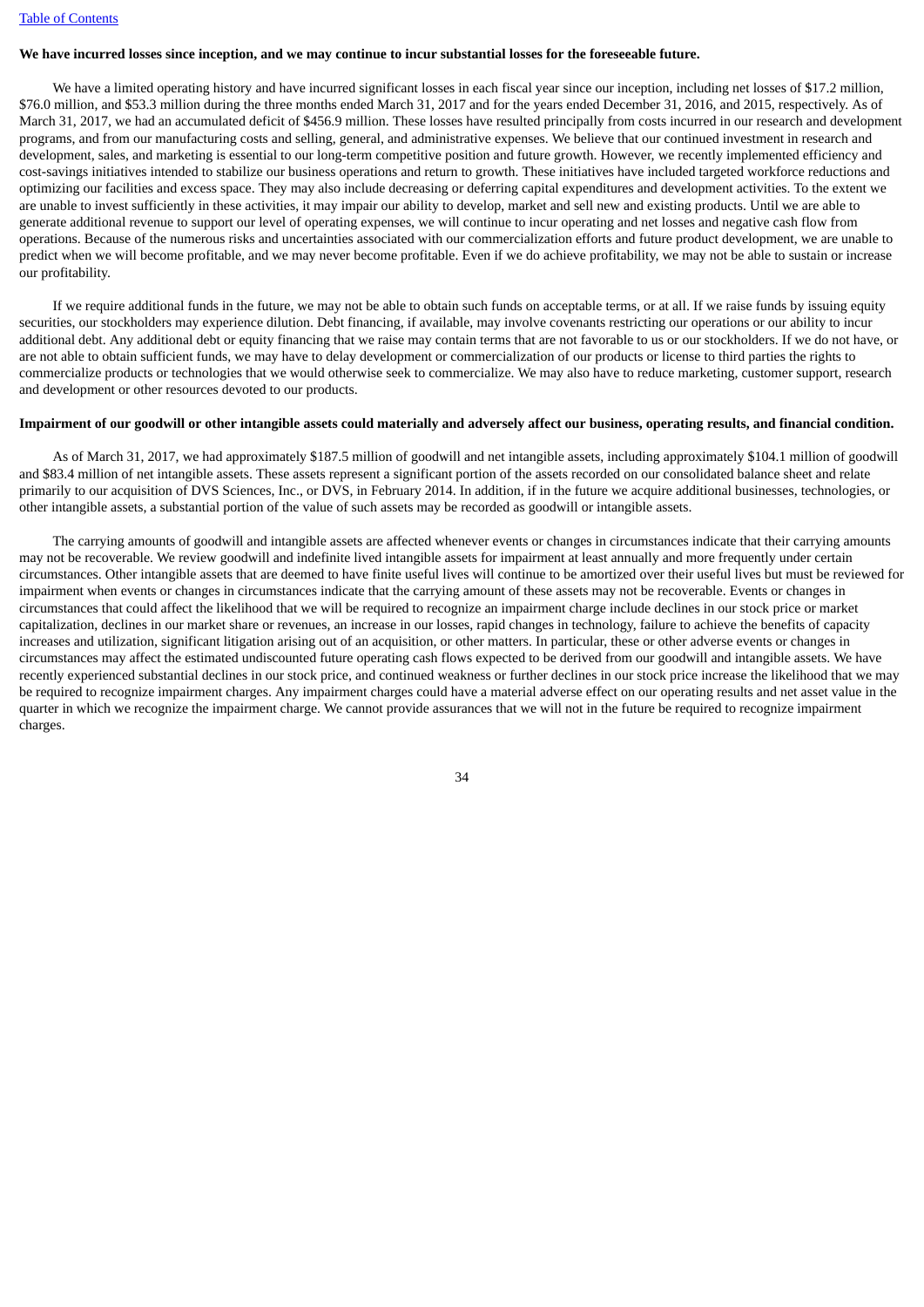### Our business operations are dependent upon our new senior management team and the ability of our other new employees to learn their new roles. If we are unable to recruit and retain key executives, scientists, and technical support personnel, we may be unable to achieve our goals.

Our performance is substantially dependent on the performance of our senior management, which has substantially changed over the last year, including, for example, the recent departures of our Chief Executive Officer, Gajus Worthington, and Executive Vice President, Research and Development and Marketing, Marc Unger. We have a new president and chief executive officer who started in August 2016 and several other members of our senior management team have started at Fluidigm since mid-2016. As new employees gain experience in their roles, we could experience inefficiencies or a lack of business continuity due to loss of historical knowledge and a lack of familiarity of new employees with business processes, operating requirements, policies and procedures, and we may experience additional costs as new employees learn their roles and gain necessary experience. It is important to our success that these key employees quickly adapt to and excel in their new roles. If they are unable to do so, our business and financial results could be materially adversely affected. In addition, the loss of the services of any member of our senior management or our scientific or technical support staff might significantly delay or prevent the development of our products or achievement of other business objectives by diverting management's attention to transition matters and identification of suitable replacements, if any, and could have a material adverse effect on our business. Our research and product development efforts could also be delayed or curtailed if we are unable to attract, train, and retain highly skilled employees, particularly, senior scientists and engineers. We do not maintain fixed term employment contracts or significant key man life insurance with any of our employees.

Additionally, to expand our research and product development efforts, we need key scientists skilled in areas such as molecular and cellular biology, assay development, and manufacturing. We also need highly trained technical support personnel with the necessary scientific background and ability to understand our systems at a technical level to effectively support potential new customers and the expanding needs of current customers. Competition for these people is intense. Because of the complex and technical nature of our systems and the dynamic market in which we compete, any failure to attract and retain a sufficient number of qualified employees could materially harm our ability to develop and commercialize our technology.

## Our efficiency and cost-savings initiatives could be disruptive to our operations and adversely affect our results of operations and financial condition, and we may not realize some or all of the anticipated benefits of these initiatives in the time frame anticipated or at all.

Beginning in the first quarter of 2017, we implemented efficiency and cost-savings initiatives intended to stabilize our business operations and return to growth. We identified areas for cost efficiencies including targeted workforce reductions and optimizing our facilities, and reducing excess space. Other initiatives may also include decreasing or deferring capital expenditures and development activities. The implementation of these efficiency and cost-savings initiatives, including the impact of workforce reductions, could impair our ability to invest in developing, marketing and selling new and existing products, be disruptive to our operations, make it difficult to attract or retain employees, result in higher than anticipated charges, divert the attention of management, result in a loss of accumulated knowledge, impact our customer and supplier relationships, and otherwise adversely affect our results of operations and financial condition. In addition, our ability to complete our efficiency and cost-savings initiatives and achieve the anticipated benefits within the expected time frame is subject to estimates and assumptions and may vary materially from our expectations, including as a result of factors that are beyond our control. Furthermore, our efforts to stabilize our business and return to growth may not be successful.

## To use our products, our Biomark, EP1, and Helios/CyTOF 2 systems in particular, customers typically need to purchase specialized reagents. Any interruption in the availability of these reagents for use in our products could limit our ability to market our products.

Our products, our Biomark, EP1, and Helios/CyTOF 2 systems in particular, must be used in conjunction with one or more reagents designed to produce or facilitate the particular biological or chemical reaction desired by the user. Many of these reagents are highly specialized and available to the user only from a single supplier or a limited number of suppliers. Although we sell reagents for use with certain of our products, our customers may purchase these reagents directly from third-party suppliers, and we have no control over the supply of those materials. In addition, our products are designed to work with these reagents as they are currently formulated. We have no control over the formulation of reagents sold by third-party suppliers, and the performance of our products might be adversely affected if the formulation of these reagents is changed. If one or more of these reagents were to become unavailable or were reformulated, our ability to market and sell our products could be materially and adversely affected.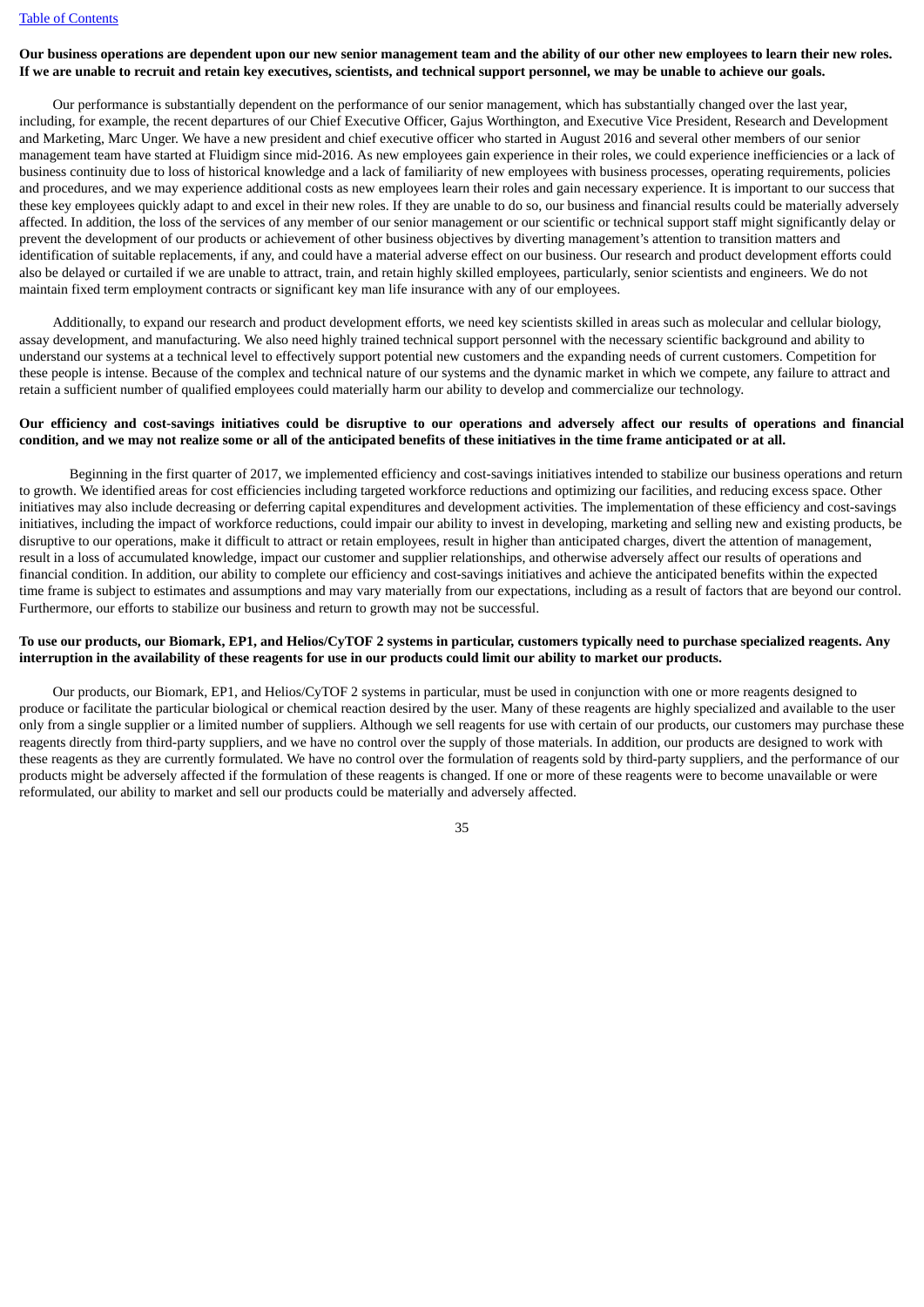In addition, the use of a reagent for a particular process may be covered by one or more patents relating to the reagent itself, the use of the reagent for the particular process, the performance of that process, or the equipment required to perform the process. Typically, reagent suppliers, who are either the patent holders or their authorized licensees, sell the reagents along with a license or covenant not to sue with respect to such patents. The license accompanying the sale of a reagent often purports to restrict the purposes for which the reagent may be used. If a patent holder or authorized licensee were to assert against us or our customers that the license or covenant relating to a reagent precluded its use with our systems, our ability to sell and market our products could be materially and adversely affected. For example, our Biomark system involves real-time quantitative PCR, or qPCR. Leading suppliers of reagents for real-time qPCR reactions include Life Technologies Corporation (now part of Thermo Fisher Scientific) and Roche Diagnostics Corporation, who are our direct competitors, and their licensees. These real-time qPCR reagents are typically sold pursuant to limited licenses or covenants not to sue with respect to patents held by these companies. We do not have any contractual supply agreements for these real-time qPCR reagents, and we cannot assure you that these reagents will continue to be available to our customers for use with our systems, or that these patent holders will not seek to enforce their patents against us, our customers, or suppliers.

Being regulated as a medical device manufacturer by the U.S. Food and Drug Administration, or FDA, and foreign regulatory authorities, and seeking approval and/or clearance for our products, will take significant time and expense and may not result in FDA clearance or approval for the intended uses we believe are commercially attractive. If our products are successfully approved and/or cleared, we will be subject to ongoing and extensive regulatory requirements, which would increase our costs and divert resources away from other projects. If we fail to comply with these **requirements, our business and financial condition could be adversely impacted.**

Our products are currently labeled, promoted and sold to academic institutions, life sciences laboratories, biopharmaceutical, biotechnology, Ag-Bio companies and CRO's for research use only, or RUO, and are not designed for, or intended to be used for, diagnostic tests or as medical devices as currently marketed. Before we can begin to label and market our products for use as, or in the performance of, clinical diagnostics in the United States, thereby subjecting them to FDA regulation as medical devices, we would be required to obtain premarket 510(k) clearance or premarket approval (PMA) from the FDA, unless an exception applies.

We may in the future register with the FDA as a medical device manufacturer and list some of our products with the FDA pursuant to an FDA Class I listing for general purpose laboratory equipment. We are currently assessing when to make an initial registration. While this regulatory classification is exempt from certain FDA requirements, such as the need to submit a premarket notification commonly known as a 510(k), and most of the requirements of the FDA's Quality System Regulations, or QSRs, we will be subject to ongoing FDA "general controls," which include compliance with FDA regulations for labeling, inspections by the FDA, complaint evaluation, corrections and removals reporting, promotional restrictions, reporting adverse events or malfunctions for our products, and general prohibitions against misbranding and adulteration.

In addition, we may in the future submit 510(k) premarket notifications to the FDA to obtain FDA clearance of certain of our products on a selected basis. It is possible, in the event we elect to submit 510(k) applications for certain of our products, that the FDA will take the position that a more burdensome premarket application, such as a premarket approval application or a de novo application is required for some of our products. If such applications are required, greater time and investment would be required to obtain FDA approval. Even if the FDA agrees that a 510(k) is appropriate, FDA clearance can be expensive and time consuming. It generally takes a significant amount of time to prepare a  $510(k)$ , including conducting appropriate testing on our products, and several months to years for the FDA to review a submission. Notwithstanding the effort and expense, FDA clearance or approval may be denied for some or all of our products. Even if we were to obtain regulatory approval or clearance, it may not be for the intended uses we believe are important or commercially attractive.

If we receive regulatory clearance or approval for certain of our products, we will be subject to ongoing FDA obligations and continued regulatory oversight and review, including the general controls listed above and the FDA's QSRs for our development and manufacturing operations. In addition, we may be required to obtain a new 510(k) clearance before we can introduce subsequent modifications or improvements to such products. We may also be subject to additional FDA post-marketing obligations for such products, any or all of which would increase our costs and divert resources away from other projects. If we receive regulatory clearance or approval and are not able to maintain regulatory compliance with applicable laws, we may be prohibited from marketing our products for use as, or in the performance of, clinical diagnostics and/or may be subject to enforcement actions, including warning letters and adverse publicity, fines, injunctions, and civil penalties; recall or seizure of products; operating restrictions; and criminal prosecution.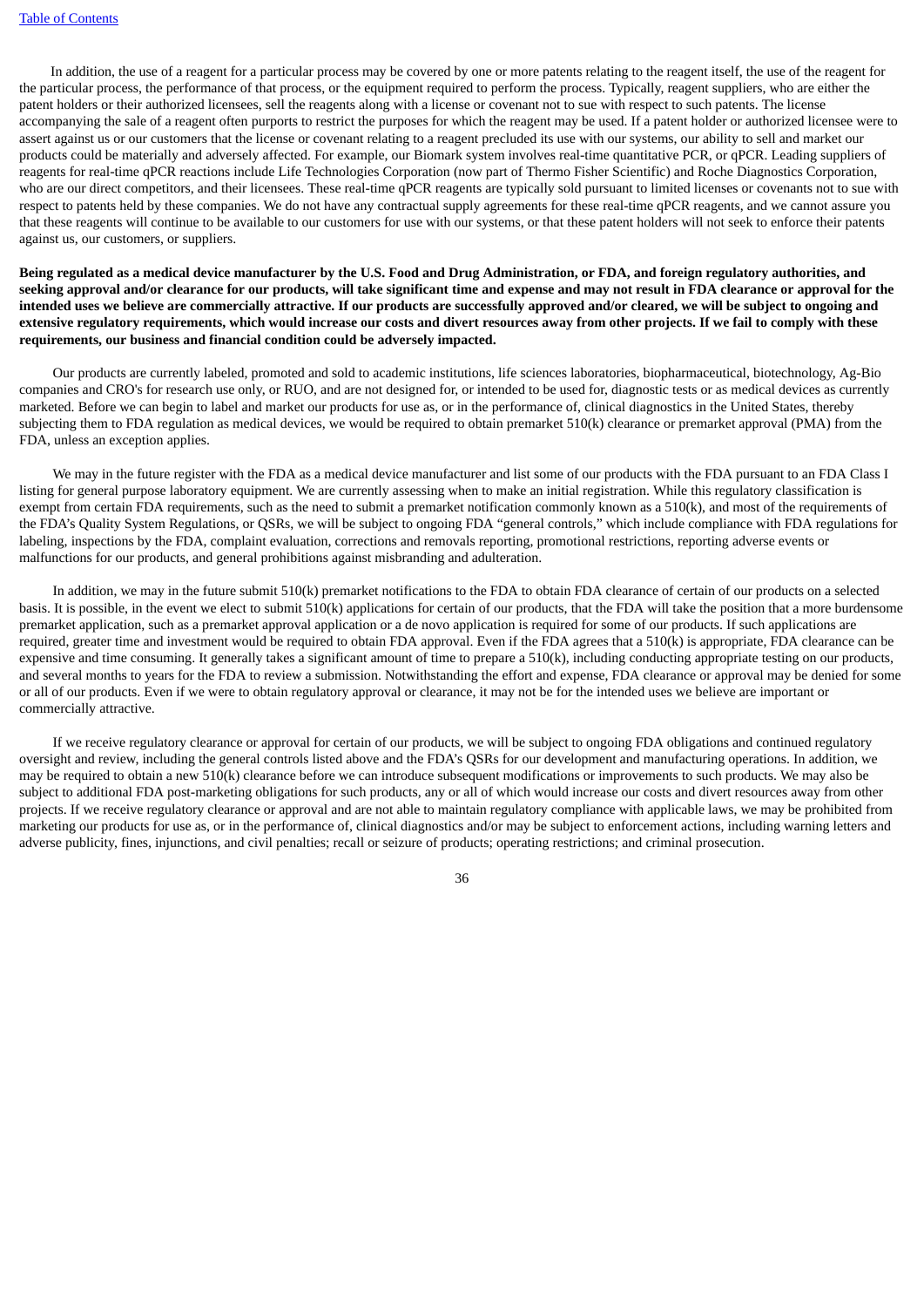We may seek similar regulatory clearance or approval for certain of our products in countries outside of the United States. Sales of such products outside the United States will likely be subject to foreign regulatory requirements, which can vary greatly from country to country. As a result, the time required to obtain clearances or approvals outside the United States may differ from that required to obtain FDA clearance or approval and we may not be able to obtain foreign regulatory approvals on a timely basis or at all. Clearance or approval by the FDA does not ensure approval by regulatory authorities in other countries, and approval by one foreign regulatory authority does not ensure approval by regulatory authorities in other countries or by the FDA. In Europe, we will need to comply with the Medical Device Directive 93/42 EEC and/or the In Vitro Diagnostics Directive 98/79/EC, which are required to market medical devices in the European Union. In addition, the FDA regulates exports of medical devices. Failure to comply with these regulatory requirements or obtain and maintain required approvals, clearances and certifications could impair our ability to commercialize our products for diagnostic use outside of the United States.

### Our products could become subject to regulation as medical devices by the FDA or other regulatory agencies before we have obtained regulatory clearance or approval to market our products for diagnostic purposes, which would adversely impact our ability to market and sell our products **and harm our business.**

As products that are currently labeled, promoted and intended for RUO, our products are not currently subject to regulation as medical devices by the FDA or comparable agencies of other countries. However, the FDA or comparable agencies of other countries could disagree with our conclusion that our products are currently intended for research use only or deem our current marketing and promotional efforts as being inconsistent with research use only products. For example, our customers may independently elect to use our research use only labeled products in their own laboratory developed tests, or LDTs, for clinical diagnostic use. The FDA has historically exercised enforcement discretion in not enforcing the medical device regulations against laboratories offering LDTs. However, on October 3, 2014, the FDA issued two draft guidance documents that set forth the FDA's proposed risk-based framework for regulating LDTs, which are designed, manufactured, and used within a single laboratory. The draft guidance documents provide the anticipated details through which the FDA would propose to establish an LDT oversight framework, including premarket review for higher-risk LDTs, such as those that have the same intended use as FDA-approved or cleared companion diagnostics currently on the market. In January, 2017, the FDA announced that it would not issue final guidance on the oversight of LDTs and LDT manufacturers, but would seek further public discussion on an appropriate oversight approach, and give Congress an opportunity to develop a legislative solution. Any future legislative or administrative rule making or oversight of LDTs and LDT manufacturers, if and when finalized, may impact the sales of our products and how customers use our products, and may require us to change our business model in order to maintain compliance with these laws. We cannot predict how these various efforts will be resolved, how Congress or the FDA will regulate LDTs in the future, or how that regulatory system will impact our business.

Additionally, on November 25, 2013, the FDA issued Final Guidance "Distribution of In Vitro Diagnostic Products Labeled for Research Use Only." The guidance emphasizes that the FDA will review the totality of the circumstances when it comes to evaluating whether equipment and testing components are properly labeled as RUO. The final guidance states that merely including a labeling statement that the product is for research purposes only will not necessarily render the device exempt from the FDA's clearance, approval, and other regulatory requirements if the circumstances surrounding the distribution of the product indicate that the manufacturer knows its product is, or intends for its product to be, used for clinical diagnostic purposes. These circumstances may include written or verbal marketing claims or links to articles regarding a product's performance in clinical applications and a manufacturer's provision of technical support for clinical applications.

If the FDA modifies its approach to our products labeled and intended for RUO, or otherwise determines our products or related applications should be subject to additional regulation as in vitro diagnostic devices based upon customers' use of our products for clinical diagnostic or therapeutic purposes, before we have obtained regulatory clearance or approval to market our products for diagnostic purposes, our ability to market and sell our products could be impeded and our business, prospects, results of operations and financial condition may be adversely affected. In addition, if the FDA determines that our products labeled for RUO were intended, based on a review of the totality of circumstances, for use in clinical investigation or diagnosis, those products could be considered misbranded or adulterated under the Federal Food, Drug, and Cosmetic Act and subject to recall and/or other enforcement action.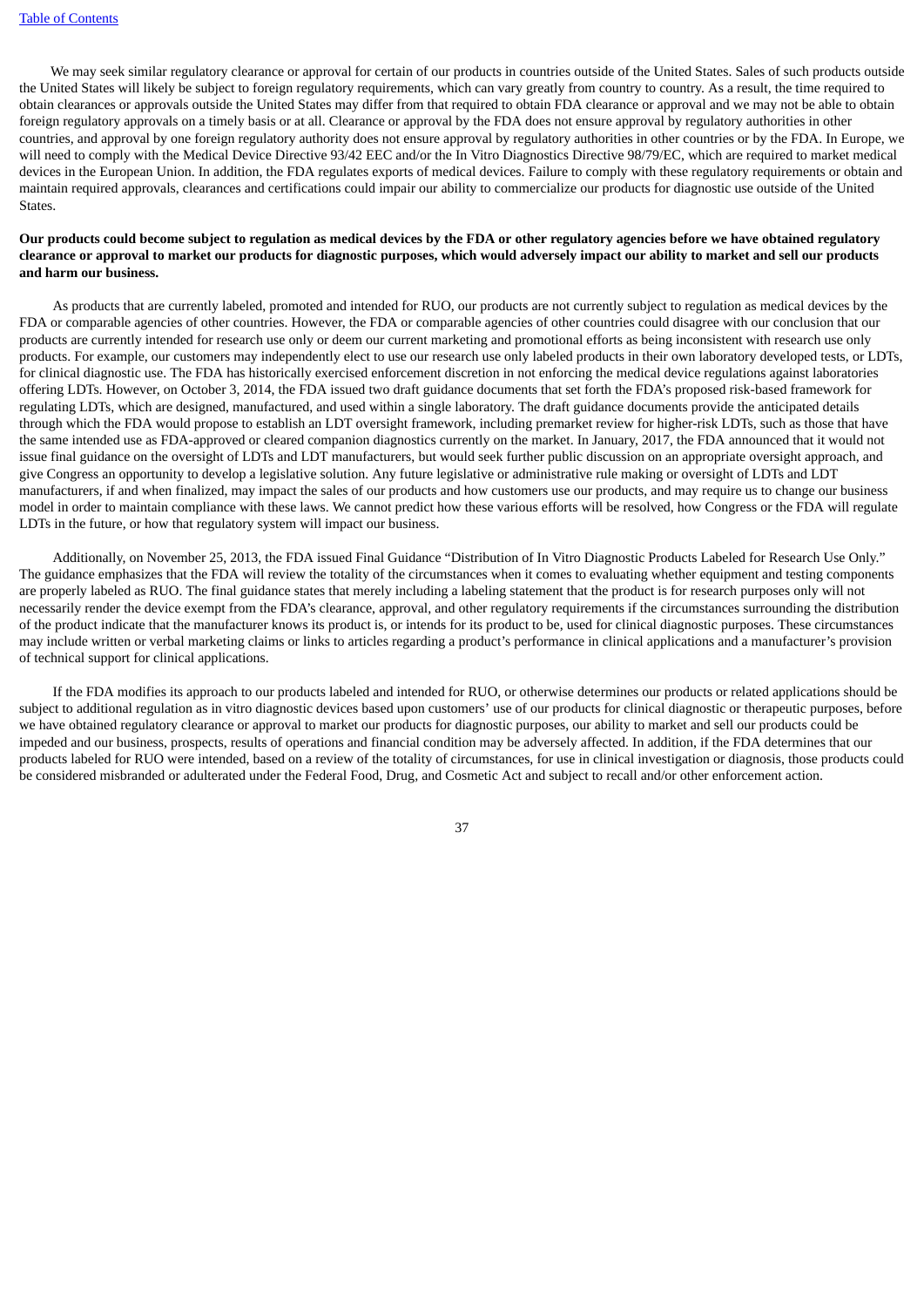# Compliance or the failure to comply with current and future regulations affecting our products and business operations worldwide, such as environmental regulations enacted in the European Union, could cause us significant expense and adversely impact our business.

We are subject to many federal, state, local, and foreign regulations relating to various aspects of our business operations. Governmental entities at all levels are continuously enacting new regulations, and it is difficult to identify all applicable regulations and anticipate how such regulations will be implemented and enforced. We continue to evaluate the necessary steps for compliance with applicable regulations. To comply with applicable regulations, we have and will continue to incur significant expense and allocate valuable internal resources to manage compliance-related issues. In addition, such regulations could restrict our ability to expand or equip our facilities, or could require us to acquire costly equipment or to incur other significant expenses to comply with the regulations. For example, the Restriction on the Use of Certain Hazardous Substances in Electrical and Electronic Equipment Directive, or RoHS, and the Waste Electrical and Electronic Equipment Directive, or WEEE, enacted in the European Union, regulate the use of certain hazardous substances in, and require the collection, reuse, and recycling of waste from, products we manufacture. Certain of our products sold in these countries are subject to WEEE requirements may become subject to RoHS. These and similar regulations that have been or are in the process of being enacted in other countries may require us to redesign our products, use different types of materials in certain components, or source alternative components to ensure compliance with applicable standards, and may reduce the availability of parts and components used in our products by negatively impacting our suppliers' ability to source parts and components in a timely and cost-effective manner.

Any such redesigns, required use of alternative materials, or limited availability of parts and components used in our products may detrimentally impact the performance of our products, add greater testing lead times for product introductions, reduce our product margins, or limit the markets for our products, and if we fail to comply with any present and future regulations, we could be subject to future fines, penalties, and restrictions, such as the suspension of manufacturing of our products or a prohibition on the sale of products we manufacture. Any of the foregoing could adversely affect our business, financial condition, or results of operations.

## If we fail to maintain effective internal control over financial reporting in the future, the accuracy and timing of our financial reporting may be **impaired, which could adversely affect our business and our stock price.**

The Sarbanes-Oxley Act requires, among other things, that we maintain effective internal control over financial reporting and disclosure controls and procedures. In particular, we must perform system and process evaluation and testing of our internal control over financial reporting to allow management to report on the effectiveness of our internal control over financial reporting, as required by Section 404 of the Sarbanes-Oxley Act. Our testing may reveal deficiencies in our internal control over financial reporting that are deemed to be material weaknesses.

Our compliance with Section 404 requires that we incur substantial accounting expense and expend significant management time on compliance-related issues. We currently do not have an internal audit group, and we continue to evaluate our need for additional accounting and financial staff with appropriate public company experience and technical accounting knowledge. Moreover, if we do not comply with the requirements of Section 404, or if we or our independent registered public accounting firm identify deficiencies in our internal control over financial reporting that are deemed to be material weaknesses, the market price of our stock could decline and we could be subject to sanctions or investigations by the NASDAQ Global Select Market, or NASDAQ, the SEC or other regulatory authorities, which would require additional financial and management resources.

#### Our future capital needs are uncertain and we may need to raise additional funds in the future, which may cause dilution to stockholders or may be **upon terms that are not favorable to us.**

We believe that our existing cash and cash equivalents will be sufficient to meet our anticipated cash requirements for at least the next 18 months. We have continued to experience losses and, if that trend continues, we may need to seek additional sources of financing. In addition, we may need to raise substantial additional capital for various purposes, including:

- expanding the commercialization of our products;
- funding our operations;
- furthering our research and development; and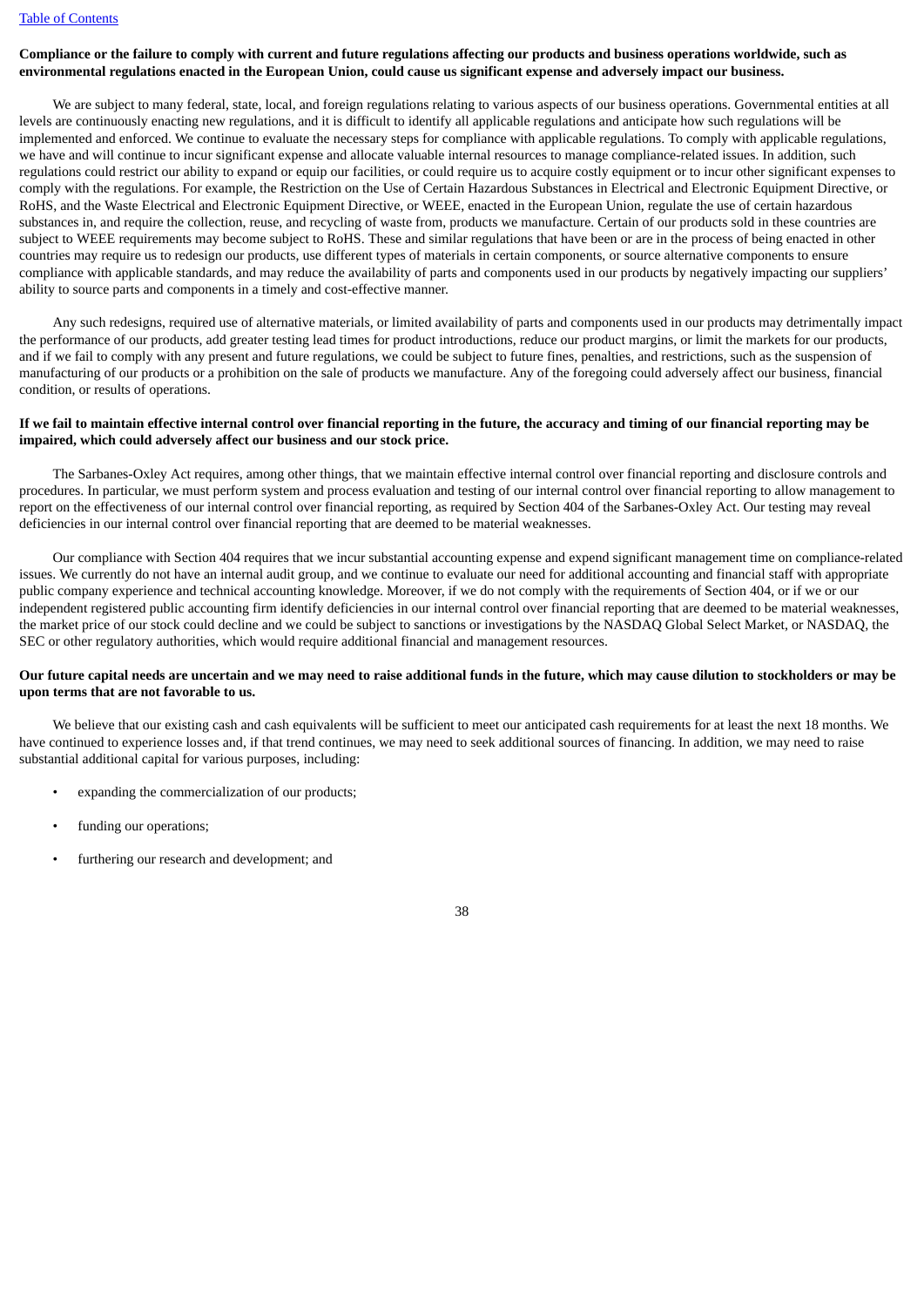• acquiring other businesses or assets and licensing technologies.

Our future funding requirements will depend on many factors, including:

- market acceptance of our products;
- the cost of our research and development activities;
- the cost of filing and prosecuting patent applications;
- the cost of defending any litigation including intellectual property, employment, contractual or other litigation;
- the cost and timing of regulatory clearances or approvals, if any;
- the cost and timing of establishing additional sales, marketing, and distribution capabilities;
- the cost and timing of establishing additional technical support capabilities;
- the effectiveness of our recent efficiency and cost-savings initiatives;
- the effect of competing technological and market developments; and
- the extent to which we acquire or invest in businesses, products, and technologies, although we currently have no commitments or agreements relating to any of these types of transactions.

We cannot assure you that we will be able to obtain additional funds on acceptable terms, or at all. If we raise additional funds by issuing equity securities, our stockholders may experience dilution. Debt financing, if available, may involve covenants restricting our operations or our ability to incur additional debt. Any additional debt or equity financing that we raise may contain terms that are not favorable to us or our stockholders. If we raise additional funds through collaboration and licensing arrangements with third parties, it may be necessary to relinquish some rights to our technologies or our products, or grant licenses on terms that are not favorable to us. If we are unable to raise adequate funds, we may have to liquidate some or all of our assets, delay development or commercialization of our products, or license to third parties the rights to commercialize products or technologies that we would otherwise seek to commercialize. We also may have to reduce marketing, customer support, or other resources devoted to our products, or cease operations. Any of these factors could harm our operating results.

#### We are subject to risks related to taxation in multiple jurisdictions and if taxing authorities disagree with our interpretations of existing tax laws or regulations, our effective income tax rate could be adversely affected and we could have additional tax liability.

We are subject to income taxes in both the United States and certain foreign jurisdictions. Significant judgments based on interpretations of existing tax laws or regulations are required in determining the provision for income taxes. For example, we have made certain interpretations of existing tax laws or regulations based upon the operations of our business internationally and we have implemented intercompany agreements based upon these interpretations and related transfer pricing analyses. If the U.S. Internal Revenue Service or other taxing authorities disagree with the positions, our effective income tax rate could be adversely affected and we could have additional tax liability, including interest and penalties. We recently completed a review of our European corporate structure and tax positions and, based upon our existing business operations, we plan to restructure our European intercompany transactions, which is likely to increase our income tax liability. From time to time, we may review our corporate structure and tax positions in other international jurisdictions and such review may result in additional changes to how we structure our international business operations, which may adversely impact our effective income tax rate. Our effective income tax rate could also be adversely affected by changes in the mix of earnings in tax jurisdictions with different statutory tax rates, changes in the valuation of deferred tax assets and liabilities, changes in existing tax laws or tax rates, changes in the level of non-deductible expenses (including share-based compensation), changes in our future levels of research and development spending, mergers and acquisitions, or the result of examinations by various tax authorities. Payment of additional amounts upon final adjudication of any disputes could have a material impact on our results of operations and financial position.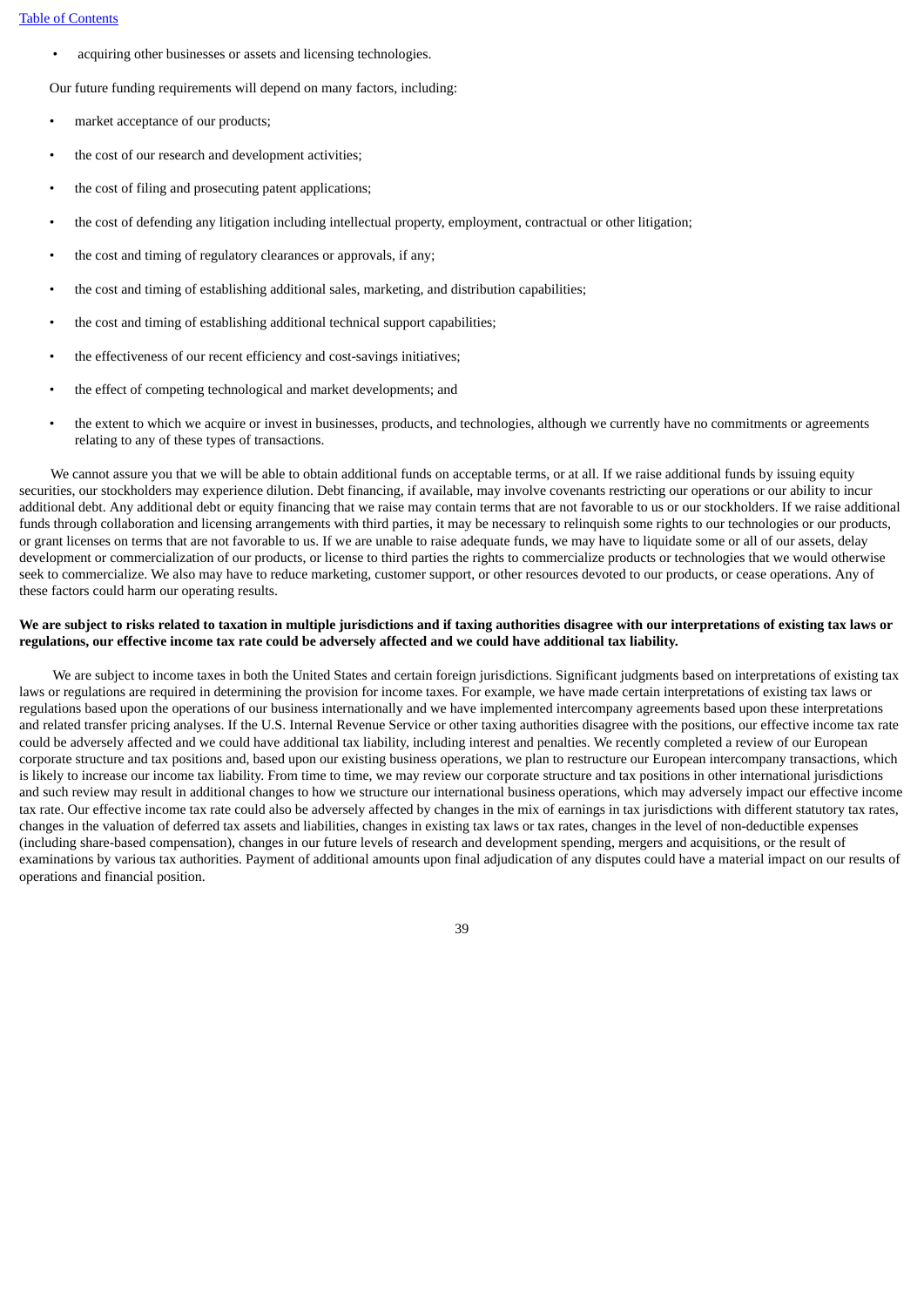## Adverse conditions in the global economy and disruption of financial markets may significantly harm our revenue, profitability, and results of **operations.**

The global credit and financial markets have in recent years experienced volatility and disruptions, including diminished liquidity and credit availability, increased concerns about inflation and deflation, and the downgrade of U.S. debt and exposure risks on other sovereign debts, decreased consumer confidence, lower economic growth, volatile energy costs, increased unemployment rates, and uncertainty about economic stability. Volatility and disruption of financial markets could limit our customers' ability to obtain adequate financing or credit to purchase and pay for our products in a timely manner or to maintain operations, which could result in a decrease in sales volume that could harm our results of operations. General concerns about the fundamental soundness of domestic and international economies may also cause our customers to reduce their purchases. Changes in governmental banking, monetary, and fiscal policies to address liquidity and increase credit availability may not be effective. Significant government investment and allocation of resources to assist the economic recovery of sectors which do not include our customers may reduce the resources available for government grants and related funding for life science, Ag-Bio, and clinical research and development. Continuation or further deterioration of these financial and macroeconomic conditions could significantly harm our sales, profitability, and results of operations.

#### If we are unable to integrate future acquisitions successfully, our operating results and prospects could be harmed.

In addition to our acquisition of DVS, we may make additional acquisitions to improve our product offerings or expand into new markets. Our future acquisition strategy will depend on our ability to identify, negotiate, complete, and integrate acquisitions and, if necessary, to obtain satisfactory debt or equity financing to fund those acquisitions. Mergers and acquisitions are inherently risky, and any transaction we complete may not be successful. Our acquisition of DVS was our first acquisition of another company. Any merger or acquisition we may pursue would involve numerous risks, including but not limited to the following:

- difficulties in integrating and managing the operations, technologies, and products of the companies we acquire;
- diversion of our management's attention from normal daily operation of our business;
- our inability to maintain the key business relationships and the reputations of the businesses we acquire;
- our inability to retain key personnel of the acquired company;
- uncertainty of entry into markets in which we have limited or no prior experience and in which competitors have stronger market positions;
- our dependence on unfamiliar affiliates and customers of the companies we acquire;
- insufficient revenue to offset our increased expenses associated with acquisitions;
- our responsibility for the liabilities of the businesses we acquire, including those which we may not anticipate; and
- our inability to maintain internal standards, controls, procedures, and policies.

We may be unable to secure the equity or debt funding necessary to finance future acquisitions on terms that are acceptable to us. If we finance acquisitions by issuing equity or convertible debt securities, our existing stockholders will likely experience dilution, and if we finance future acquisitions with debt funding, we will incur interest expense and may have to comply with financial covenants and secure that debt obligation with our assets.

#### **If we are unable to manage our anticipated growth effectively, our business could be harmed.**

The rapid growth of our business over time has placed a significant strain on our managerial, operational, and financial resources and systems. To execute our anticipated growth successfully, we must continue to attract and retain qualified personnel and manage and train them effectively. We must also upgrade our internal business processes and capabilities to create the scalability that a growing business demands.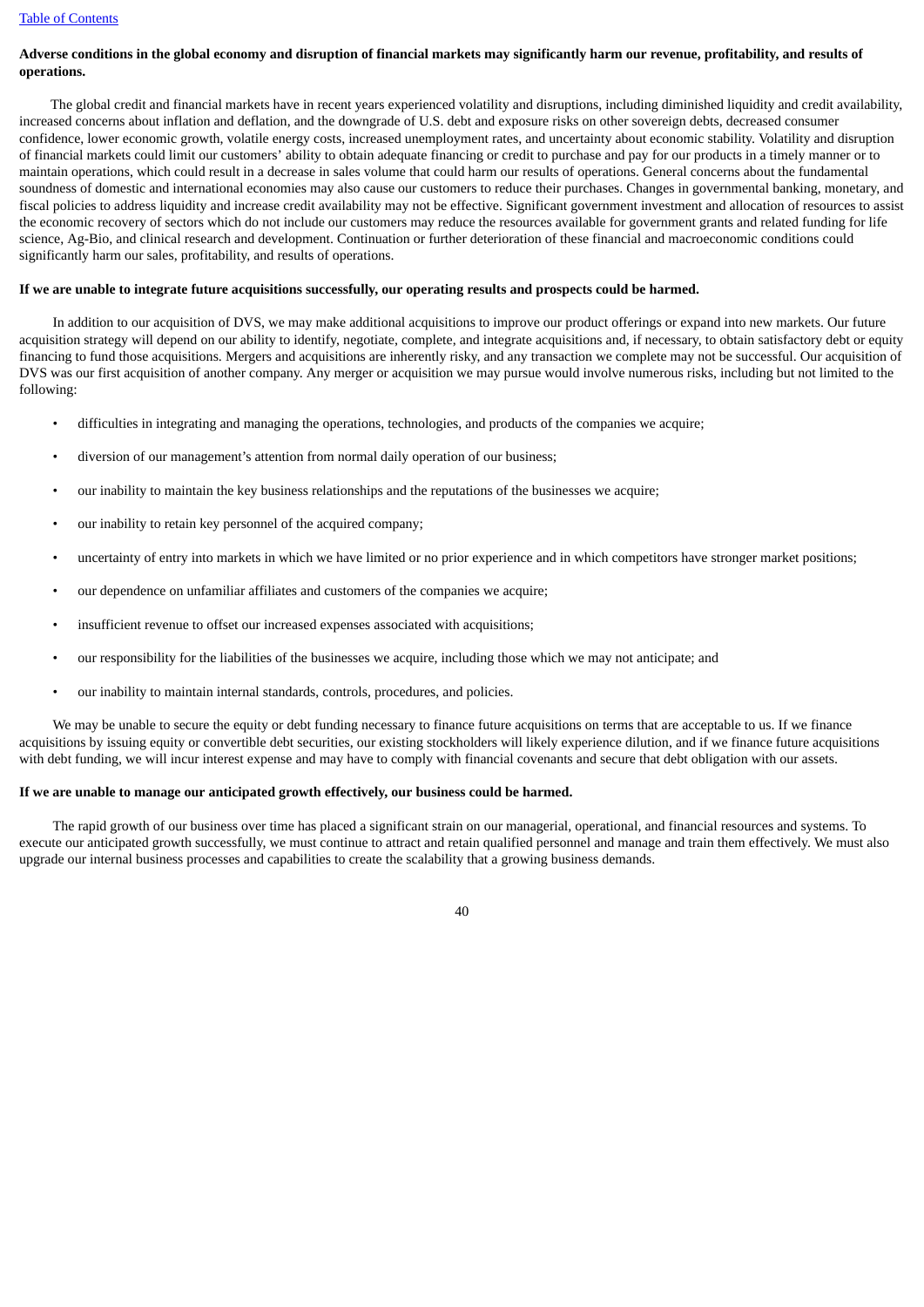We believe our facilities located in Singapore, Canada, and California, are sufficient to meet our short-term manufacturing needs. The current lease for our manufacturing facility in Singapore expires in June 2022. In the event that we need to add to our existing manufacturing space in Singapore or move our manufacturing facility to a new location in Singapore, such a move will involve significant expense and efforts in connection with the establishment of new clean rooms and the recommissioning of key manufacturing equipment. In August 2015, we entered into a lease for new office, laboratory and warehouse space in Canada and relocated our Canada operations to the new space in April 2016. This Canada lease expires in March 2026. A move of any of our manufacturing facilities may delay or otherwise adversely affect our manufacturing activities and business.

Further, our anticipated growth will place additional strain on our suppliers and manufacturing facilities, resulting in an increased need for us to carefully monitor quality assurance. Any failure by us to manage our anticipated growth effectively could have an adverse effect on our ability to achieve our development and commercialization goals.

## If we are unable to expand our direct sales and marketing force or distribution capabilities to adequately address our customers' needs, our business **may be adversely affected.**

We may not be able to market, sell, and, distribute our products effectively enough to support our planned growth. We sell our products primarily through our own sales force and through distributors in certain territories. Our future sales will depend in large part on our ability to develop and substantially expand our direct sales force and to increase the scope of our marketing efforts. Our products are technically complex and used for highly specialized applications. As a result, we believe it is necessary to develop a direct sales force that includes people with specific scientific backgrounds and expertise, and a marketing group with technical sophistication. Competition for such employees is intense. We may not be able to attract and retain personnel or be able to build an efficient and effective sales and marketing force, which could negatively impact sales of our products and reduce our revenue and profitability.

In addition, we may continue to enlist one or more sales representatives and distributors to assist with sales, distribution, and customer support globally or in certain regions of the world. If we do seek to enter into such arrangements, we may not be successful in attracting desirable sales representatives and distributors, or we may not be able to enter into such arrangements on favorable terms. If our sales and marketing efforts, or those of any third-party sales representatives and distributors, are not successful, our technologies and products may not gain market acceptance, which would materially and adversely impact our business operations.

#### Risks associated with a company-wide implementation of an enterprise resource planning, or ERP, system may adversely affect our business and **results of operations or the effectiveness of internal control over financial reporting.**

We have been implementing a company-wide ERP system to handle the business and financial processes within our operations and corporate functions. ERP implementations are complex and time-consuming projects that involve substantial expenditures on system software and implementation activities that can continue for several years. ERP implementations also require transformation of business and financial processes in order to reap the benefits of the ERP system. Our business and results of operations may be adversely affected if we experience operating problems and/or cost overruns during the ERP implementation process, or if the ERP system and the associated process changes do not give rise to the benefits that we expect. If we do not effectively implement the ERP system as planned or if the system does not operate as intended, our business, results of operations, and internal controls over financial reporting may be adversely affected.

#### Changes in accounting principles, or interpretations thereof, could have a significant impact on our financial position and results of operations.

We prepare our consolidated financial statements in accordance with accounting principles generally accepted in the United States of America, referred to as U.S. GAAP. These principles are subject to interpretation by the SEC and various bodies formed to interpret and create appropriate accounting principles. A change in these principles can have a significant effect on our reported results and may even retroactively affect previously reported transactions. Additionally, the adoption of new or revised accounting principles may require that we make significant changes to our systems, processes and controls.

For example, the U.S.-based Financial Accounting Standards Board, referred to as FASB, is currently working together with the International Accounting Standards Board, referred to IASB, on several projects to further align accounting principles and facilitate more comparable financial reporting between companies who are required to follow U.S. GAAP under SEC regulations and those who are required to follow International Financial Reporting Standards outside of the United States. These efforts by

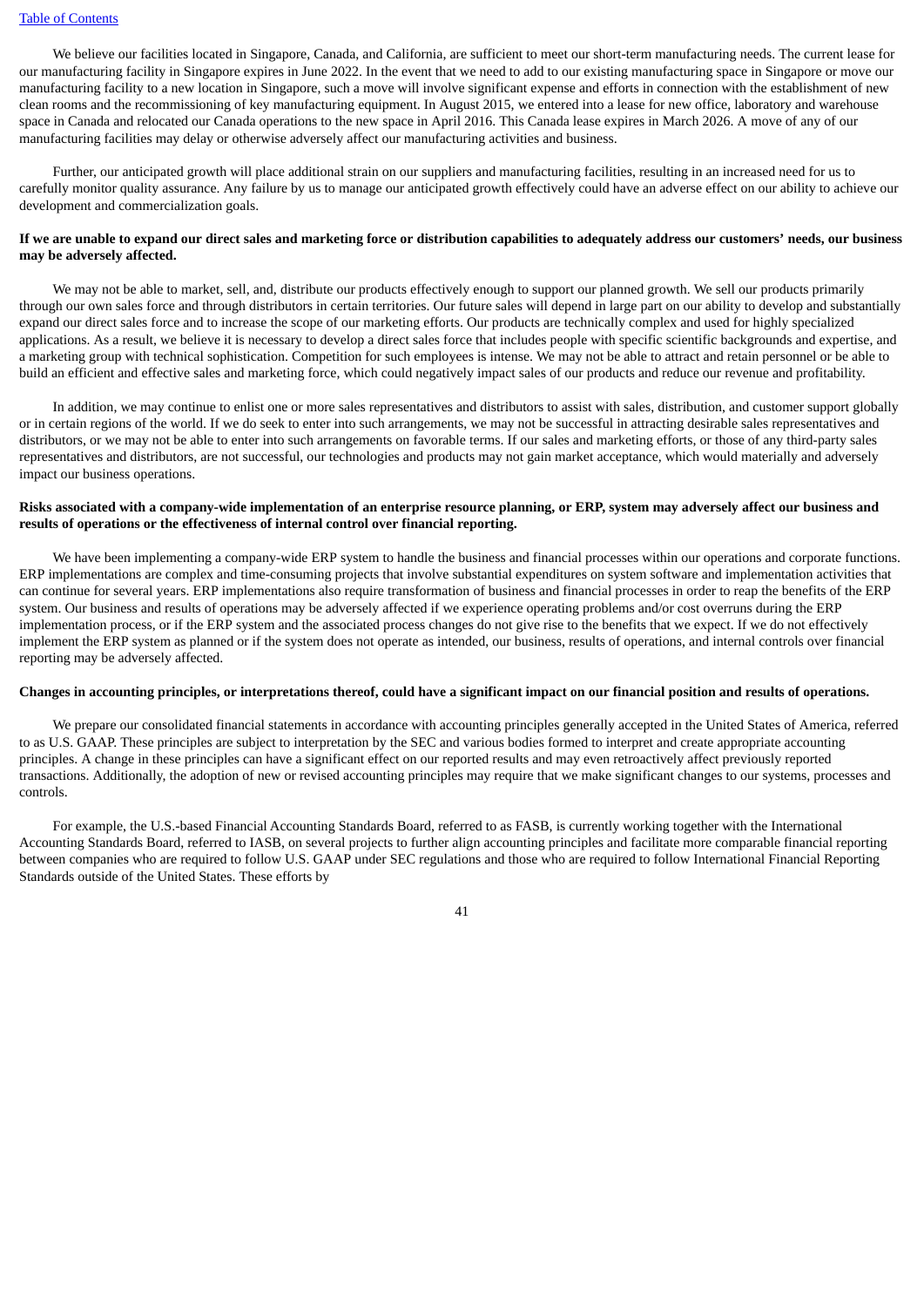the FASB and IASB may result in different accounting principles under U.S. GAAP that may result in materially different financial results for us in areas including, but not limited to, principles for recognizing revenue and lease accounting. Additionally, significant changes to U.S. GAAP resulting from the FASB's and IASB's efforts may require that we change how we process, analyze and report financial information and that we change financial reporting controls. Additionally, the FASB issued new guidance relating to Revenue from Contracts with Customers which supersedes nearly all existing U.S. GAAP revenue recognition guidance. The new guidance will be effective for our fiscal year 2018. The new revenue guidance may be applied retrospectively to each prior period presented or retrospectively with the cumulative effect recognized as of the date of adoption. While we have not completed our assessment of the new revenue guidance, we currently expect that this new guidance will not have a material impact on our consolidated financial statements. As we complete the evaluation of this new guidance, new information may arise that could change our current understanding of the impact to revenue and expense recognized. Additionally, we will continue to monitor industry activities and any additional guidance provided by regulators, standards setters, or the accounting profession and adjust our assessment and implementation plans accordingly.

It is not clear if or when these potential changes in accounting principles may become effective, whether we have the proper systems and controls in place to accommodate such changes and the impact that any such changes may have on our financial position and results of operations.

#### Our ability to use net operating loss carryforwards to offset future taxable income for U.S. federal income tax purposes and other tax benefits may **be limited.**

Section 382 of the Internal Revenue Code of 1986, as amended, referred to as the "Code," imposes an annual limitation on the amount of taxable income that may be offset if a corporation experiences an "ownership change" as defined in Section 382 of the Code. An ownership change occurs when a company's "five-percent shareholders" (as defined in Section 382 of the Code) collectively increase their ownership in the company by more than 50 percentage points (by value) over a rolling three-year period. Additionally, various states have similar limitations on the use of state net operating losses, referred to as our NOL's, following an ownership change.

If we experience an ownership change, our ability to use our NOLs, any loss or deduction attributable to a "net unrealized built-in loss" and other tax attributes, which we refer to as tax benefits, could be substantially limited, and the timing of the usage of the tax benefits could be substantially delayed, which could significantly impair the value of the tax benefits. There is no assurance that we will be able to fully utilize the tax benefits and we could be required to record an additional valuation allowance related to the amount of the tax benefits that may not be realized, which could adversely impact our results of operations.

We believe that these tax benefits are a valuable asset for us. On November 21, 2016, our board of directors approved a Tax Benefit Preservation Plan, or tax benefit preservation plan in an effort to protect our tax benefits during the effective period of the tax benefit preservation plan. The tax benefit preservation plan is expected to be submitted to a stockholder vote at our 2017 annual meeting of stockholders. If our stockholders do not approve the tax benefit preservation plan, it will expire. Although the tax benefit preservation plan is intended to reduce the likelihood of an "ownership change" that could adversely affect us, there is no assurance that the tax benefit preservation plan will prevent acquisitions in our common stock that could result in such an "ownership change."

The tax benefit preservation plan could make it more difficult for a third party to acquire, or could discourage a third party from acquiring, us or a large block of our common stock. A third party that acquires 4.99% or more of our common stock could suffer substantial dilution of its ownership interest under the terms of the tax benefit preservation plan through the issuance of common stock or common stock equivalents to all stockholders other than the acquiring person.

The foregoing provisions may adversely affect the marketability of our common stock by discouraging potential investors from acquiring our stock. In addition, these provisions could delay or frustrate the removal of incumbent directors and could make a merger, tender offer or proxy contest involving us more difficult, or impede an attempt to acquire a significant or controlling interest in us, even if such events might be beneficial to us and our stockholders.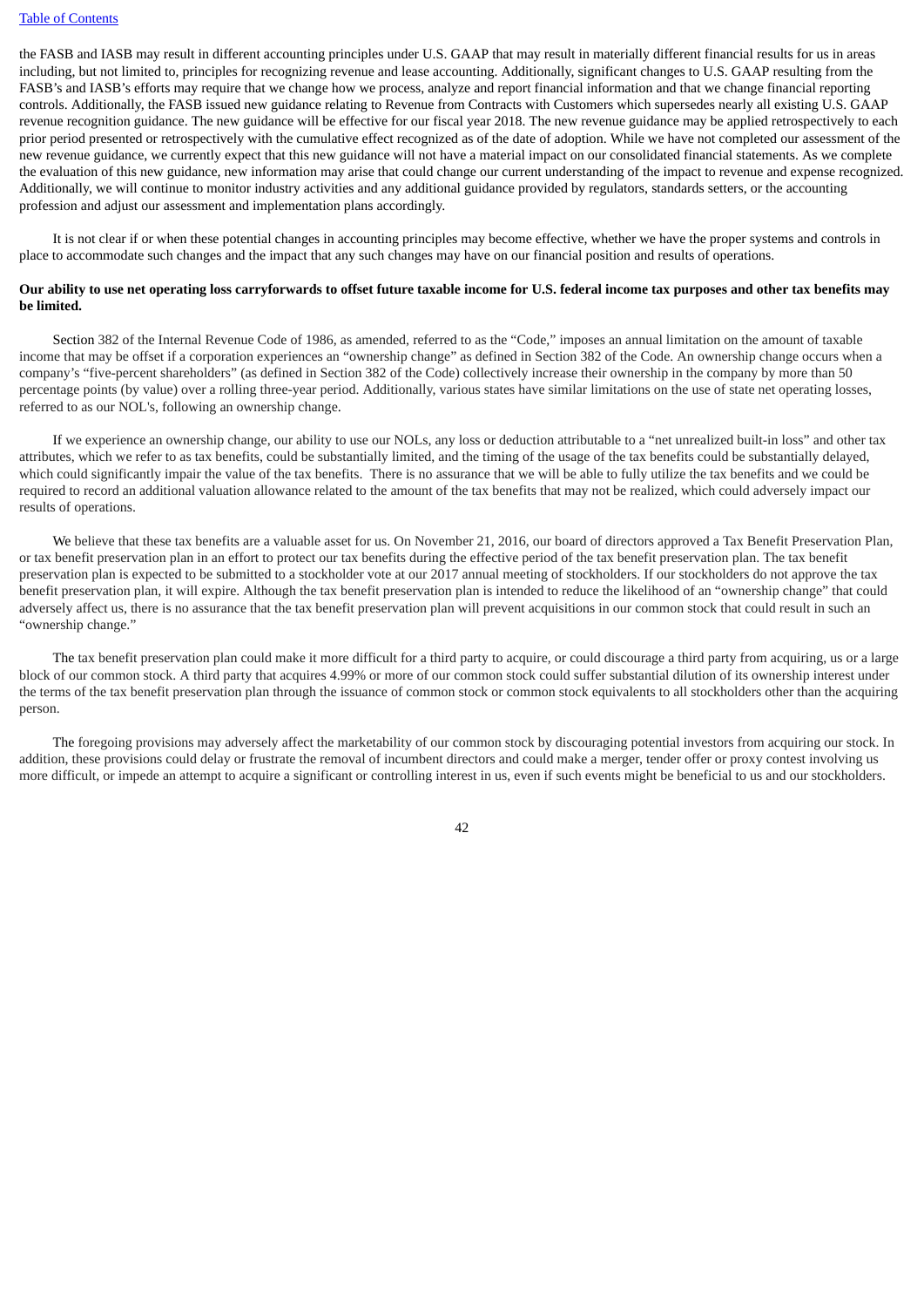#### **Risks Related to Intellectual Property**

#### Our ability to protect our intellectual property and proprietary technology through patents and other means is uncertain.

Our commercial success depends in part on our ability to protect our intellectual property and proprietary technologies. We rely on patent protection, where appropriate and available, as well as a combination of copyright, trade secret, and trademark laws, and nondisclosure, confidentiality, and other contractual restrictions to protect our proprietary technology. However, these legal means afford only limited protection and may not adequately protect our rights or permit us to gain or keep any competitive advantage. We apply for patents covering our products and technologies and uses thereof, as we deem appropriate. However, we may fail to apply for patents on important products and technologies in a timely fashion or at all. Our pending U.S. and foreign patent applications may not issue as patents or may not issue in a form that will be sufficient to protect our proprietary technology and gain or keep our competitive advantage. Any patents we have obtained or do obtain may be subject to re-examination, reissue, opposition, or other administrative proceeding, or may be challenged in litigation, and such challenges could result in a determination that the patent is invalid or unenforceable. In addition, competitors may be able to design alternative methods or devices that avoid infringement of our patents. Both the patent application process and the process of managing patent disputes can be time consuming and expensive.

Furthermore, the laws of some foreign countries may not protect our intellectual property rights to the same extent as do the laws of the United States, and many companies have encountered significant problems in protecting and defending such rights in foreign jurisdictions. Proceedings to enforce our patent rights in foreign jurisdictions could result in substantial cost and divert our efforts and attention from other aspects of our business. Changes in either the patent laws or in interpretations of patent laws in the United States or other countries may diminish the value of our intellectual property. We cannot predict the breadth of claims that may be allowed or enforced in our patents or in third-party patents. For example:

- We might not have been the first to make the inventions covered by each of our pending patent applications;
- We might not have been the first to file patent applications for these inventions;
- The patents of others may have an adverse effect on our business; and
- Others may independently develop similar or alternative products and technologies or duplicate any of our products and technologies.

To the extent our intellectual property, including licensed intellectual property, offers inadequate protection, or is found to be invalid or unenforceable, our competitive position and our business could be adversely affected.

## We may be involved in lawsuits to protect or enforce our patents and proprietary rights, to determine the scope, coverage and validity of others' proprietary rights, or to defend against third party claims of intellectual property infringement, any of which could be time-intensive and costly and **may adversely impact our business or stock price.**

Litigation may be necessary for us to enforce our patent and proprietary rights, determine the scope, coverage, and validity of others' proprietary rights, and/or defend against third party claims of intellectual property infringement against us as well as against our suppliers, distributors, customers, and other entities with whom we do business. Litigation could result in substantial legal fees and could adversely affect the scope of our patent protection. The outcome of any litigation or other proceeding is inherently uncertain and might not be favorable to us, and we might not be able to obtain licenses to technology that we require. Even if such licenses are obtainable, they may not be available at a reasonable cost. We could therefore incur substantial costs related to royalty payments for licenses obtained from third parties, which could negatively affect our product margins or financial position. Further, we could encounter delays in product introductions, or interruptions in product sales, as we develop alternative methods or products.

As we move into new markets and applications for our products, incumbent participants in such markets may assert their patents and other proprietary rights against us as a means of impeding our entry into such markets or as a means to extract substantial license and royalty payments from us. Our commercial success may depend in part on our non-infringement of the patents or proprietary rights of third parties. Numerous significant intellectual property issues have been litigated, and will likely continue to be litigated, between existing and new participants in our existing and targeted markets. For example, some of our products provide for the testing and analysis of genetic material, and patent rights relating to genetic materials remain a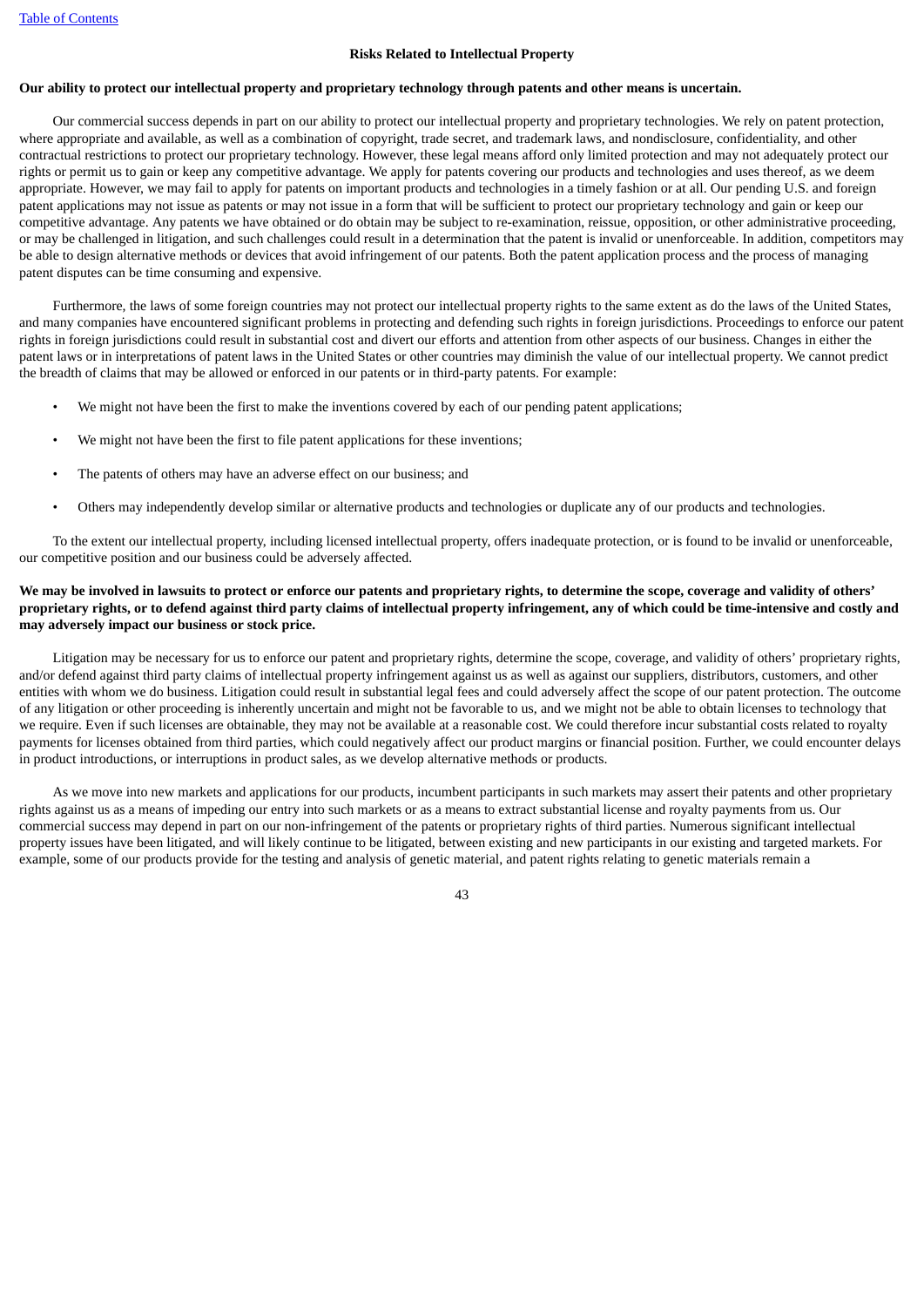developing area of patent law. A recent U.S. Supreme Court decision held, among other things, that claims to isolated genomic DNA occurring in nature are not patent eligible, while claims relating to synthetic DNA may be patent eligible. We expect the ruling will result in additional litigation in our industry. In addition, third parties may assert that we are employing their proprietary technology without authorization. For example, on June 4, 2008 we received a letter from Applied Biosystems, Inc., a wholly-owned subsidiary of Life Technologies Corporation (now part of Thermo Fisher Scientific Inc. and collectively referred to as Life), asserting that our Biomark system for gene expression analysis infringes upon U.S. Patent No. 6,814,934, or the '934 patent, and its foreign counterparts in Europe and Canada. In June 2011, we resolved this dispute by entering into license agreements with Life which, among other matters, granted us a non-exclusive license to the '934 patent and its foreign counterparts.

Our customers have been sued for various claims of intellectual property infringement in the past, and we expect that our customers will be involved in additional litigation in the future. In particular, our customers may become subject to lawsuits claiming that their use of our products infringes third-party patent rights, and we could become subject to claims that we contributed to or induced our customer's infringement. In addition, our agreements with some of our suppliers, distributors, customers, and other entities with whom we do business may require us to defend or indemnify these parties to the extent they become involved in infringement claims against us, including the claims described above. We could also voluntarily agree to defend or indemnify third parties in instances where we are not obligated to do so if we determine it would be important to our business relationships. If we are required or agree to defend or indemnify any of these third parties in connection with any infringement claims, we could incur significant costs and expenses that could adversely affect our business, operating results, or financial condition.

#### We may be subject to damages resulting from claims that we or our employees have wrongfully used or disclosed alleged trade secrets of our employees' former employers or other institutions or third parties with whom such employees may have been previously affiliated.

Many of our employees were previously employed at universities or other life science or Ag-Bio companies, including our competitors or potential competitors. We are currently and may become in the future subject to claims that our employees or we have inadvertently or otherwise used or disclosed trade secrets or other proprietary information of their former employers or other third parties or institutions with whom our employees may have been previously affiliated. Litigation may be necessary to defend against these claims. For example, we are currently a defendant in litigation brought against us and one of our non-executive employees by Thermo Fisher Scientific Inc. alleging, among other claims, misappropriation of proprietary information and breach of contractual and fiduciary obligations. The case is in its early stages, and we are unable to determine the ultimate outcome or estimate the range of potential losses. We intend to defend the case vigorously. If we fail in defending such claims, in addition to paying monetary damages, we may be subject to injunctive relief against us. A loss of key research personnel work product could hamper or prevent our ability to commercialize certain potential products or a loss of or inability to hire key marketing, sales or research and development personnel could adversely affect our future product development, sales and revenues, any of which could severely harm our business. Even if we are successful in defending against these claims, litigation could result in substantial costs and be a distraction to management.

#### We depend on certain technologies that are licensed to us. We do not control these technologies and any loss of our rights to them could prevent us **from selling our products, which would have an adverse effect on our business.**

We rely on licenses in order to be able to use various proprietary technologies that are material to our business, including our core IFC, multi-layer soft lithography, and mass cytometry technologies. In some cases, we do not control the prosecution, maintenance, or filing of the patents to which we hold licenses, or the enforcement of these patents against third parties. Additionally, our business and product development plans anticipate and may substantially depend on future in-license agreements with additional third parties, some of which are currently in the early discussion phase. For example, Fluidigm Canada Inc., or Fluidigm Canada, an Ontario corporation and wholly-owned subsidiary of Fluidigm Sciences, was party to an interim license agreement, now expired, with Nodality, Inc., or Nodality, under which Nodality granted Fluidigm Canada a worldwide, non-exclusive, research use only, royalty bearing license to certain cytometric reagents, instruments, and other products. We have had prior discussions with Nodality to reinstate the license agreement. We cannot provide assurances that we will be able to reinstate the license agreement with Nodality or secure a new license agreement with Nodality or other third parties on acceptable terms, if at all.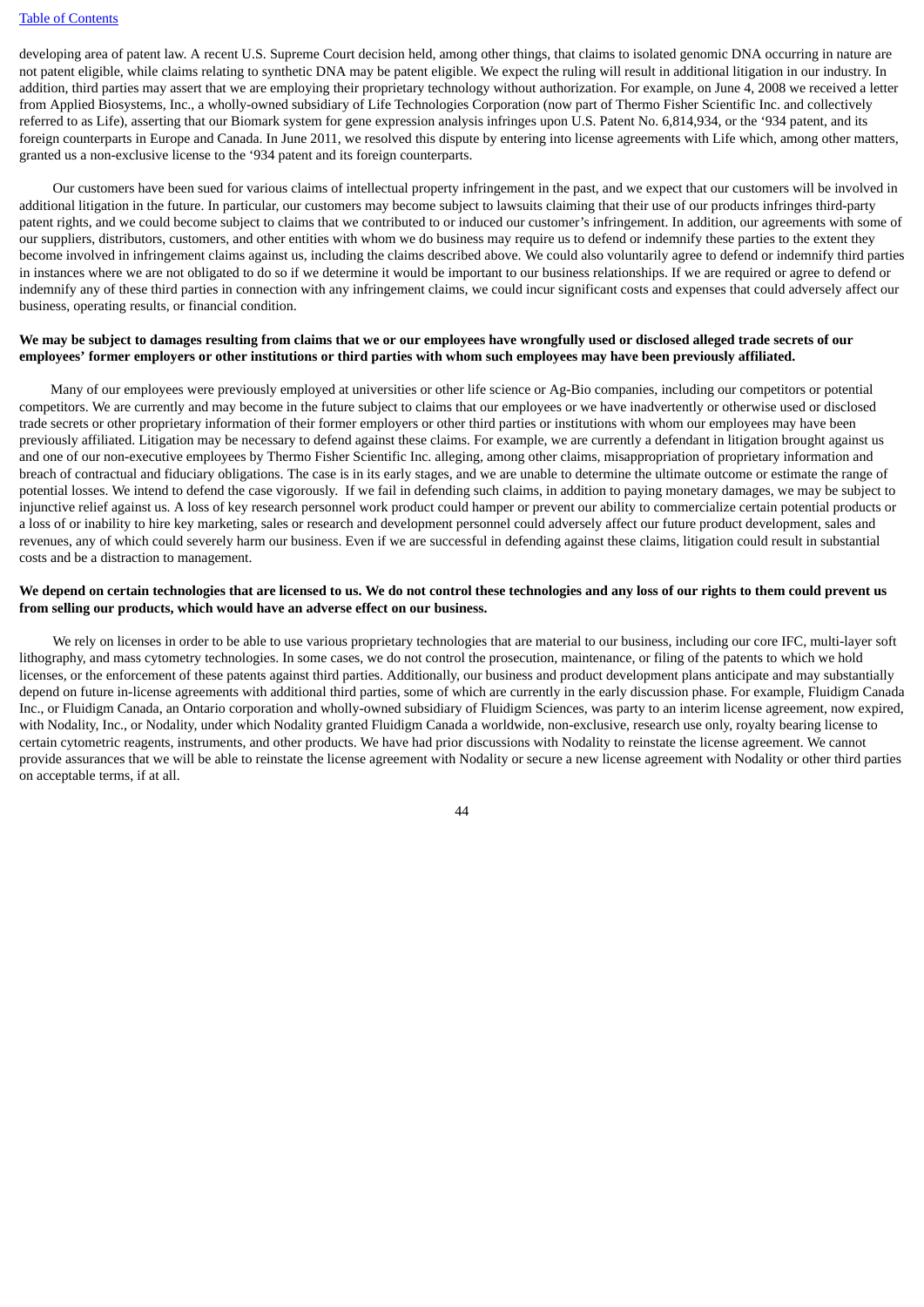In-licensed intellectual property rights that are fundamental to the business being operated present numerous risks and limitations. For example, all or a portion of the license rights granted may be limited for research use only, and in the event we attempt to expand into diagnostic applications, we would be required to negotiate additional rights, which may not be available to us on commercially reasonable terms, if at all.

Our rights to use the technology we license are also subject to the negotiation and continuation of those licenses. Certain of our licenses contain provisions that allow the licensor to terminate the license upon specific conditions. Our rights under the licenses are subject to our continued compliance with the terms of the license, including the payment of royalties due under the license. Because of the complexity of our products and the patents we have licensed, determining the scope of the license and related royalty obligation can be difficult and can lead to disputes between us and the licensor. An unfavorable resolution of such a dispute could lead to an increase in the royalties payable pursuant to the license. If a licensor believed we were not paying the royalties due under the license or were otherwise not in compliance with the terms of the license, the licensor might attempt to revoke the license. If such an attempt were successful and the license is terminated, we might be barred from marketing, producing, and selling some or all of our products, which would have an adverse effect on our business. Potential disputes between us and one of our existing licensors concerning the terms or conditions of the applicable license agreement could result, among other risks, in substantial management distraction; increased expenses associated with litigation or efforts to resolve disputes; substantial customer uncertainty concerning the direction of our product lines; potential infringement claims against us and/or our customers, which could include efforts by a licensor to enjoin sales of our products; customer requests for indemnification by us; and, in the event of an adverse determination, our inability to operate our business as currently operated. Termination of material license agreements could prevent us from manufacturing and selling our products unless we can negotiate new license terms or develop or acquire alternative intellectual property rights that cover or enable similar functionality. Any of these factors would be expected to have a material adverse effect on our business, operating results, and financial condition and could result in a substantial decline in our stock price.

### We are subject to certain manufacturing restrictions related to licensed technologies that were developed with the financial assistance of U.S. **governmental grants.**

We are subject to certain U.S. government regulations because we have licensed technologies that were developed with U.S. government grants. In accordance with these regulations, these licenses provide that products embodying the technologies are subject to domestic manufacturing requirements. If this domestic manufacturing requirement is not met, the government agency that funded the relevant grant is entitled to exercise specified rights, referred to as "march-in rights," which if exercised would allow the government agency to require the licensors or us to grant a non-exclusive, partially exclusive, or exclusive license in any field of use to a third party designated by such agency. All of our microfluidic systems revenue is dependent upon the availability of our IFCs, which incorporate technology developed with U.S. government grants. All of our instruments, including microfluidic systems, and IFCs for commercial sale are manufactured at our facility in Singapore. The federal regulations allow the funding government agency to grant, at the request of the licensors of such technology, a waiver of the domestic manufacturing requirement. Waivers may be requested prior to any government notification. We have assisted the licensors of these technologies with the analysis of the domestic manufacturing requirement, and, in December 2008, the sole licensor subject to the requirement applied for a waiver of the domestic manufacturing requirement with respect to the relevant patents licensed to us by this licensor. In July 2009, the funding government agency granted the requested waiver of the domestic manufacturing requirement for a three-year period commencing in July 2009. In June 2012, the licensor requested a continued waiver of the domestic manufacturing requirement with respect to the relevant patents, but the government agency has not yet taken any action in response to this request. If the government agency does not grant the requested waiver or the government fails to grant additional waivers of such requirement that may be sought in the future, then the U.S. government could exercise its march-in rights with respect to the relevant patents licensed to us. In addition, the license agreement under which the relevant patents are licensed to us contains provisions that obligate us to comply with this domestic manufacturing requirement. We are not currently manufacturing instruments and IFCs in the United States that incorporate the relevant licensed technology. If our lack of compliance with this provision constituted a material breach of the license agreement, the license of the relevant patents could be terminated or we could be compelled to relocate our manufacturing of microfluidic systems and IFCs to the United States to avoid or cure a material breach of the license agreement. Any of the exercise of march-in rights, the termination of our license of the relevant patents or the relocation of our manufacturing of microfluidic systems and IFCs to the United States could materially adversely affect our business, operations and financial condition.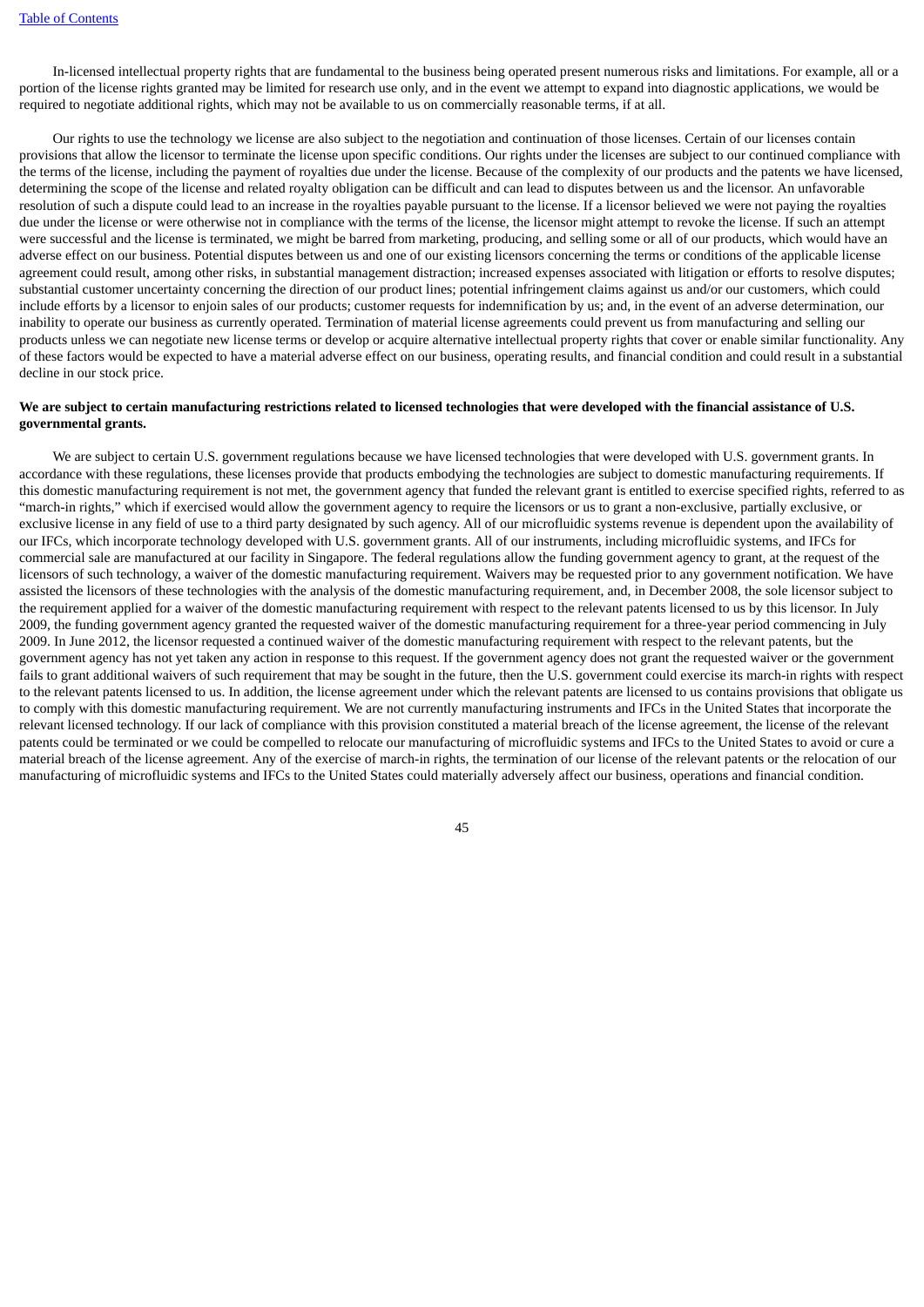# We may be subject to information technology failures, including data protection breaches and cyber-attacks, that could disrupt our operations, **damage our reputation and adversely affect our business, operations, and financial results.**

We rely on our information technology systems for the effective operation of our business and for the secure maintenance and storage of confidential data relating to our business and third party businesses. Although we have implemented security controls to protect our information technology systems, experienced programmers or hackers may be able to penetrate our security controls, and develop and deploy viruses, worms, and other malicious software programs that compromise our confidential information or that of third parties and cause a disruption or failure of our information technology systems. Any such compromise of our information technology systems could result in the unauthorized publication of our confidential business or proprietary information, result in the unauthorized release of customer, supplier or employee data, result in a violation of privacy or other laws, expose us to a risk of litigation, or damage our reputation. The cost and operational consequences of implementing further data protection measures either as a response to specific breaches or as a result of evolving risks, could be significant. In addition, our inability to use or access our information systems at critical points in time could adversely affect the timely and efficient operation of our business. Any delayed sales, significant costs or lost customers resulting from these technology failures could adversely affect our business, operations, and financial results.

Third parties with which we conduct business have access to certain portions of our sensitive data. In the event that these third parties do not properly safeguard our data that they hold, security breaches could result and negatively impact our business, operations, and financial results.

#### We are subject to certain obligations and restrictions relating to technologies developed in cooperation with Canadian government agencies.

Some of our Canadian research and development is funded in part through government grants and by government agencies. The intellectual property developed through these projects is subject to rights and restrictions in favor of government agencies and Canadians generally. In most cases the government agency retains the right to use intellectual property developed through the project for non-commercial purposes and to publish the results of research conducted in connection with the project. This may increase the risk of public disclosure of information relating to our intellectual property, including confidential information, and may reduce its competitive advantage in commercializing intellectual property developed through these projects. In certain projects, we have also agreed to use commercially reasonable efforts to commercialize intellectual property in Canada, or more specifically in the province of Ontario, for the economic benefit of Canada and the province of Ontario. These restrictions will limit our choice of business and manufacturing locations, business partners and corporate structure and may, in certain circumstances, restrict our ability to achieve maximum profitability and cost efficiency from the intellectual property generated by these projects. In one instance, a dispute with the applicable government funded entity may require mediation, which could lead to unanticipated delays in our commercialization efforts to that project. One of our Canadian government funded projects is also subject to certain limited "march-in" rights in favor of the government of the Province of Ontario, under which we may be required to grant a license to our intellectual property, including background intellectual property developed outside the scope of the project, to a responsible applicant on reasonable terms in circumstances where the government determines that such a license is necessary in order to alleviate emergency or extraordinary health or safety needs or for public use. In addition, we must provide reasonable assistance to the government in obtaining similar licenses from third parties required in connection with the use of its intellectual property. Instances in which the government of the Province of Ontario has exercised similar "march-in" rights are rare; however, the exercise of such rights could materially adversely affect our business, operations and financial condition.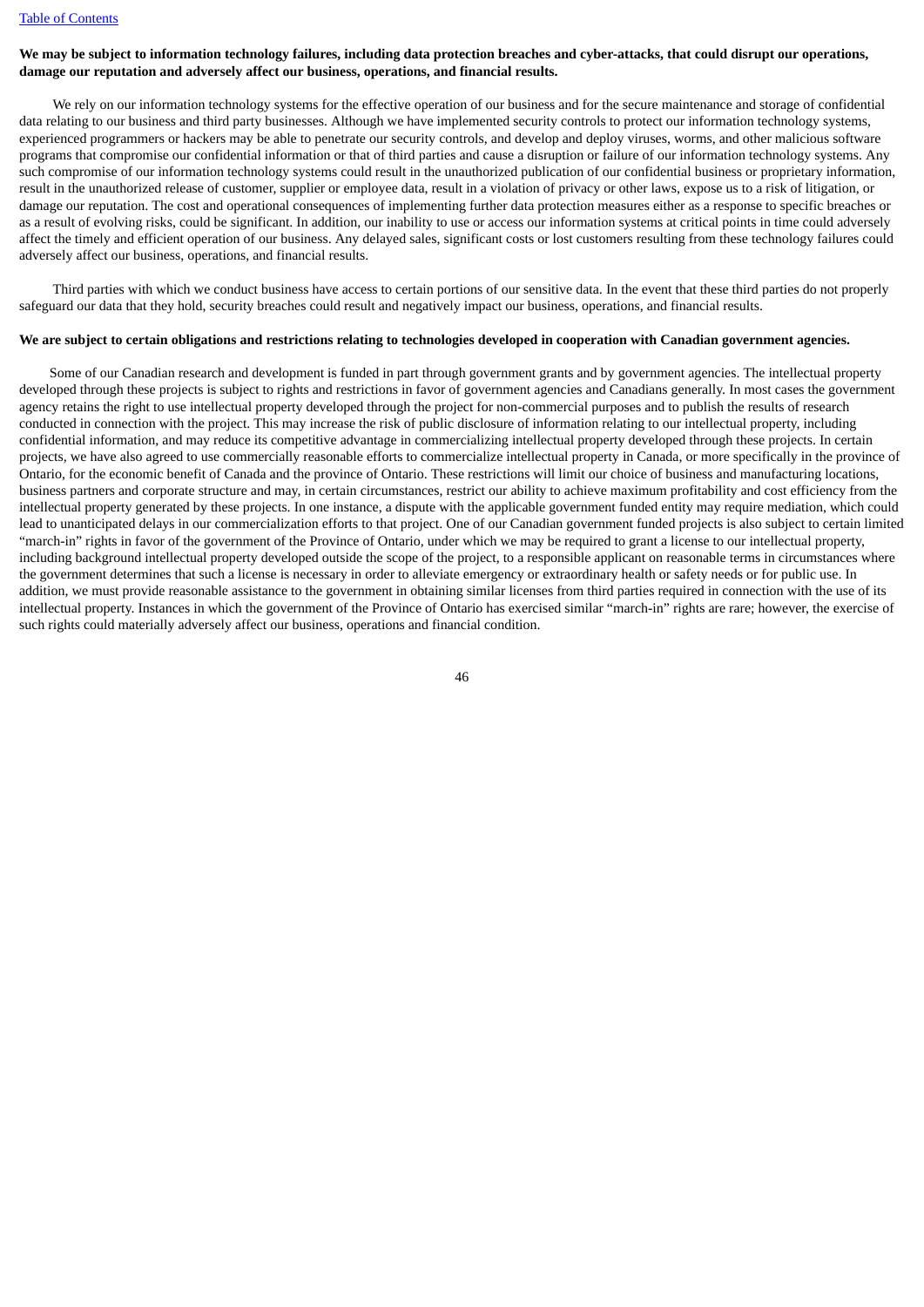### **Risks Related to Our Common Stock**

## Our stock price may fluctuate significantly, particularly if holders of substantial amounts of our stock attempt to sell, and holders may have difficulty selling their shares based on current trading volumes of our stock. In addition, numerous other factors could result in substantial volatility **in the trading price of our stock.**

Our stock is currently traded on NASDAQ, but we can provide no assurance that we will be able to maintain an active trading market on NASDAQ or any other exchange in the future. The trading volume of our stock tends to be low relative to our total outstanding shares, and we have several stockholders who hold substantial blocks of our stock. As of March 31, 2017, we had 29,291,677 shares of common stock outstanding, and stockholders holding at least 5% of our stock, individually or with affiliated persons or entities, collectively beneficially owned or controlled approximately 57.3% of such shares. Sales of large numbers of shares by any of our large stockholders could adversely affect our trading price, particularly given our relatively small historic trading volumes. If stockholders holding shares of our common stock sell, indicate an intention to sell, or if it is perceived that they will sell, substantial amounts of their common stock in the public market, the trading price of our common stock could decline. Moreover, if there is no active trading market or if the volume of trading is limited, holders of our common stock may have difficulty selling their shares.

In addition, the trading price of our common stock may be highly volatile and could be subject to wide fluctuations in response to various factors, some of which are beyond our control. These factors include:

- actual or anticipated quarterly variation in our results of operations or the results of our competitors;
- announcements or communications by us or our competitors relating to, among other things, new commercial products, technological advances, significant contracts, commercial relationships, capital commitments, acquisitions or sales of businesses, and/or misperceptions in or speculation by the market regarding such announcements or communications;
- issuance of new or changed securities analysts' reports or recommendations for our stock;
- developments or disputes concerning our intellectual property or other proprietary rights;
- commencement of, or our involvement in, litigation;
- market conditions in the life science, Ag-Bio, and CRO sectors;
- failure to complete significant sales;
- manufacturing disruptions that could occur if we were unable to successfully expand our production in our current or an alternative facility;
- any future sales of our common stock or other securities in connection with raising additional capital or otherwise;
- any major change to the composition of our board of directors or management; and
- general economic conditions and slow or negative growth of our markets.

The stock market in general, and market prices for the securities of technology-based companies like ours in particular, have from time to time experienced volatility that often has been unrelated to the operating performance of the underlying companies. These broad market and industry fluctuations may adversely affect the market price of our common stock regardless of our operating performance. In several recent situations where the market price of a stock has been volatile, holders of that stock have instituted securities class action litigation against the company that issued the stock. If any of our stockholders were to bring a lawsuit against us, the defense and disposition of the lawsuit could be costly and divert the time and attention of our management and harm our operating results.

#### If securities or industry analysts publish unfavorable research about our business or cease to cover our business, our stock price and/or trading **volume could decline.**

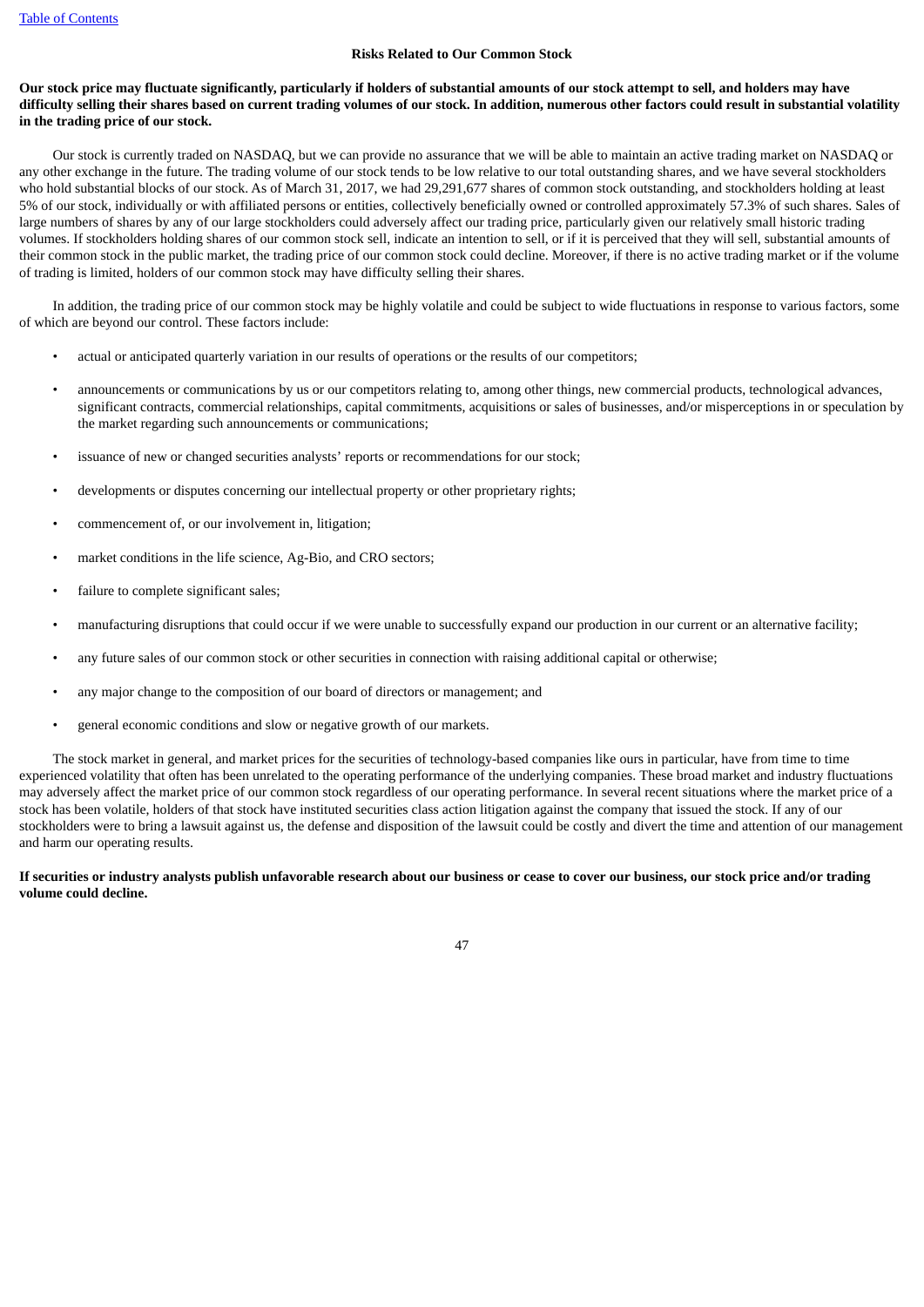#### Table of [Contents](#page-1-0)

The trading market for our common stock may rely, in part, on the research and reports that equity research analysts publish about us and our business. We do not have any control of the analysts or the content and opinions included in their reports. The price of our stock could decline if one or more equity research analysts downgrade our stock or issue other unfavorable commentary or research. If one or more equity research analysts ceases coverage of our company or fails to publish reports on us regularly, demand for our stock could decrease, which in turn could cause our stock price or trading volume to decline.

Anti-takeover provisions in our charter documents, our tax benefit preservation plan, and under Delaware law could make an acquisition of us, which may be beneficial to our stockholders, more difficult and may prevent attempts by our stockholders to replace or remove our current **management and limit the market price of our common stock.**

Provisions in our certificate of incorporation and bylaws may have the effect of delaying or preventing a change of control or changes in our management, including provisions that:

- authorize our board of directors to issue, without further action by the stockholders, up to 10,000,000 shares of undesignated preferred stock;
- require that any action to be taken by our stockholders be effected at a duly called annual or special meeting and not by written consent;
- specify that special meetings of our stockholders can be called only by our board of directors, the chairman of the board, the chief executive officer or the president;
- establish an advance notice procedure for stockholder approvals to be brought before an annual meeting of our stockholders, including proposed nominations of persons for election to our board of directors;
- establish that our board of directors is divided into three classes, Class I, Class II, and Class III, with each class serving staggered three year terms;
- provide that our directors may be removed only for cause;
- provide that vacancies on our board of directors may be filled only by a majority of directors then in office, even though less than a quorum;
- specify that no stockholder is permitted to cumulate votes at any election of directors; and
- require a super-majority of votes to amend certain of the above-mentioned provisions.

These provisions may frustrate or prevent any attempts by our stockholders to replace or remove our current management by making it more difficult for stockholders to replace members of our board of directors, which is responsible for appointing the members of our management. In addition, because we are incorporated in Delaware, we are governed by the provisions of Section 203 of the Delaware General Corporation Law, which limits the ability of stockholders owning in excess of 15% of our outstanding voting stock to merge or combine with us.

In addition, the tax benefit preservation plan that we adopted in November 2016 could make an acquisition of us more difficult. The risks associated with the tax benefit preservation plan are described in more detail above under the heading "Our ability to use net operating loss carryforwards to offset future taxable income for U.S. federal income tax purposes and other tax benefits may be limited."

## We have never paid cash dividends on our capital stock, and we do not anticipate paying any cash dividends in the foreseeable future.

We have paid no cash dividends on any of our classes of capital stock to date and currently intend to retain our future earnings to fund the development and growth of our business. In addition, we may become subject to covenants under future debt arrangements that place restrictions on our ability to pay dividends. As a result, capital appreciation, if any, of our common stock will be stockholders' sole source of gain for the foreseeable future.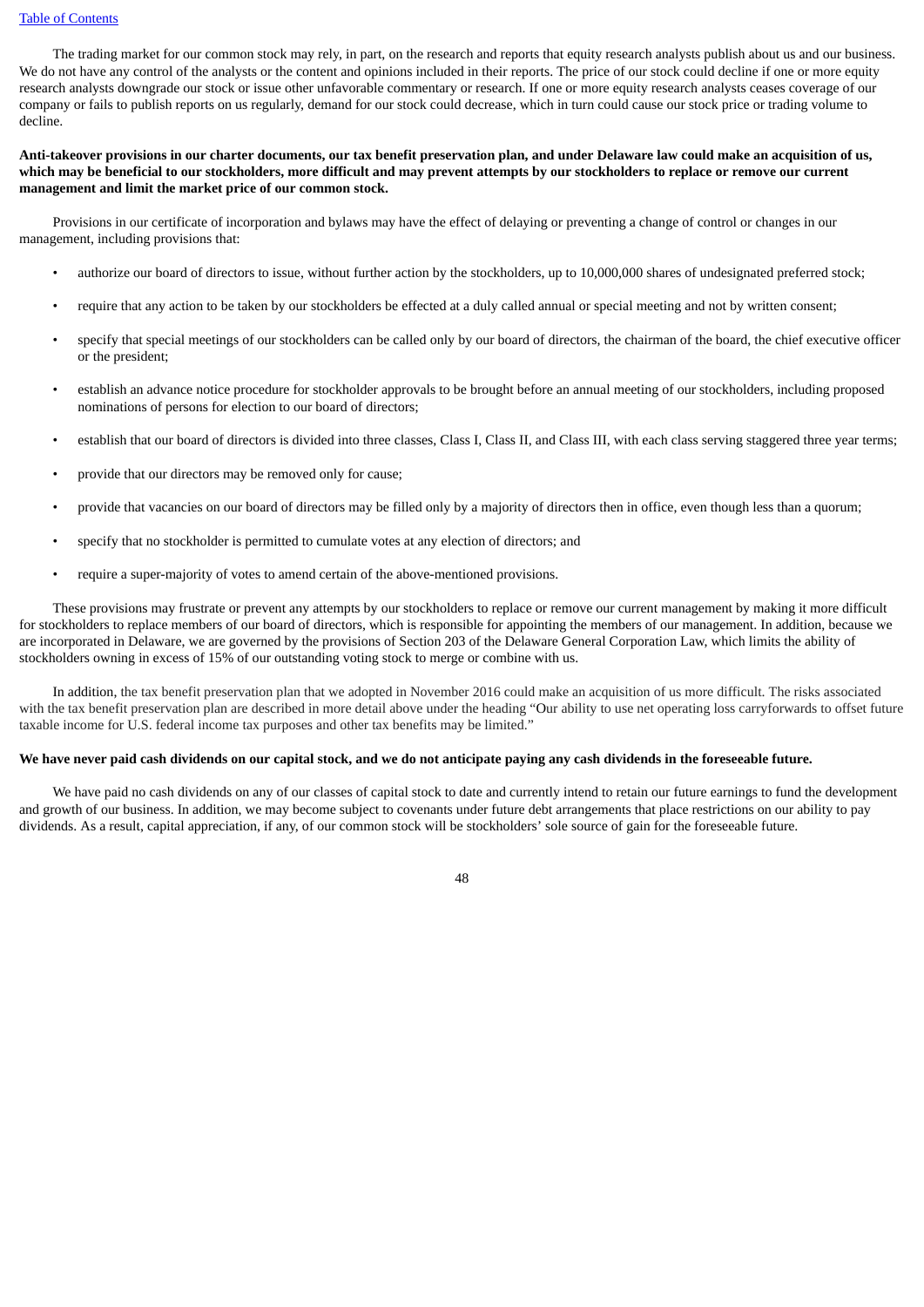#### **Risks Related to Our Outstanding 2.75% Senior Convertible Notes due 2034**

#### Our outstanding 2.75% senior convertible notes due 2034 are effectively subordinated to our secured debt and any liabilities of our subsidiaries.

Our outstanding 2.75% senior convertible notes due 2034, which we refer to as our "notes", rank:

- senior in right of payment to any of our indebtedness that is expressly subordinated in right of payment to the notes;
- equal in right of payment to all of our liabilities that are not so subordinated;
- effectively junior in right of payment to any of our secured indebtedness to the extent of the value of the assets securing such indebtedness; and
- structurally junior to all indebtedness and other liabilities (including trade payables) of our subsidiaries.

In February 2014, we completed our offering of notes with an aggregate outstanding principal amount of \$201.3 million. In the event of our bankruptcy, liquidation, reorganization, or other winding up, our assets that secure debt ranking senior in right of payment to the notes will be available to pay obligations on the notes only after the secured debt has been repaid in full from these assets, and the assets of our subsidiaries will be available to pay obligations on the notes only after all claims senior to the notes have been repaid in full. There may not be sufficient assets remaining to pay amounts due on any or all of the notes then outstanding. The indenture governing the notes does not prohibit us from incurring additional senior debt or secured debt, nor does it prohibit our subsidiaries from incurring additional liabilities.

### The notes are our obligations only and some of our operations are conducted through, and a portion of our consolidated assets are held by, our **subsidiaries.**

The notes are our obligations exclusively and are not guaranteed by any of our operating subsidiaries. A portion of our consolidated assets is held by our subsidiaries. Accordingly, our ability to service our debt, including the notes, depends in part on the results of operations of our subsidiaries and upon the ability of such subsidiaries to provide us with cash, whether in the form of dividends, loans, or otherwise, to pay amounts due on our obligations, including the notes. Our subsidiaries are separate and distinct legal entities and have no obligation, contingent or otherwise, to make payments on the notes or to make any funds available for that purpose. In addition, dividends, loans, or other distributions to us from such subsidiaries may be subject to contractual and other restrictions and are subject to other business and tax considerations.

#### Recent and future regulatory actions and other events may adversely affect the trading price and liquidity of the notes.

We expect that many investors in, and potential purchasers of, the notes will employ, or seek to employ, a convertible arbitrage strategy with respect to the notes. Investors would typically implement such a strategy by selling short the common stock underlying the notes and dynamically adjusting their short position while continuing to hold the notes. Investors may also implement this type of strategy by entering into swaps on our common stock in lieu of or in addition to short selling the common stock. As a result, any specific rules regulating equity swaps or short selling of securities or other governmental action that interferes with the ability of market participants to effect short sales or equity swaps with respect to our common stock could adversely affect the ability of investors in, or potential purchasers of, the notes to conduct the convertible arbitrage strategy that we believe they will employ, or seek to employ, with respect to the notes. This could, in turn, adversely affect the trading price and liquidity of the notes.

The SEC and other regulatory and self-regulatory authorities have implemented various rules and taken certain actions, and may in the future adopt additional rules and take other actions, that may impact those engaging in short selling activity involving equity securities (including our common stock). Such rules and actions include Rule 201 of SEC Regulation SHO, the adoption by the Financial Industry Regulatory Authority, Inc. and the national securities exchanges of a "Limit Up-Limit Down" program, the imposition of market-wide circuit breakers that halt trading of securities for certain periods following specific market declines, and the implementation of certain regulatory reforms required by the Dodd-Frank Wall Street Reform and Consumer Protection Act of 2010. Although the direction and magnitude of the effect that Regulation SHO, FINRA, securities exchange rule changes, and implementation of the Dodd-Frank Act may have on the trading price and the liquidity of the notes will depend on a variety of factors, many of which cannot be determined at the date of this report, past regulatory actions (such as certain emergency orders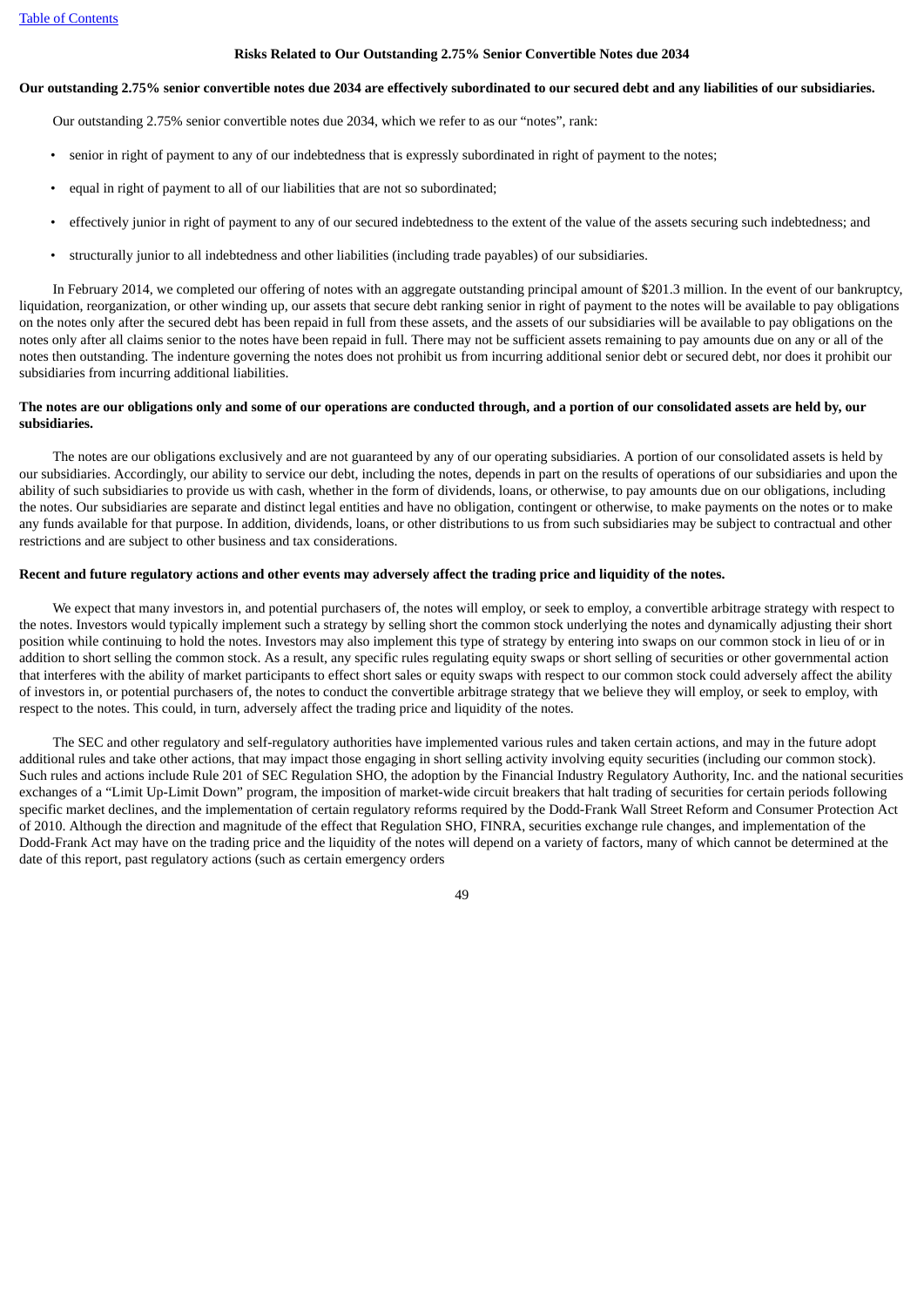issued by the SEC in 2008 prohibiting short sales of stock of certain financial services companies) have had a significant impact on the trading prices and liquidity of convertible debt instruments. Any governmental or regulatory action that restricts the ability of investors in, or potential purchasers of, the notes to effect short sales of our common stock, borrow our common stock, or enter into swaps on our common stock or increases the costs of implementing an arbitrage strategy could adversely affect the trading price and the liquidity of the notes.

#### Volatility in the market price and trading volume of our common stock could adversely impact the trading price of the notes.

The stock market in recent years has experienced significant price and volume fluctuations that have often been unrelated to the operating performance of companies. The market price of our common stock could fluctuate significantly for many reasons, including in response to the risks described in this report, or for reasons unrelated to our operations, such as reports by industry analysts, investor perceptions or negative announcements by our customers, competitors or suppliers regarding their own performance, as well as industry conditions and general financial, economic and political instability. The market price of our common stock could also decline as a result of sales of a large number of shares of our common stock in the market, particularly sales by our directors, executive officers, employees, and significant stockholders, and the perception that these sales could occur may also depress the market price of our common stock. A decrease in the market price of our common stock would likely adversely impact the trading price of the notes. The market price of our common stock could also be affected by possible sales of our common stock by investors who view the notes as a more attractive means of equity participation in us and by hedging or arbitrage trading activity that we expect to develop involving our common stock. This trading activity could, in turn, affect the trading price of the notes.

#### We may still incur substantially more debt or take other actions which would intensify the risks discussed above.

We are not restricted under the terms of the indenture governing the notes from incurring additional debt, securing existing or future debt, recapitalizing our debt, or taking a number of other actions that are not limited by the terms of the indenture governing the notes that could have the effect of diminishing our ability to make payments on the notes when due. Any failure by us or any of our significant subsidiaries to make any payment at maturity of indebtedness for borrowed money in excess of \$15 million or the acceleration of any such indebtedness in excess of \$15 million would, subject to the terms of the indenture governing the notes, constitute a default under the indenture. If the repayment of the related indebtedness were to be accelerated after any applicable notice or grace periods, we may not have sufficient funds to repay the notes when required.

#### We may not have the ability to raise the funds necessary to repurchase the notes upon specified dates or upon a fundamental change, and our future **debt may contain limitations on our ability to repurchase the notes.**

Holders of the notes have the right to require us to repurchase all or a portion of their notes on certain dates or upon the occurrence of a fundamental change at a repurchase price equal to 100% of the principal amount of the notes to be repurchased, plus accrued and unpaid interest, if any. We may not have enough available cash or be able to obtain financing at the time we are required to make repurchases of notes surrendered therefor.

In addition, our ability to repurchase the notes may be limited by law, regulatory authority, or agreements governing our future indebtedness. Our failure to repurchase notes at a time when the repurchase is required by the indenture would constitute a default under the indenture. A default under the indenture or the fundamental change itself could also lead to a default under agreements governing our future indebtedness. If the repayment of the related indebtedness were to be accelerated after any applicable notice or grace periods, we may not have sufficient funds to repay the indebtedness and repurchase the notes when required.

## Holders of notes are not entitled to any rights with respect to our common stock, but they are subject to all changes made with respect to them to the **extent our conversion obligation includes shares of our common stock.**

Holders of notes are not entitled to any rights with respect to our common stock (including, without limitation, voting rights and rights to receive any dividends or other distributions on our common stock) prior to the conversion date with respect to any notes they surrender for conversion, but they are subject to all changes affecting our common stock. For example, if an amendment is proposed to our certificate of incorporation or bylaws requiring stockholder approval and the record date for determining the stockholders of record entitled to vote on the amendment occurs prior to the conversion date with respect to any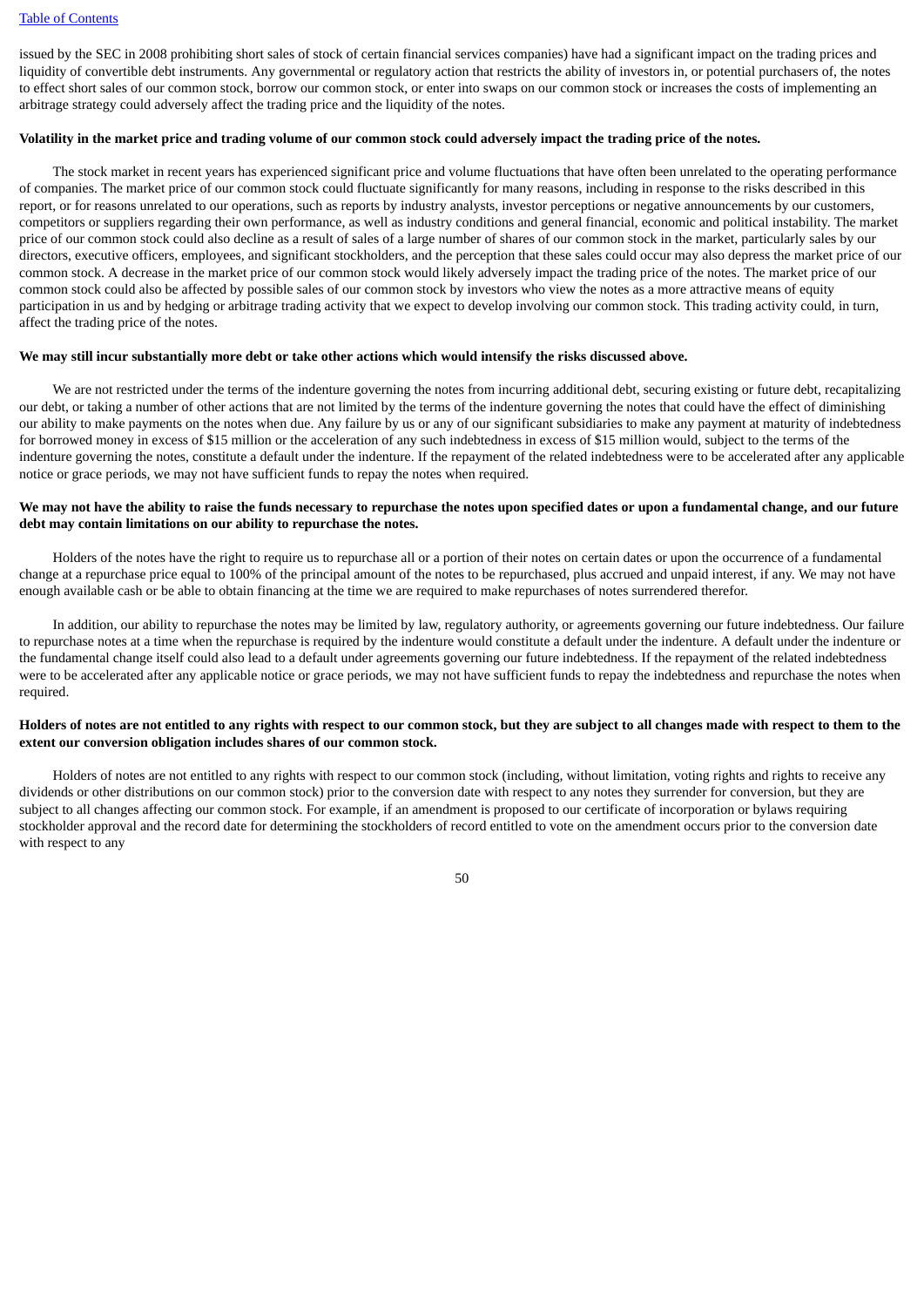notes surrendered for conversion, then the holder surrendering such notes will not be entitled to vote on the amendment, although such holder will nevertheless be subject to any changes affecting our common stock.

#### We have made only limited covenants in the indenture governing the notes, and these limited covenants may not protect a noteholder's investment.

The indenture governing the notes does not:

- require us to maintain any financial ratios or specific levels of net worth, revenues, income, cash flows, or liquidity and, accordingly, does not protect holders of the notes in the event that we experience adverse changes in our financial condition or results of operations;
- limit our subsidiaries' ability to guarantee or incur indebtedness that would rank structurally senior to the notes;
- limit our ability to incur additional indebtedness, including secured indebtedness;
- restrict our subsidiaries' ability to issue securities that would be senior to our equity interests in our subsidiaries and therefore would be structurally senior to the notes;
- restrict our ability to repurchase our securities;
- restrict our ability to pledge our assets or those of our subsidiaries; or
- restrict our ability to make investments or pay dividends or make other payments in respect of our common stock or our other indebtedness.

Furthermore, the indenture governing the notes contains only limited protections in the event of a change of control. We could engage in many types of transactions, such as acquisitions, refinancings, or certain recapitalizations, that could substantially affect our capital structure and the value of the notes and our common stock but may not constitute a "fundamental change" that permits holders to require us to repurchase their notes or a "make-whole fundamental change" that permits holders to convert their notes at an increased conversion rate. For these reasons, the limited covenants in the indenture governing the notes may not protect a noteholder's investment in the notes.

#### The increase in the conversion rate for notes converted in connection with a make-whole fundamental change or provisional redemption may not adequately compensate noteholders for any lost value of the notes as a result of such transaction or redemption.

If a make-whole fundamental change occurs prior to February 6, 2021 or upon our issuance of a notice of provisional redemption, under certain circumstances, we will increase the conversion rate by a number of additional shares of our common stock for notes converted in connection with such events. The increase in the conversion rate for notes converted in connection with such events may not adequately compensate noteholders for any lost value of the notes as a result of such transaction or redemption. In addition, if the price of our common stock in the transaction is greater than \$180.00 per share or less than \$39.96 per share (in each case, subject to adjustment), no additional shares will be added to the conversion rate. Moreover, in no event will the conversion rate per \$1,000 principal amount of notes as a result of this adjustment exceed 25.0250 shares of common stock, subject to adjustment.

Our obligation to increase the conversion rate for notes converted in connection with such events could be considered a penalty, in which case the enforceability thereof would be subject to general principles of reasonableness and equitable remedies.

## **The conversion rate of the notes may not be adjusted for all dilutive events.**

The conversion rate of the notes is subject to adjustment for certain events, including, but not limited to, the issuance of certain stock dividends on our common stock, the issuance of certain rights or warrants, subdivisions, combinations, distributions of capital stock, indebtedness, or assets, cash dividends and certain issuer tender or exchange offers. However, the conversion rate will not be adjusted for other events, such as a third-party tender or exchange offer or an issuance of common stock for cash, that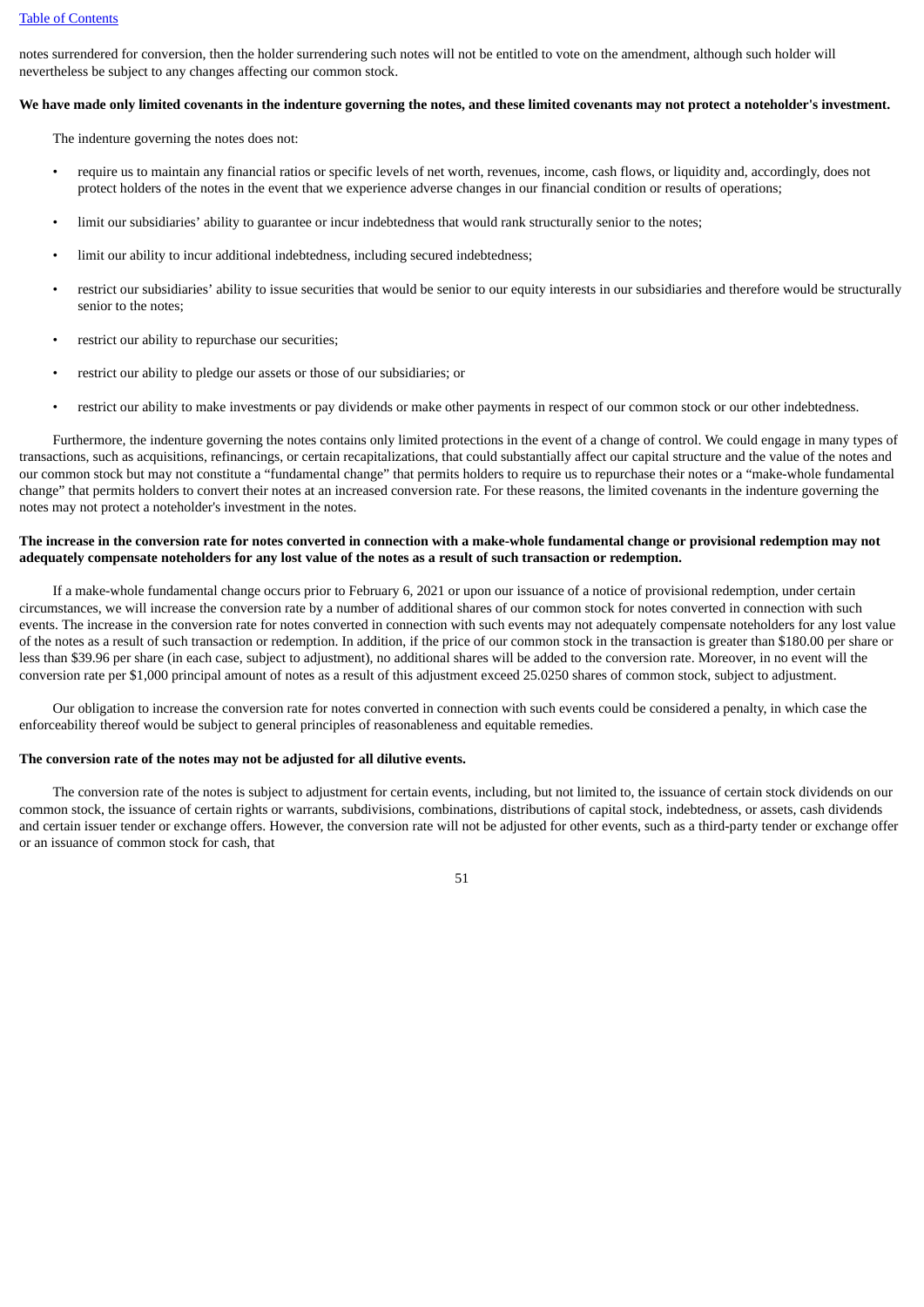may adversely affect the trading price of the notes or our common stock. An event that adversely affects the value of the notes may occur, and that event may not result in an adjustment to the conversion rate.

#### Some significant restructuring transactions may not constitute a fundamental change, in which case we would not be obligated to offer to repurchase **the notes.**

Upon the occurrence of a fundamental change, a holder of notes has the right to require us to repurchase the notes. However, the fundamental change provisions will not afford protection to holders of notes in the event of other transactions that could adversely affect the notes. For example, transactions such as leveraged recapitalizations, refinancings, restructurings, or acquisitions initiated by us may not constitute a fundamental change requiring us to repurchase the notes. In the event of any such transaction, the holders would not have the right to require us to repurchase the notes, even though each of these transactions could increase the amount of our indebtedness, or otherwise adversely affect our capital structure or any credit ratings, thereby adversely affecting the holders of notes.

In addition, absent the occurrence of a fundamental change or a make-whole fundamental change as described under changes in the composition of our board of directors will not provide holders with the right to require us to repurchase the notes or to an increase in the conversion rate upon conversion.

#### **We cannot assure noteholders that an active trading market will develop or be maintained for the notes.**

We do not intend to apply to list our outstanding convertible notes on any securities exchange or to arrange for quotation on any automated dealer quotation system. In addition, the liquidity of the trading market in the notes and the market price quoted for the notes may be adversely affected by changes in the overall market for this type of security and by changes in our financial performance or prospects or in the prospects for companies in our industry generally. As a result, we cannot assure noteholders that an active trading market will develop or be maintained for the notes. If an active trading market does not develop or is not maintained, the market price and liquidity of the notes may be adversely affected. In that case, noteholders may not be able to sell the notes at a particular time or at a favorable price.

#### **Any adverse rating of the notes may cause their trading price to fall.**

We do not intend to seek a rating on the notes. However, if a rating service were to rate the notes and if such rating service were to lower its rating on the notes below the rating initially assigned to the notes or otherwise announces its intention to put the notes on credit watch, the trading price of the notes could decline.

### Holders of notes may be subject to tax if we make or fail to make certain adjustments to the conversion rate of the notes even though they do not **receive a corresponding cash distribution.**

The conversion rate of the notes is subject to adjustment in certain circumstances, including the payment of cash dividends. If the conversion rate is adjusted as a result of a distribution that is taxable to our common stockholders, such as a cash dividend, a noteholder may be deemed to have received a dividend subject to U.S. federal income tax without the receipt of any cash. In addition, a failure to adjust (or to adjust adequately) the conversion rate after an event that increases a noteholder's proportionate interest in us could be treated as a deemed taxable dividend to you. If a make-whole fundamental change occurs prior to February 6, 2021 or we provide notice of a provisional redemption, under some circumstances, we will increase the conversion rate for notes converted in connection with the make-whole fundamental change or provisional redemption. Such increase may also be treated as a distribution subject to U.S. federal income tax as a dividend. For a non-U.S. holder, any deemed dividend would be subject to U.S. federal withholding tax at a 30% rate, or such lower rate as may be specified by an applicable treaty, which may be set off against subsequent payments on the notes.

## Any conversions of the notes will dilute the ownership interest of our existing stockholders, including holders who had previously converted their **notes.**

Any conversion of some or all of the notes will dilute the ownership interests of our existing stockholders. Any sales in the public market of our common stock issuable upon such conversion could adversely affect prevailing market prices of our common stock. In addition, the existence of the notes may encourage short selling by market participants because the conversion of the notes could depress the price of our common stock.

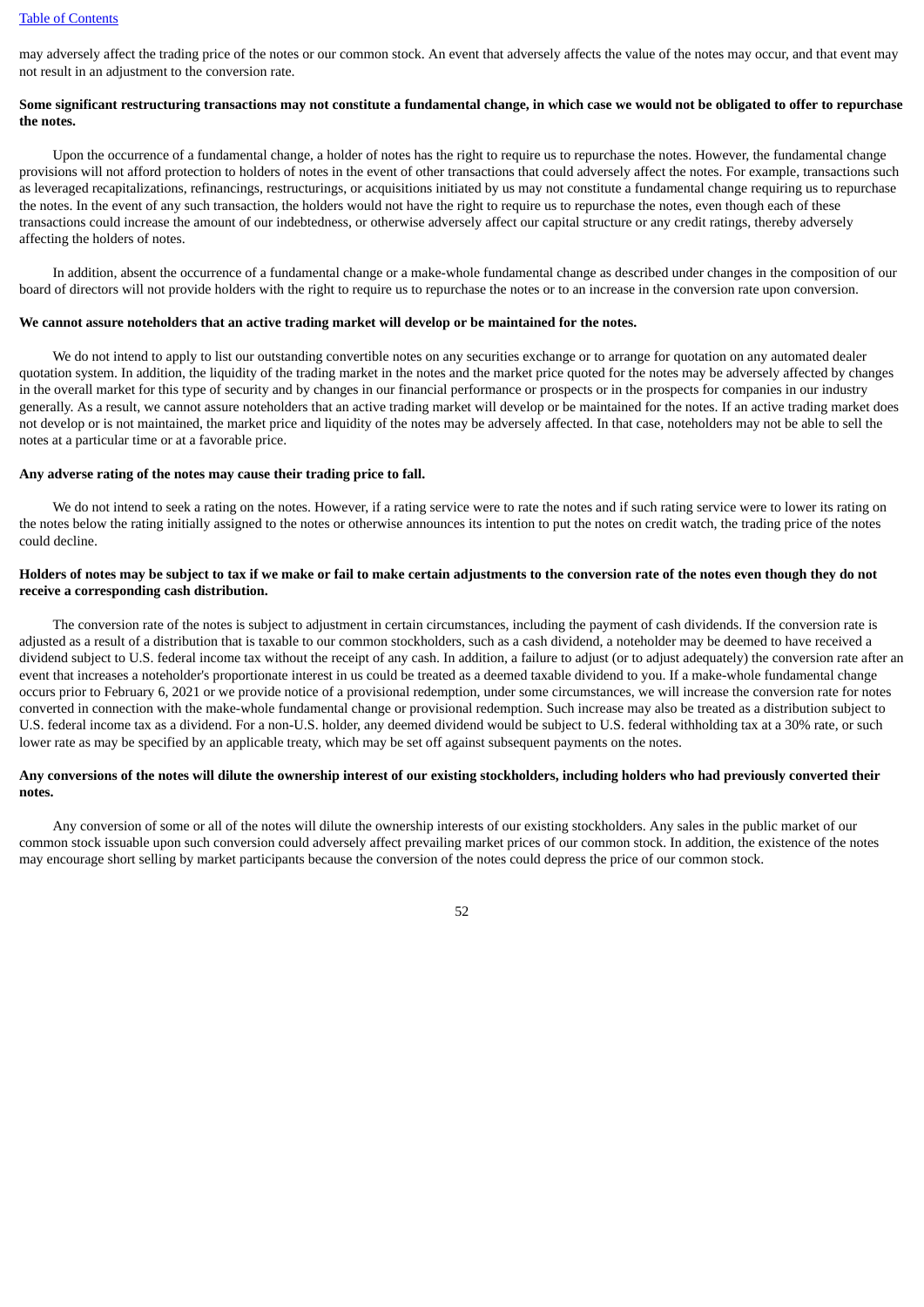# **Item 5. Other Information.**

None.

# <span id="page-52-0"></span>**Item 6. Exhibits.**

| Exhibit<br>Number | <b>Description</b>                                                                                                                                   | <b>Incorporated by</b><br><b>Reference From</b><br>Form | <b>Incorporated</b><br>by Reference<br>From<br><b>Exhibit</b><br><b>Number</b> | <b>Date</b><br><b>Filed</b> |
|-------------------|------------------------------------------------------------------------------------------------------------------------------------------------------|---------------------------------------------------------|--------------------------------------------------------------------------------|-----------------------------|
| 10.1              | Seventh Amendment to Lease Agreement between ARE-San Francisco No. 17,<br>LLC and the registrant, dated March 23, 2017                               | Filed herewith                                          |                                                                                |                             |
| 31.1              | Certification Pursuant to 18 U.S.C. Section 1350, as Adopted Pursuant to<br>Section 302 of the Sarbanes-Oxley Act of 2002 of Chief Executive Officer | Filed herewith                                          |                                                                                |                             |
| 31.2              | Certification Pursuant to 18 U.S.C. Section 1350, as Adopted Pursuant to<br>Section 302 of the Sarbanes-Oxley Act of 2002 of Chief Financial Officer | Filed herewith                                          |                                                                                |                             |
| 32.1(1)           | Certification Pursuant to 18 U.S.C. Section 1350, as Adopted Pursuant to<br>Section 906 of the Sarbanes-Oxley Act of 2002 of Chief Executive Officer | Furnished<br>herewith                                   |                                                                                |                             |
| 32.2(1)           | Certification Pursuant to 18 U.S.C. Section 1350, as Adopted Pursuant to<br>Section 906 of the Sarbanes-Oxley Act of 2002 of Chief Financial Officer | Furnished<br>herewith                                   |                                                                                |                             |
| 101.INS           | <b>XBRL Instance Document</b>                                                                                                                        | Filed herewith                                          |                                                                                |                             |
| 101.SCH           | XBRL Taxonomy Extension Schema Document                                                                                                              | Filed herewith                                          |                                                                                |                             |
| 101.CAL           | <b>XBRL Taxonomy Extension Calculation Linkbase Document</b>                                                                                         | Filed herewith                                          |                                                                                |                             |
| 101.LAB           | XBRL Taxonomy Extension Label Linkbase Document                                                                                                      | Filed herewith                                          |                                                                                |                             |
| 101.PRE           | XBRL Taxonomy Extension Presentation Linkbase Document                                                                                               | Filed herewith                                          |                                                                                |                             |
| 101.DEF           | XBRL Taxonomy Extension Definition Linkbase Document                                                                                                 | Filed herewith                                          |                                                                                |                             |

(1) In accordance with Item 601(b)(32)(ii) of Regulation S-K and SEC Release No. 33-8238 and 34-47986, Final Rule: Management's Reports on Internal Control Over Financial Reporting and Certification of Disclosure in Exchange Act Periodic Reports, the certifications furnished in Exhibits 32.1 and 32.2 hereto are deemed to accompany this Form 10-Q and will not be deemed "filed" for purposes of Section 18 of the Exchange Act. Such certifications will not be deemed to be incorporated by reference into any filings under the Securities Act or the Exchange Act, except to the extent that the registrant specifically incorporates it by reference.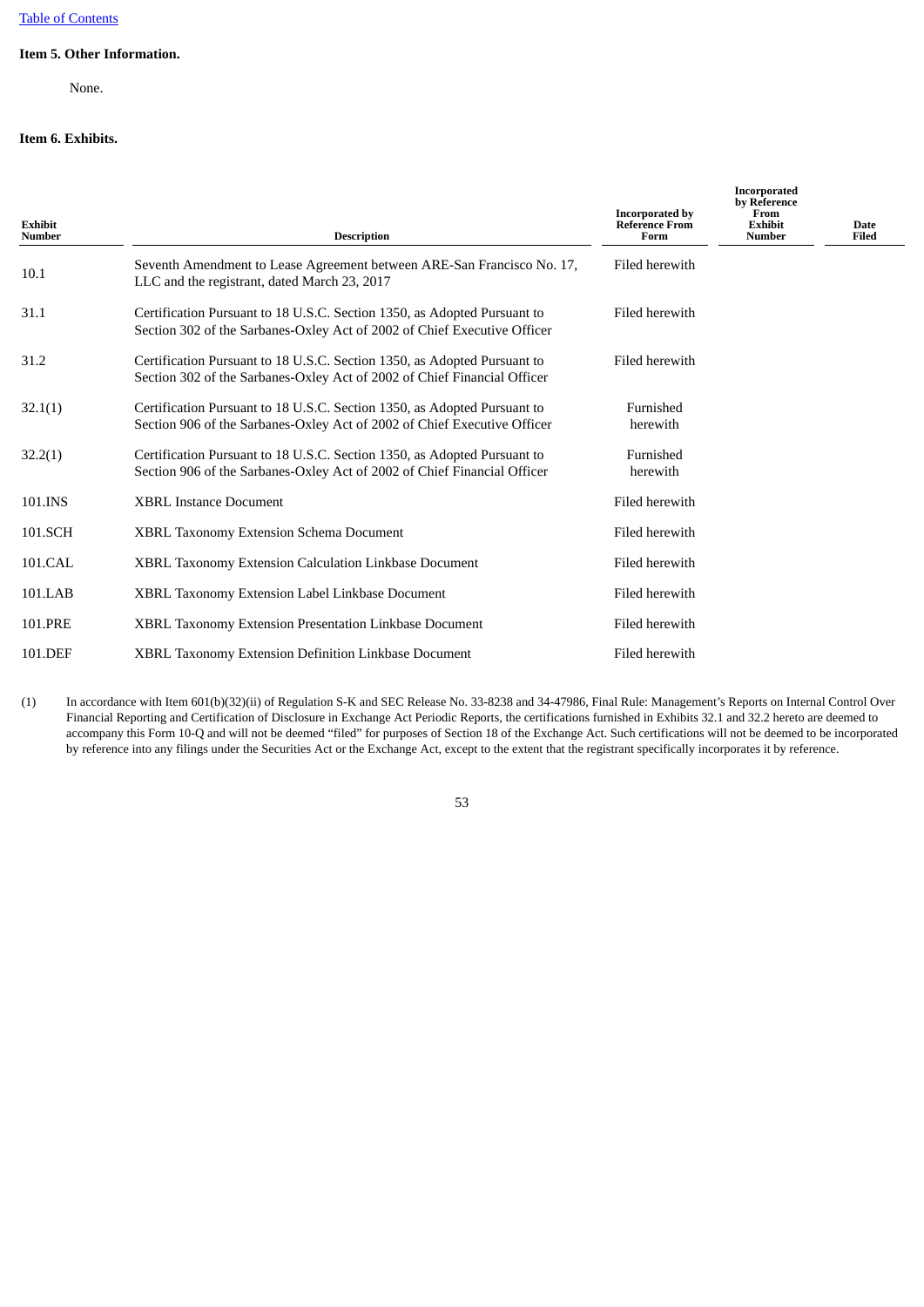## **SIGNATURES**

<span id="page-53-0"></span>Pursuant to the requirements of the Securities Exchange Act of 1934, the registrant has duly caused this report to be signed on its behalf by the undersigned thereunto duly authorized.

Dated: May 9, 2017

Dated: May 9, 2017

# FLUIDIGM CORPORATION

- By: /s/ Stephen Christopher Linthwaite Stephen Christopher Linthwaite President and Chief Executive Officer
- By: /s/ Vikram Jog

Vikram Jog Chief Financial Officer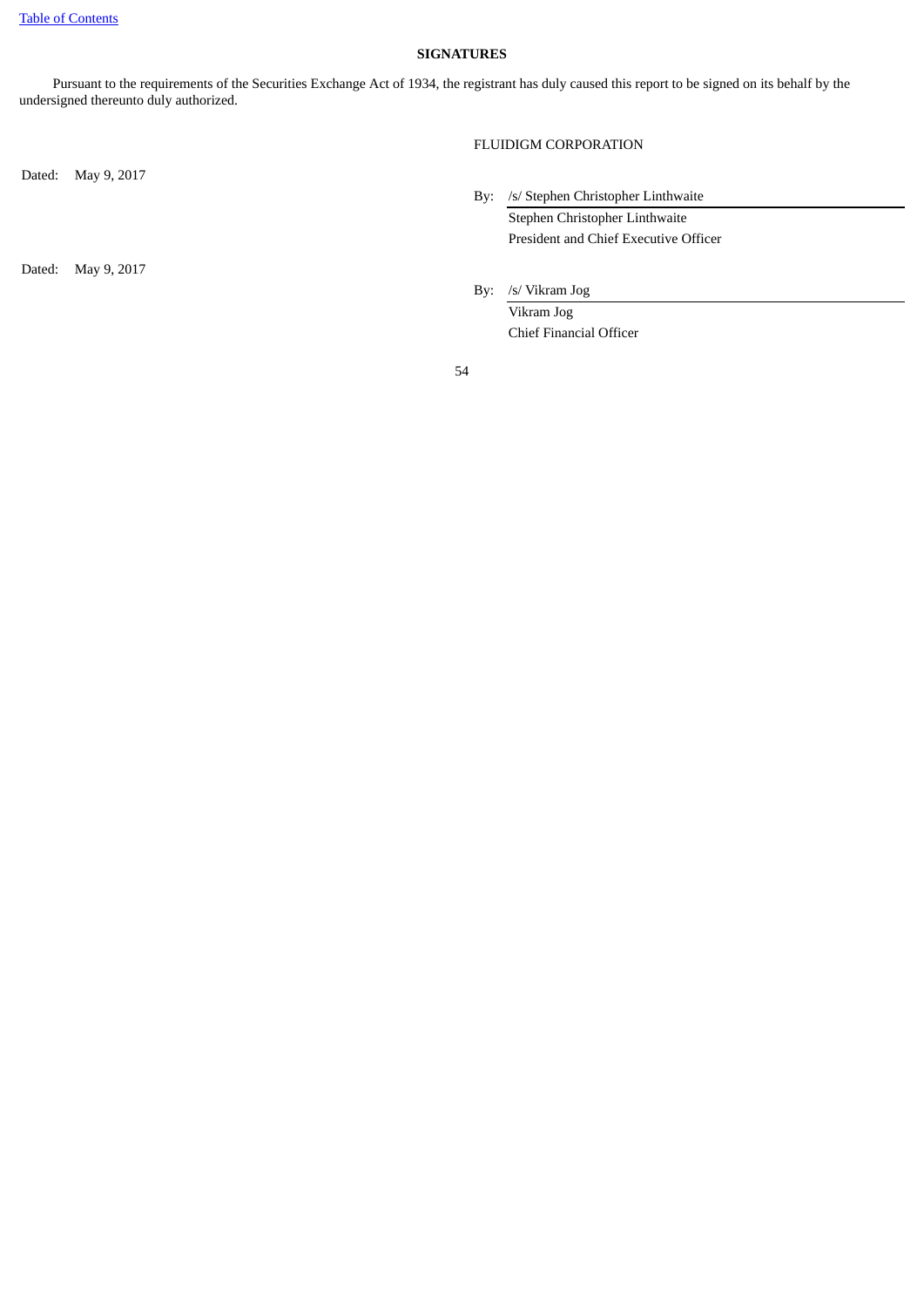# **EXHIBIT LIST**

<span id="page-54-0"></span>

| <b>Exhibit</b><br><b>Number</b> | <b>Description</b>                                                                                                                                   | <b>Incorporated by</b><br><b>Reference From</b><br>Form | Incorporated<br>by Reference<br>From<br><b>Exhibit</b><br><b>Number</b> | <b>Date</b><br>Filed |
|---------------------------------|------------------------------------------------------------------------------------------------------------------------------------------------------|---------------------------------------------------------|-------------------------------------------------------------------------|----------------------|
| 10.1                            | Seventh Amendment to Lease Agreement between ARE-San Francisco No. 17,<br>LLC and the registrant, dated March 23, 2017                               | Filed herewith                                          |                                                                         |                      |
| 31.1                            | Certification Pursuant to 18 U.S.C. Section 1350, as Adopted Pursuant to<br>Section 302 of the Sarbanes-Oxley Act of 2002 of Chief Executive Officer | Filed herewith                                          |                                                                         |                      |
| 31.2                            | Certification Pursuant to 18 U.S.C. Section 1350, as Adopted Pursuant to<br>Section 302 of the Sarbanes-Oxley Act of 2002 of Chief Financial Officer | Filed herewith                                          |                                                                         |                      |
| 32.1(1)                         | Certification Pursuant to 18 U.S.C. Section 1350, as Adopted Pursuant to<br>Section 906 of the Sarbanes-Oxley Act of 2002 of Chief Executive Officer | Furnished<br>herewith                                   |                                                                         |                      |
| 32.2(1)                         | Certification Pursuant to 18 U.S.C. Section 1350, as Adopted Pursuant to<br>Section 906 of the Sarbanes-Oxley Act of 2002 of Chief Financial Officer | Furnished<br>herewith                                   |                                                                         |                      |
| 101.INS                         | <b>XBRL Instance Document</b>                                                                                                                        | Filed herewith                                          |                                                                         |                      |
| 101.SCH                         | XBRL Taxonomy Extension Schema Document                                                                                                              | Filed herewith                                          |                                                                         |                      |
| 101.CAL                         | XBRL Taxonomy Extension Calculation Linkbase Document                                                                                                | Filed herewith                                          |                                                                         |                      |
| 101.LAB                         | XBRL Taxonomy Extension Label Linkbase Document                                                                                                      | Filed herewith                                          |                                                                         |                      |
| 101.PRE                         | XBRL Taxonomy Extension Presentation Linkbase Document                                                                                               | Filed herewith                                          |                                                                         |                      |
| 101.DEF                         | <b>XBRL Taxonomy Extension Definition Linkbase Document</b>                                                                                          | Filed herewith                                          |                                                                         |                      |

(1) In accordance with Item 601(b)(32)(ii) of Regulation S-K and SEC Release No. 33-8238 and 34-47986, Final Rule: Management's Reports on Internal Control Over Financial Reporting and Certification of Disclosure in Exchange Act Periodic Reports, the certifications furnished in Exhibits 32.1 and 32.2 hereto are deemed to accompany this Form 10-Q and will not be deemed "filed" for purposes of Section 18 of the Exchange Act. Such certifications will not be deemed to be incorporated by reference into any filings under the Securities Act or the Exchange Act, except to the extent that the registrant specifically incorporates it by reference.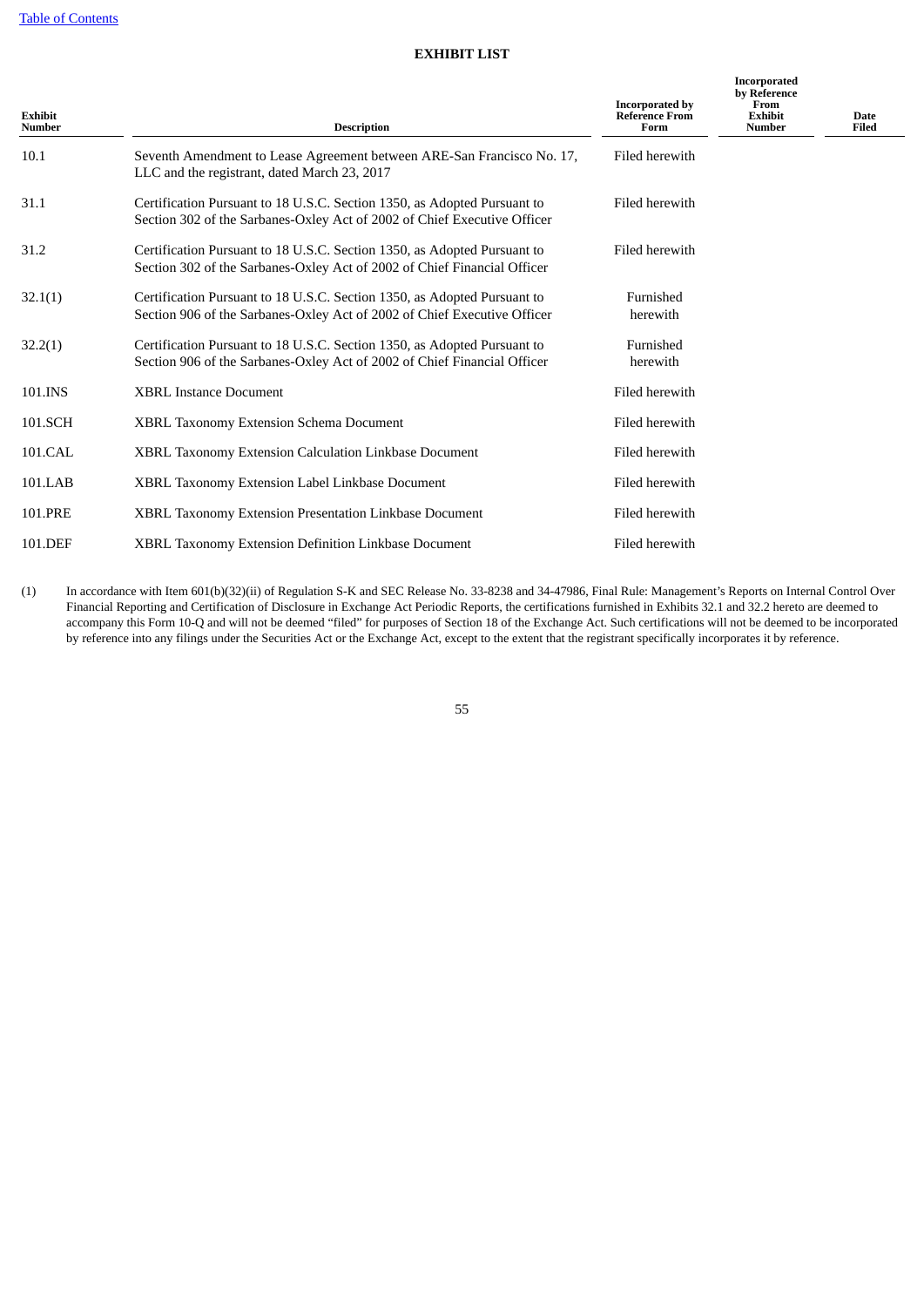## **SEVENTH AMENDMENT TO LEASE**

THIS SEVENTH AMENDMENT TO LEASE (this "**Seventh Amendment**") is made as of March 23, 2017, by and between **ARE-SAN FRANCISCO NO. 17, LLC**, a Delaware limited liability company ("**Landlord**"), and **FLUIDIGM CORPORATION,** a Delaware corporation ("**Tenant**").

### **RECITALS**

**A.** Landlord and Tenant are now parties to that certain Lease Agreement dated as of September 14, 2010, as amended by that certain First Amendment to Lease dated as of September 22, 2010, as further amended by that certain letter agreement dated August 2, 2012, as further amended by that certain Second Amendment to Lease dated as of April 9, 2013 ("**Second Amendment**"), as further amended by that certain Third Amendment to Lease dated as of June 25, 2013, as further amended by that certain Fourth Amendment to Lease dated as of June 4, 2014, as further amended by that certain Fifth Amendment to Lease dated as of September 15, 2014 and as further amended by that certain Sixth Amendment to Lease dated as of December 8, 2015 ("**Sixth Amendment**") (as amended, the "**Lease**"). Pursuant to the Lease, Tenant leases certain premises consisting of approximately 94,735 rentable square feet ("**Premises**") in a building located at 7000 Shoreline Court, South San Francisco, California. The Premises are more particularly described in the Lease. Capitalized terms used herein without definition shall have the meanings defined for such terms in the Lease.

**B.** Landlord and Tenant desire, subject to the terms and conditions set forth below, to amend the Lease to, among other things, provide for the location of certain exterior building signage.

**NOW, THEREFORE,** in consideration of the foregoing Recitals, which are incorporated herein by this reference, the mutual promises and conditions contained herein, and for other good and valuable consideration, the receipt and sufficiency of which are hereby acknowledged, Landlord and Tenant hereby agree as follows:

**1. Exterior Building Signage**. The first sentence of Section 11 of the Second Amendment is hereby deleted in its entirety and replaced with the following:

"So long as Tenant leases at least 48,000 rentable square feet in the Building, Tenant shall have the right to display, at Tenant's sole cost and expense, Tenant's name and logo on the east wing of the Building in the location shown on **Exhibit D** hereto ("**Building Sign**")."

**Exhibit D** attached to the Second Amendment is hereby deleted in its entirety and replaced with **Exhibit A** attached to this Seventh Amendment. Notwithstanding anything to the contrary in the Lease (including, without limitation, Section 12 of the Sixth Amendment), other than the Building Sign, Tenant shall not be entitled to any exterior building signage.

**2. Brokers**. Landlord and Tenant each represents and warrants that it has not dealt with any broker, agent or other person (collectively, "**Broker**") in connection with the transaction reflected in this Seventh Amendment. Landlord and Tenant each hereby agrees to indemnify and hold the other harmless from and against any claims by any Broker, other than the brokers named in this Seventh Amendment, claiming a commission or other form of compensation by virtue of having dealt with Tenant or Landlord, as applicable, with regard to this leasing transaction.

## 3. **Miscellaneous**.

**a.** This Seventh Amendment is the entire agreement between the parties with respect to the subject matter hereof and supersedes all prior and contemporaneous oral and written agreements and discussions. This Seventh Amendment may be amended only by an agreement in writing, signed by the parties hereto.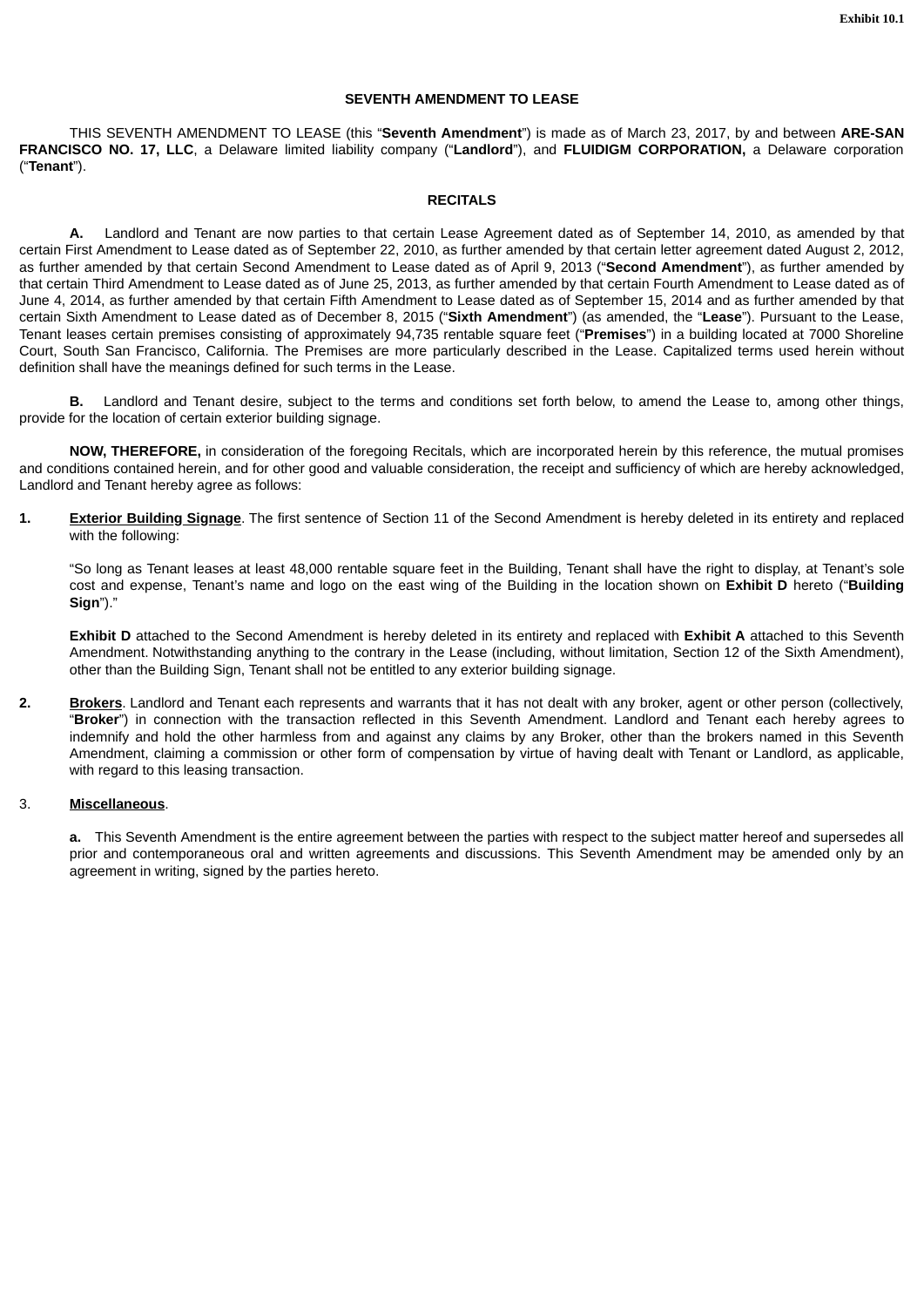**b.** This Seventh Amendment is binding upon and shall inure to the benefit of the parties hereto, their respective successors and assigns.

**c.** This Seventh Amendment may be executed in any number of counterparts, each of which shall be deemed an original, but all of which when taken together shall constitute one and the same instrument. The signature page of any counterpart may be detached therefrom without impairing the legal effect of the signature(s) thereon provided such signature page is attached to any other counterpart identical thereto except having additional signature pages executed by other parties to this Seventh Amendment attached thereto.

**d.** Except as amended and/or modified by this Seventh Amendment, the Lease is hereby ratified and confirmed and all other terms of the Lease shall remain in full force and effect, unaltered and unchanged by this Seventh Amendment. In the event of any conflict between the provisions of this Seventh Amendment and the provisions of the Lease, the provisions of this Seventh Amendment shall prevail. Whether or not specifically amended by this Seventh Amendment, all of the terms and provisions of the Lease are hereby amended to the extent necessary to give effect to the purpose and intent of this Seventh Amendment.

# **[Signatures are on the next page]**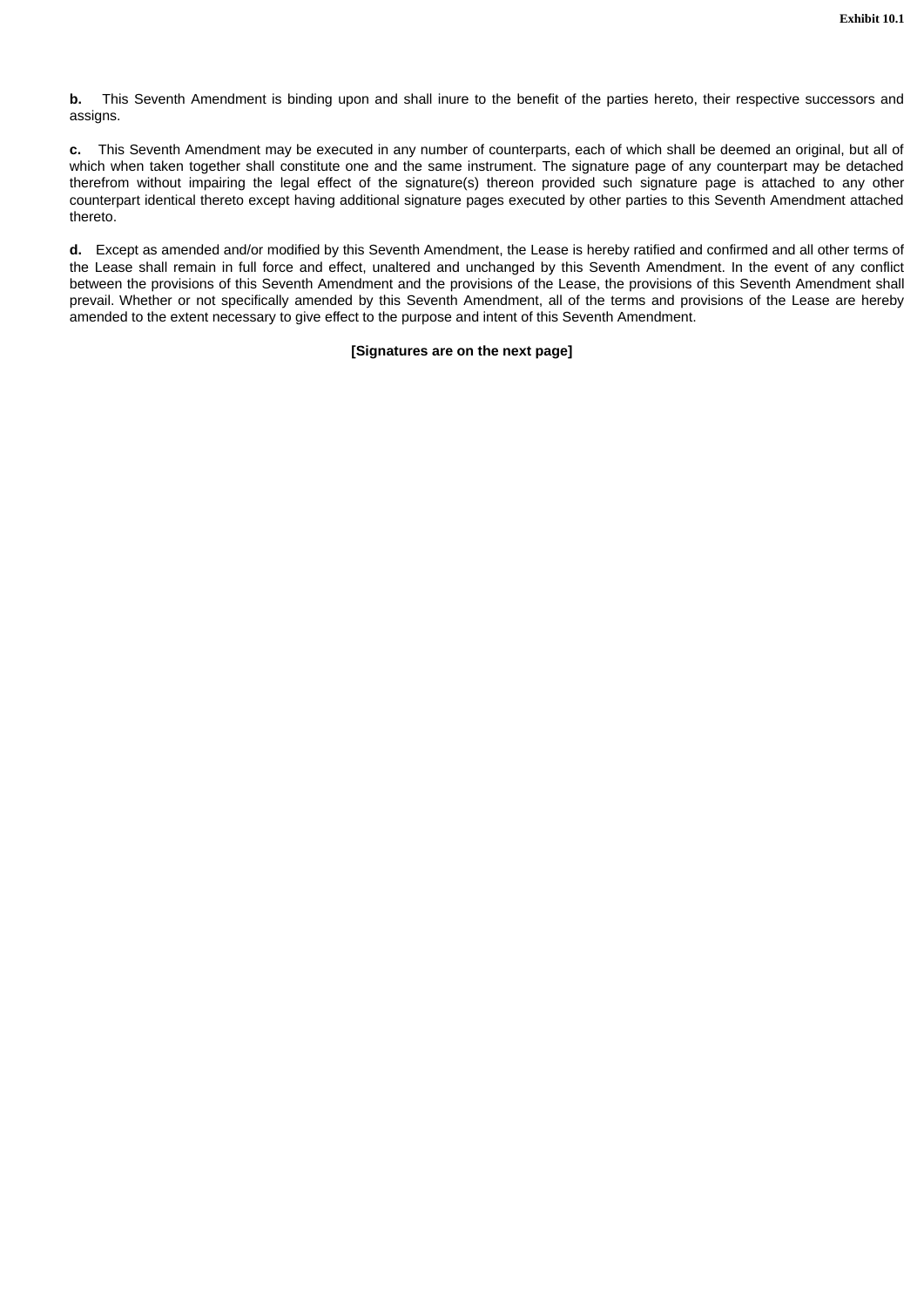**IN WITNESS WHEREOF**, the parties hereto have executed this Seventh Amendment as of the day and year first above written.

# **LANDLORD: ARE-SAN FRANCISCO NO. 17 LLC,**

a Delaware limited liability company

- By: ALEXANDRIA REAL ESTATE EQUITITES, L.P., a Delaware limited partnership, managing member
	- By: ARE-QRS CORP., a Maryland corporation, general partner
		- By: /s/ Eric S. Johnson

Its: Eric S. Johnson Senior Vice President

RE Legal Affairs

## **TENANT: FLUIDIGM CORPORATION,**

a Delaware corporation

By: /s/ Vikram Jog

Its: Chief Financial Officer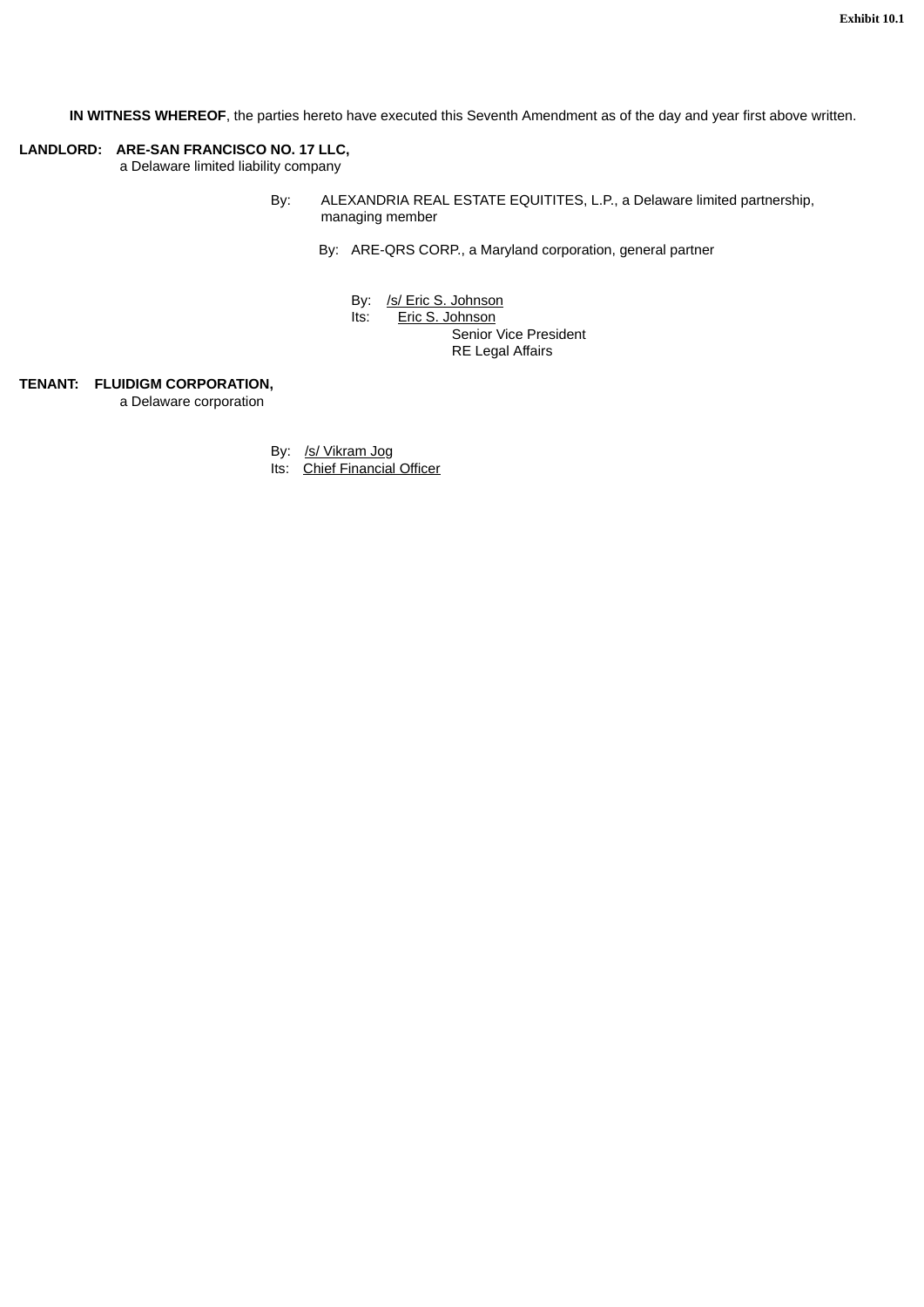## **EXHIBIT A LOCATION OF BUILDING SIGN**

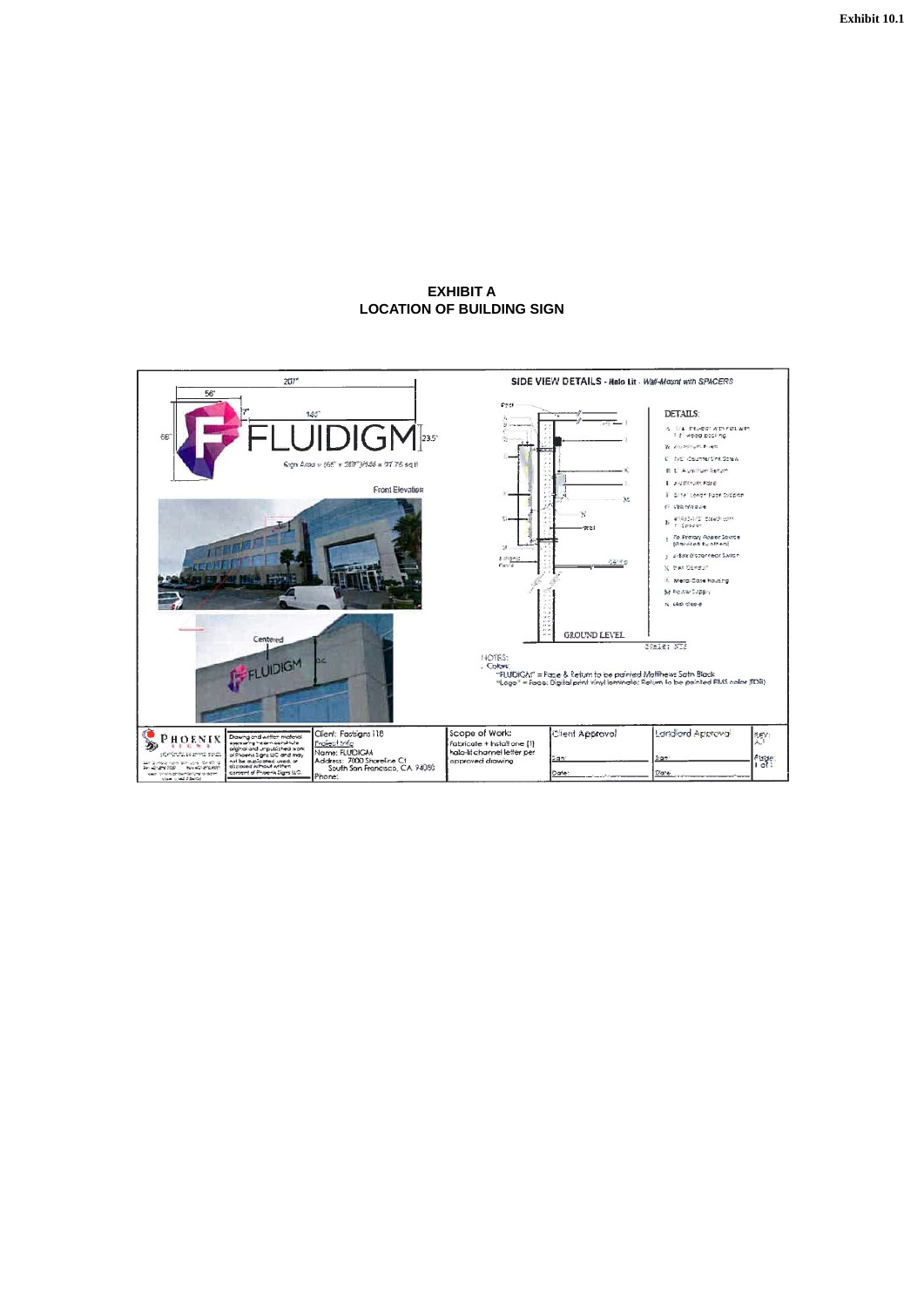# **CERTIFICATION OF PRESIDENT AND CHIEF EXECUTIVE OFFICER PURSUANT TO SECURITIES EXCHANGE ACT RULES 13a-14(a) AND 15d-14(a), AS ADOPTED PURSUANT TO SECTION 302 OF THE SARBANES-OXLEY ACT OF 2002**

I, Stephen Christopher Linthwaite, certify that:

- 1. I have reviewed this quarterly report on Form 10-Q of Fluidigm Corporation;
- 2. Based on my knowledge, this report does not contain any untrue statement of a material fact or omit to state a material fact necessary to make the statements made, in light of the circumstances under which such statements were made, not misleading with respect to the period covered by this report;
- 3. Based on my knowledge, the financial statements, and other financial information included in this report, fairly present in all material respects the financial condition, results of operations and cash flows of the registrant as of, and for, the periods presented in this report;
- 4. The registrant's other certifying officer and I are responsible for establishing and maintaining disclosure controls and procedures (as defined in Exchange Act Rules 13a-15(e) and 15d-15(e)) and internal control over financial reporting (as defined in Exchange Act Rules 13a-15(f) and 15d-15(f)) for the registrant and have:
	- a. Designed such disclosure controls and procedures, or caused such disclosure controls and procedures to be designed under our supervision, to ensure that material information relating to the registrant, including its consolidated subsidiaries, is made known to us by others within those entities, particularly during the period in which this report is being prepared;
	- b. Designed such internal control over financial reporting, or caused such internal control over financial reporting to be designed under our supervision, to provide reasonable assurance regarding the reliability of financial reporting and the preparation of financial statements for external purposes in accordance with generally accepted accounting principles;
	- c. Evaluated the effectiveness of the registrant's disclosure controls and procedures and presented in this report our conclusions about the effectiveness of the disclosure controls and procedures, as of the end of the period covered by this report based on such evaluation; and
	- d. Disclosed in this report any change in the registrant's internal control over financial reporting that occurred during the registrant's most recent fiscal quarter (the registrant's fourth fiscal quarter in the case of an annual report) that has materially affected, or is reasonably likely to materially affect, the registrant's internal control over financial reporting; and
- 5. The registrant's other certifying officer and I have disclosed, based on our most recent evaluation of internal control over financial reporting, to the registrant's auditors and the audit committee of the registrant's board of directors (or persons performing the equivalent functions):
	- a. All significant deficiencies and material weaknesses in the design or operation of internal control over financial reporting which are reasonably likely to adversely affect the registrant's ability to record, process, summarize and report financial information; and
	- b. Any fraud, whether or not material, that involves management or other employees who have a significant role in the registrant's internal control over financial reporting.

Dated: May 9, 2017

By: /s/ Stephen Christopher Linthwaite

Stephen Christopher Linthwaite President and Chief Executive Officer (Principal Executive Officer)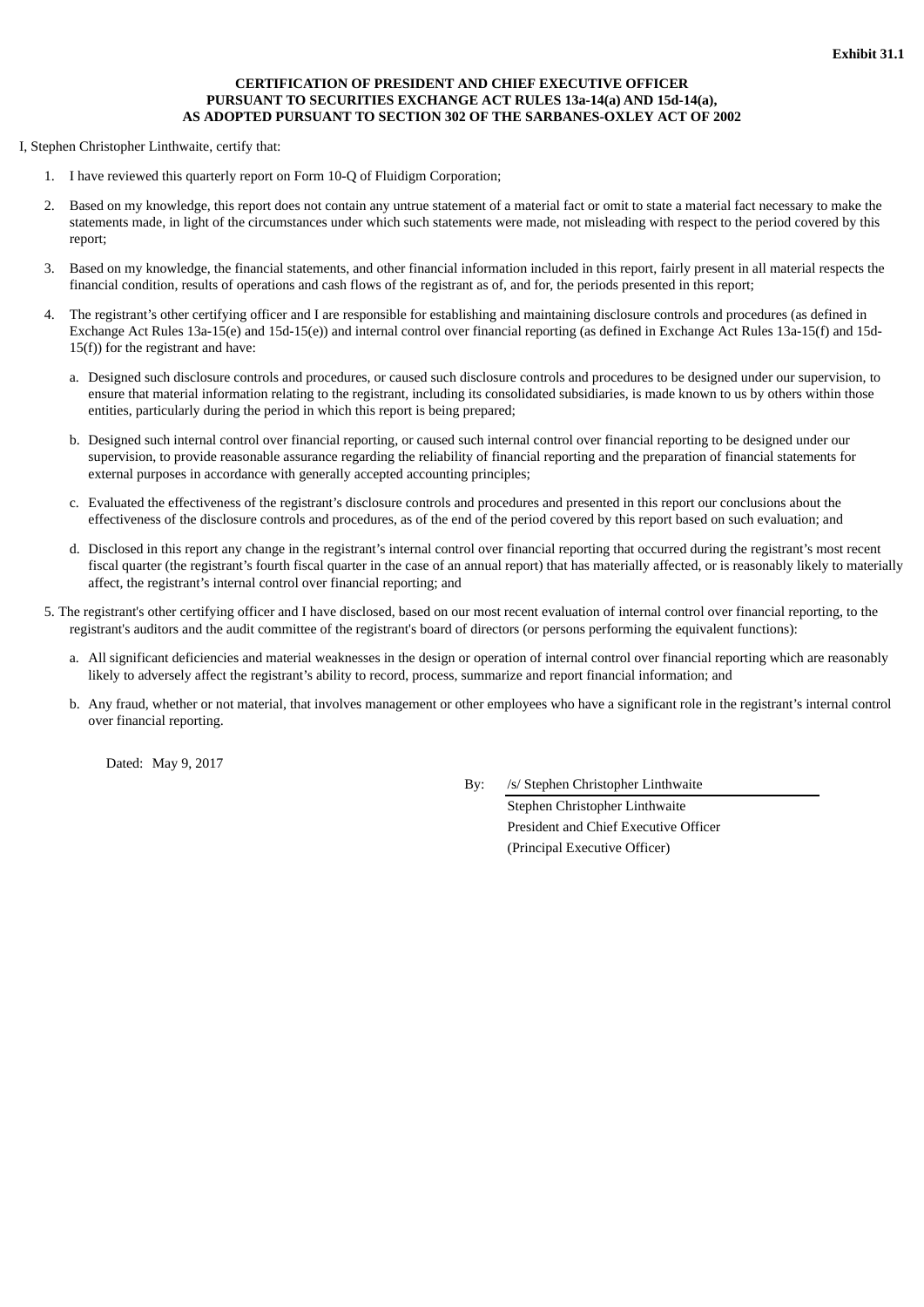# **CERTIFICATION OF THE CHIEF FINANCIAL OFFICER PURSUANT TO SECURITIES EXCHANGE ACT RULES 13a-14(a) AND 15d-14(a), AS ADOPTED PURSUANT TO SECTION 302 OF THE SARBANES-OXLEY ACT OF 2002**

I, Vikram Jog, certify that:

- 1. I have reviewed this quarterly report on Form 10-Q of Fluidigm Corporation;
- 2. Based on my knowledge, this report does not contain any untrue statement of a material fact or omit to state a material fact necessary to make the statements made, in light of the circumstances under which such statements were made, not misleading with respect to the period covered by this report;
- 3. Based on my knowledge, the financial statements, and other financial information included in this report, fairly present in all material respects the financial condition, results of operations and cash flows of the registrant as of, and for, the periods presented in this report;
- 4. The registrant's other certifying officer and I are responsible for establishing and maintaining disclosure controls and procedures (as defined in Exchange Act Rules 13a-15(e) and 15d-15(e)) and internal control over financial reporting (as defined in Exchange Act Rules 13a-15(f) and 15d-15(f)) for the registrant and have:
	- a. Designed such disclosure controls and procedures, or caused such disclosure controls and procedures to be designed under our supervision, to ensure that material information relating to the registrant, including its consolidated subsidiaries, is made known to us by others within those entities, particularly during the period in which this report is being prepared;
	- b. Designed such internal control over financial reporting, or caused such internal control over financial reporting to be designed under our supervision, to provide reasonable assurance regarding the reliability of financial reporting and the preparation of financial statements for external purposes in accordance with generally accepted accounting principles;
	- c. Evaluated the effectiveness of the registrant's disclosure controls and procedures and presented in this report our conclusions about the effectiveness of the disclosure controls and procedures, as of the end of the period covered by this report based on such evaluation; and
	- d. Disclosed in this report any change in the registrant's internal control over financial reporting that occurred during the registrant's most recent fiscal quarter (the registrant's fourth fiscal quarter in the case of an annual report) that has materially affected, or is reasonably likely to materially affect, the registrant's internal control over financial reporting; and
- 5. The registrant's other certifying officer and I have disclosed, based on our most recent evaluation of internal control over financial reporting, to the registrant's auditors and the audit committee of the registrant's board of directors (or persons performing the equivalent functions):
	- a. All significant deficiencies and material weaknesses in the design or operation of internal control over financial reporting which are reasonably likely to adversely affect the registrant's ability to record, process, summarize and report financial information; and
	- b. Any fraud, whether or not material, that involves management or other employees who have a significant role in the registrant's internal control over financial reporting.

Dated: May 9, 2017 By: /s/ Vikram Jog

Vikram Jog Chief Financial Officer (Principal Financial Officer)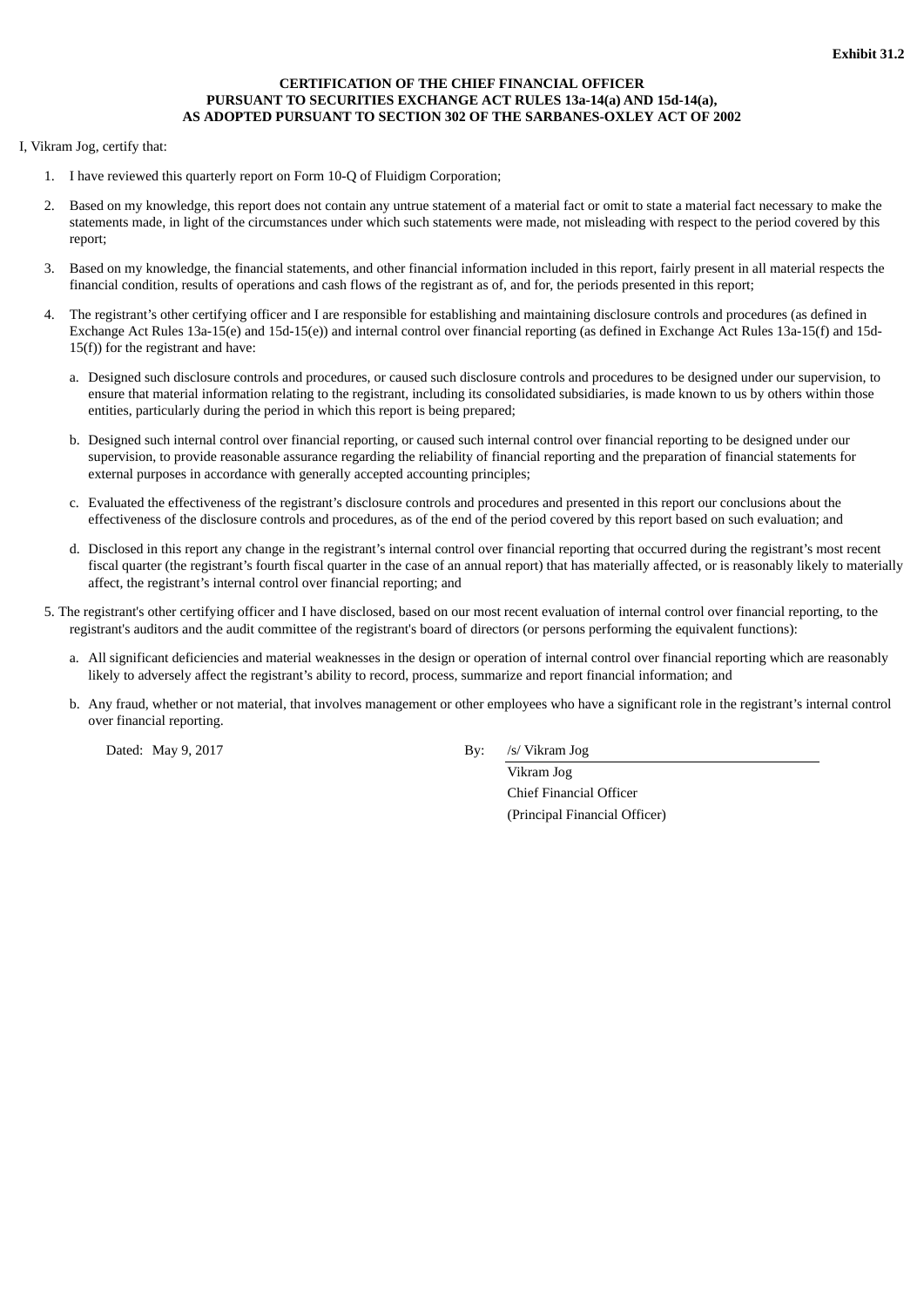## **CERTIFICATION OF PRESIDENT AND CHIEF EXECUTIVE OFFICER PURSUANT TO 18 U.S.C. § 1350, AS ADOPTED PURSUANT TO SECTION 906 OF THE SARBANES-OXLEY ACT OF 2002**

I, Stephen Christopher Linthwaite, the president and chief executive officer of Fluidigm Corporation (the "Company"), certify for the purposes of 18 U.S.C. Section 1350, as adopted pursuant to Section 906 of the Sarbanes-Oxley Act of 2002, that, to the best of my knowledge,

(i) the Quarterly Report of the Company on Form 10-Q for the quarter ended March 31, 2017 (the "Report"), fully complies with the requirements of section 13(a) or 15(d) of the Securities Exchange Act of 1934, as amended; and

(ii) the information contained in the Report fairly presents, in all material respects, the financial condition and results of operations of the Company.

By: /s/ Stephen Christopher Linthwaite

Stephen Christopher Linthwaite President and Chief Executive Officer (Principal Executive Officer)

Date: May 9, 2017